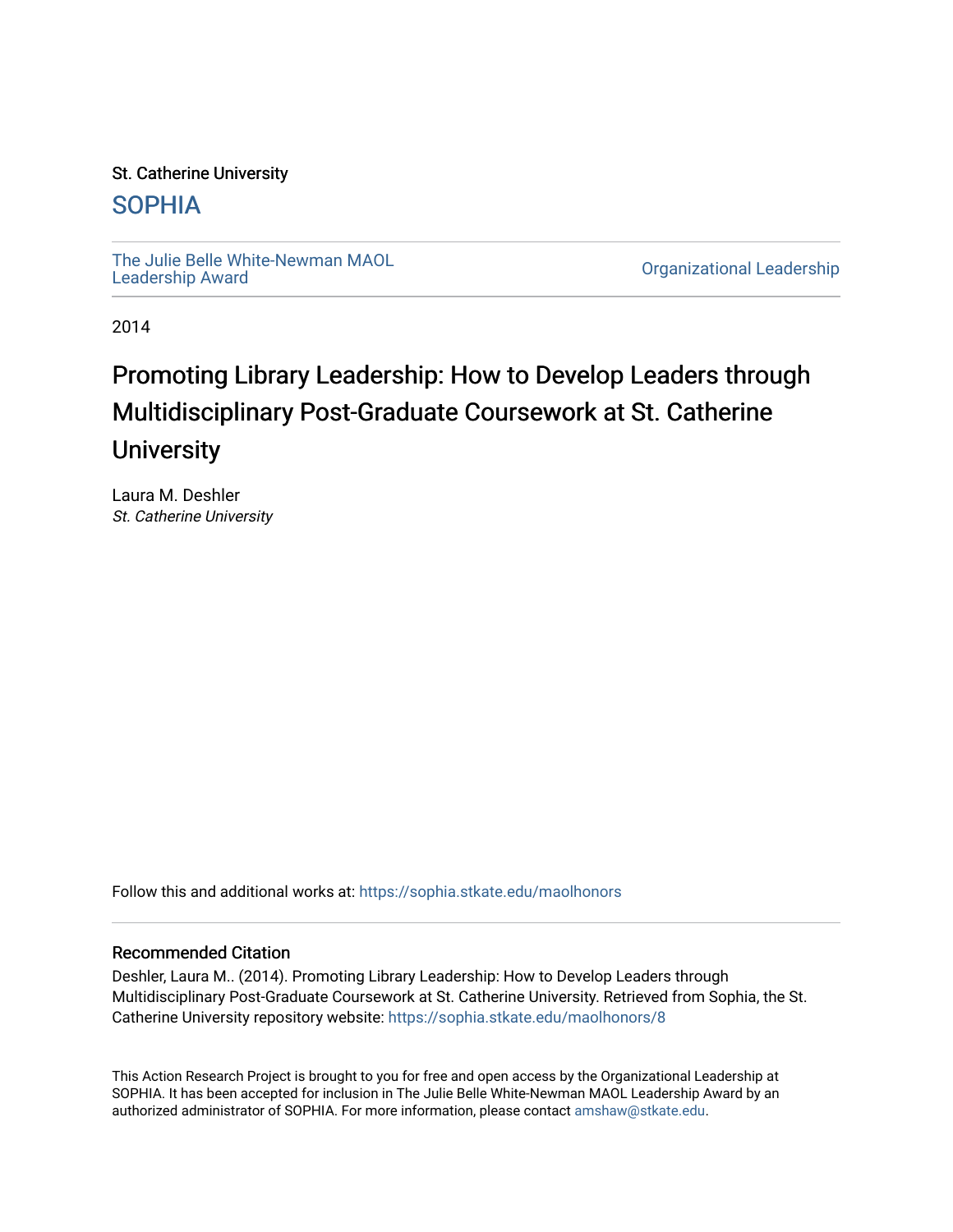## **Promoting Library Leadership: How to Develop Leaders through Multidisciplinary Post-Graduate Coursework at St. Catherine University**

By Laura M. Deshler

An Action Project Submitted in Partial Fulfillment of the

Requirements for the Degree of

## **Master of Arts in Organizational Leadership**

**St. Catherine University St. Paul, Minnesota** 

December, 2013

Research Advisor: Deborah Grealy, Ph.D.

**Date** Date

Signature of Advisor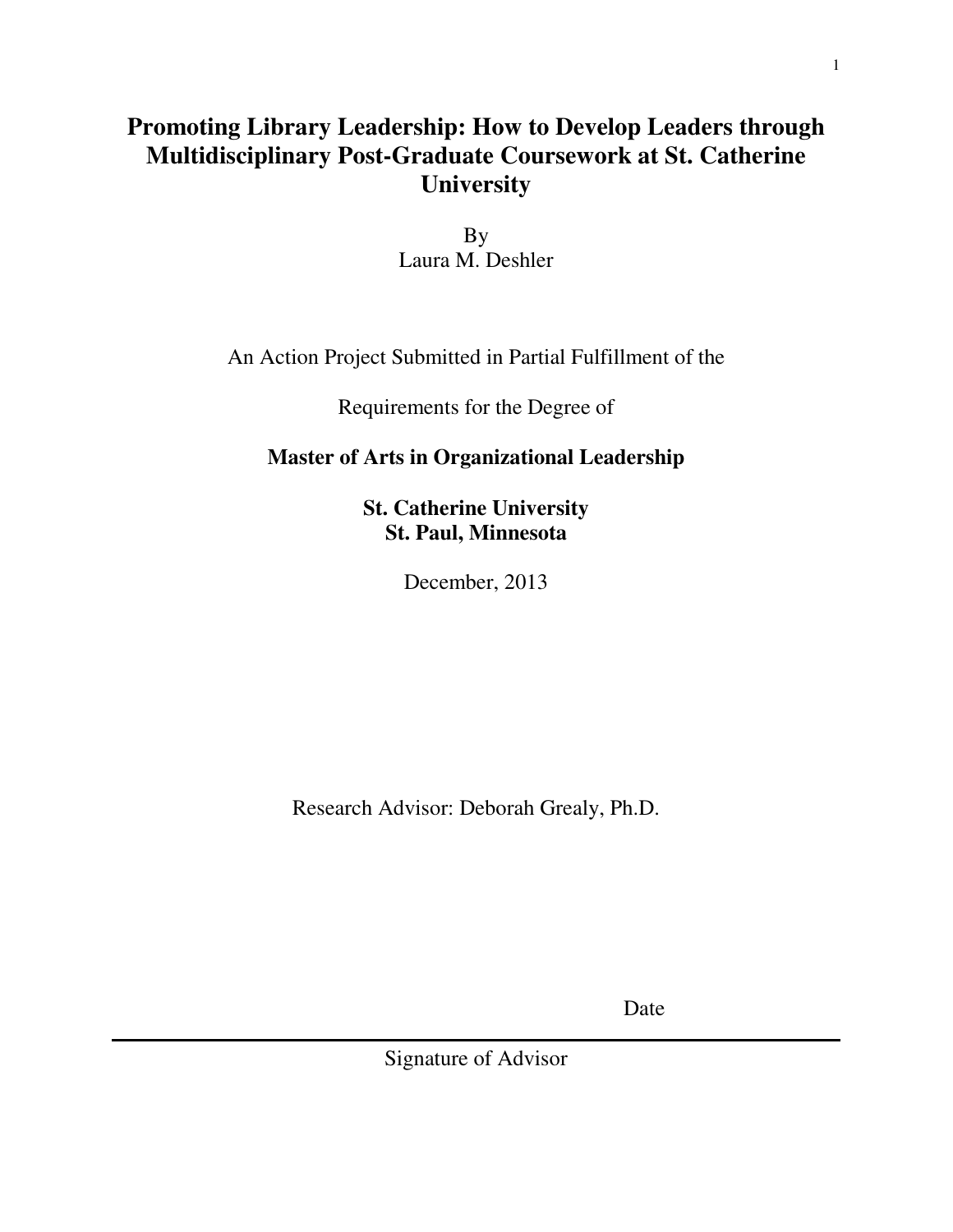

# **Master of Arts in Organizational Leadership**

© Copyright by Laura Deshler, 2013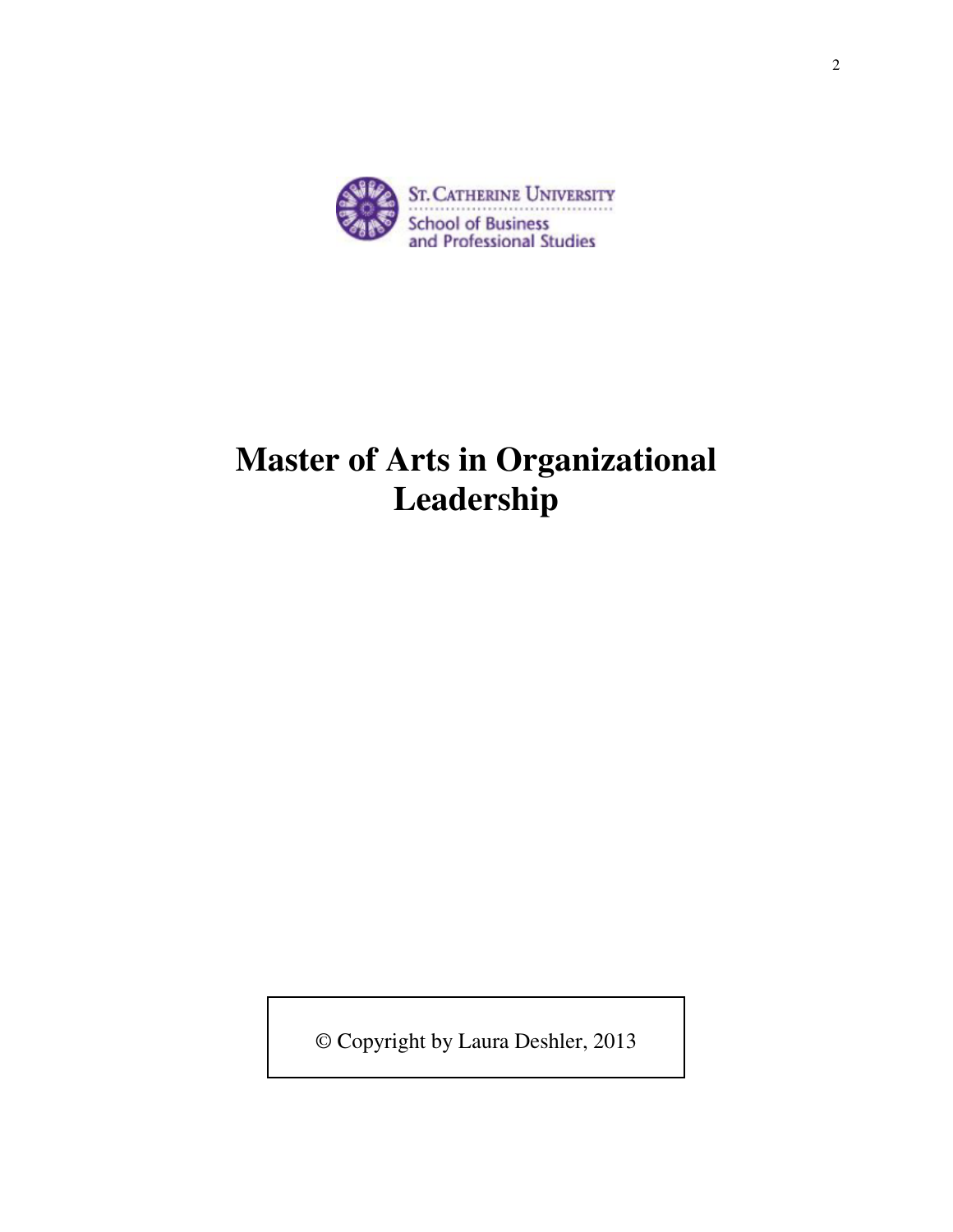### **Table of Contents**

| Appendices: |
|-------------|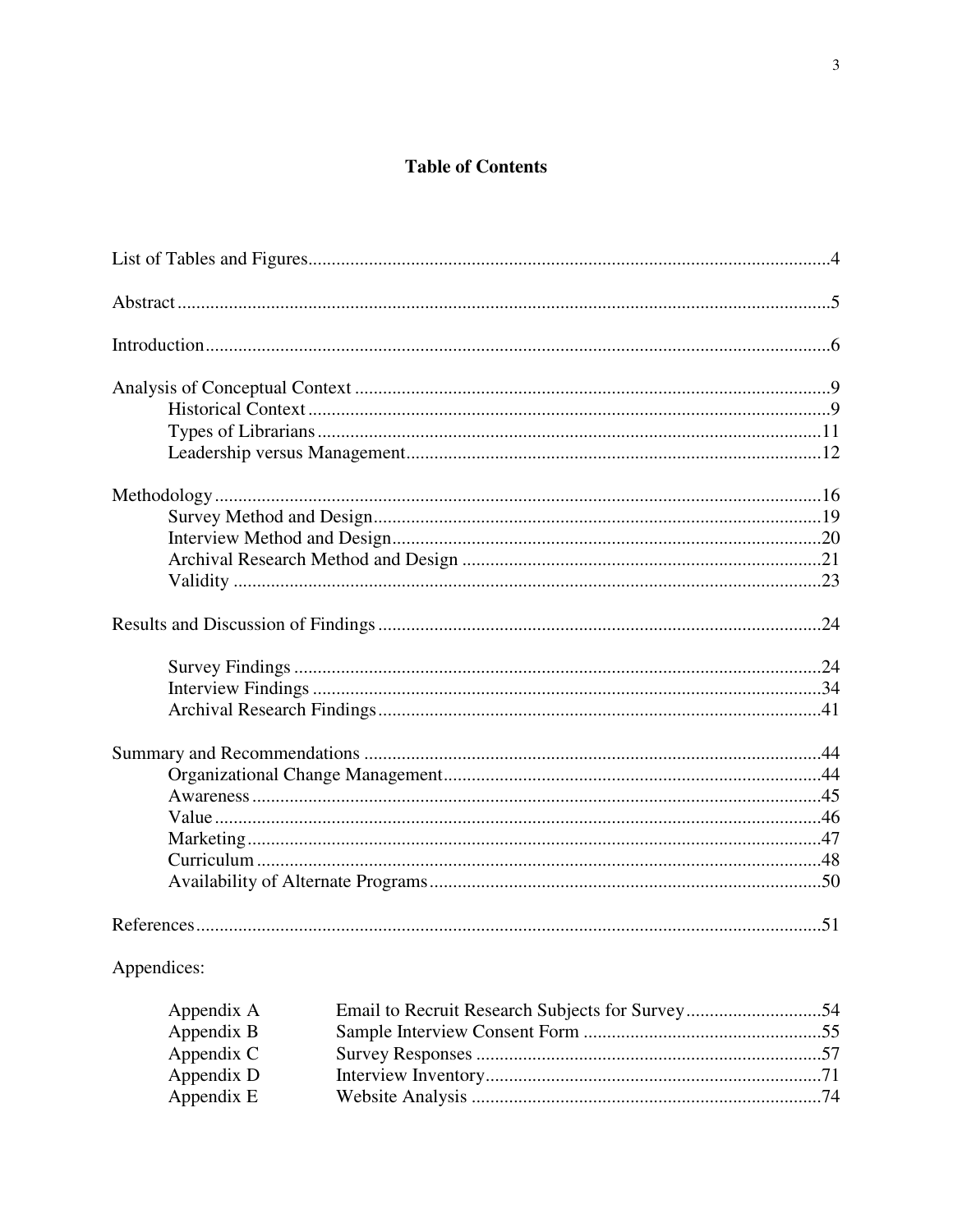#### **List of Tables and Figures**

| Table 17: Post-Graduate Certificates in Leadership, Business, or Management42      |  |
|------------------------------------------------------------------------------------|--|
| Table 18: Dual or Coordinated Degrees in Leadership, Business, or Management43     |  |
| Table 19: Concentrations in Leadership, Business, or Management in MLIS Programs44 |  |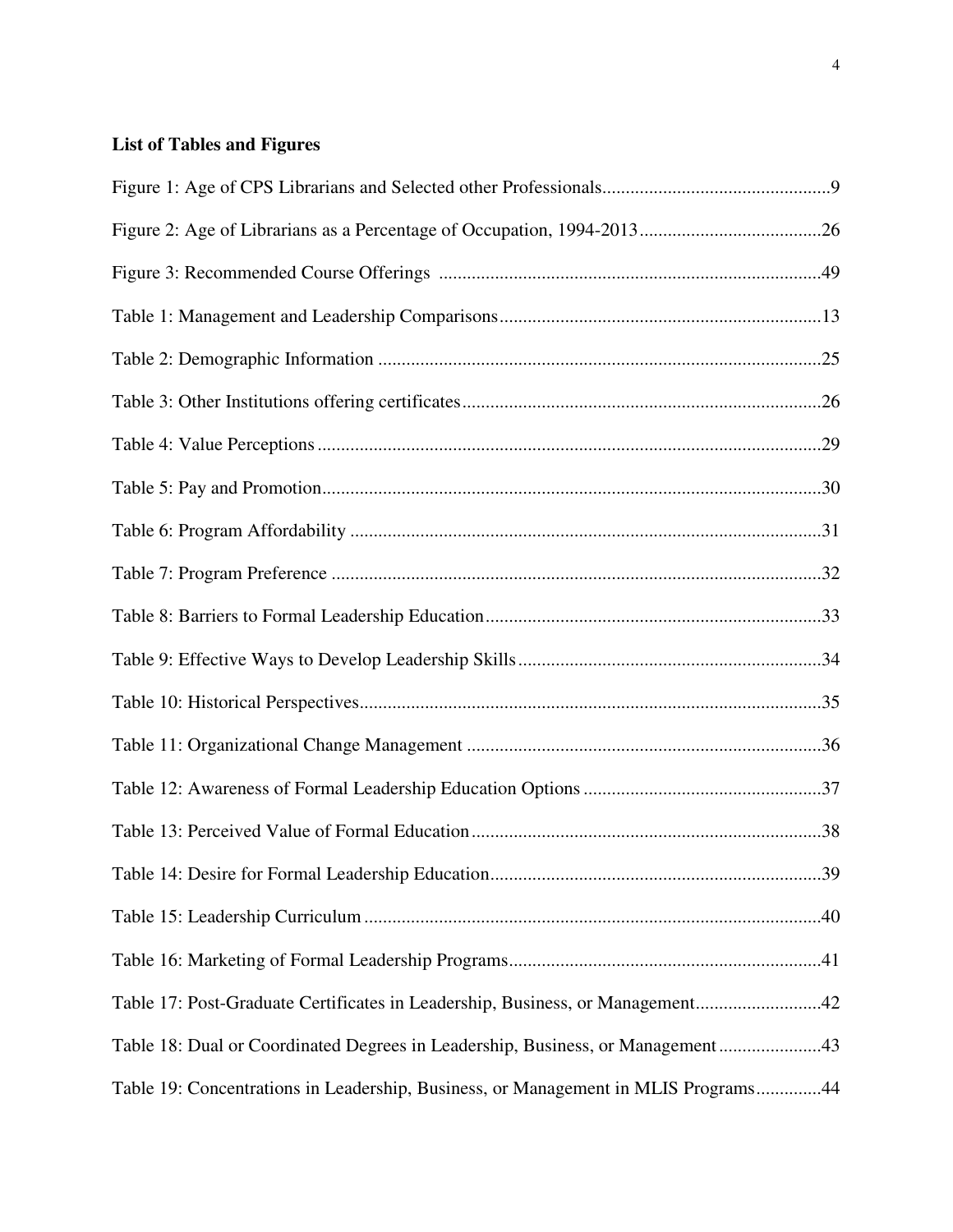#### **Abstract**

Leaders within public libraries must be able to effectively lead their team and organization in an ethical, effective, and enduring manner. One method to obtain leadership skills necessary to lead within a public library is through formal graduate-level coursework. Through a survey of public librarians, interviews, and an analysis of other regional ALAaccredited library science programs, this leadership action project explores how the Library Leadership Certificate offered at St. Catherine University can best be positioned to provide the necessary coursework to enhance leadership knowledge and practice among public librarians. The research conducted shows that awareness of the Library Leadership is low among existing and emerging leaders of public libraries in the state of Minnesota, and more should be done to increase the awareness, perception, and marketing of the Library Leadership Certificate.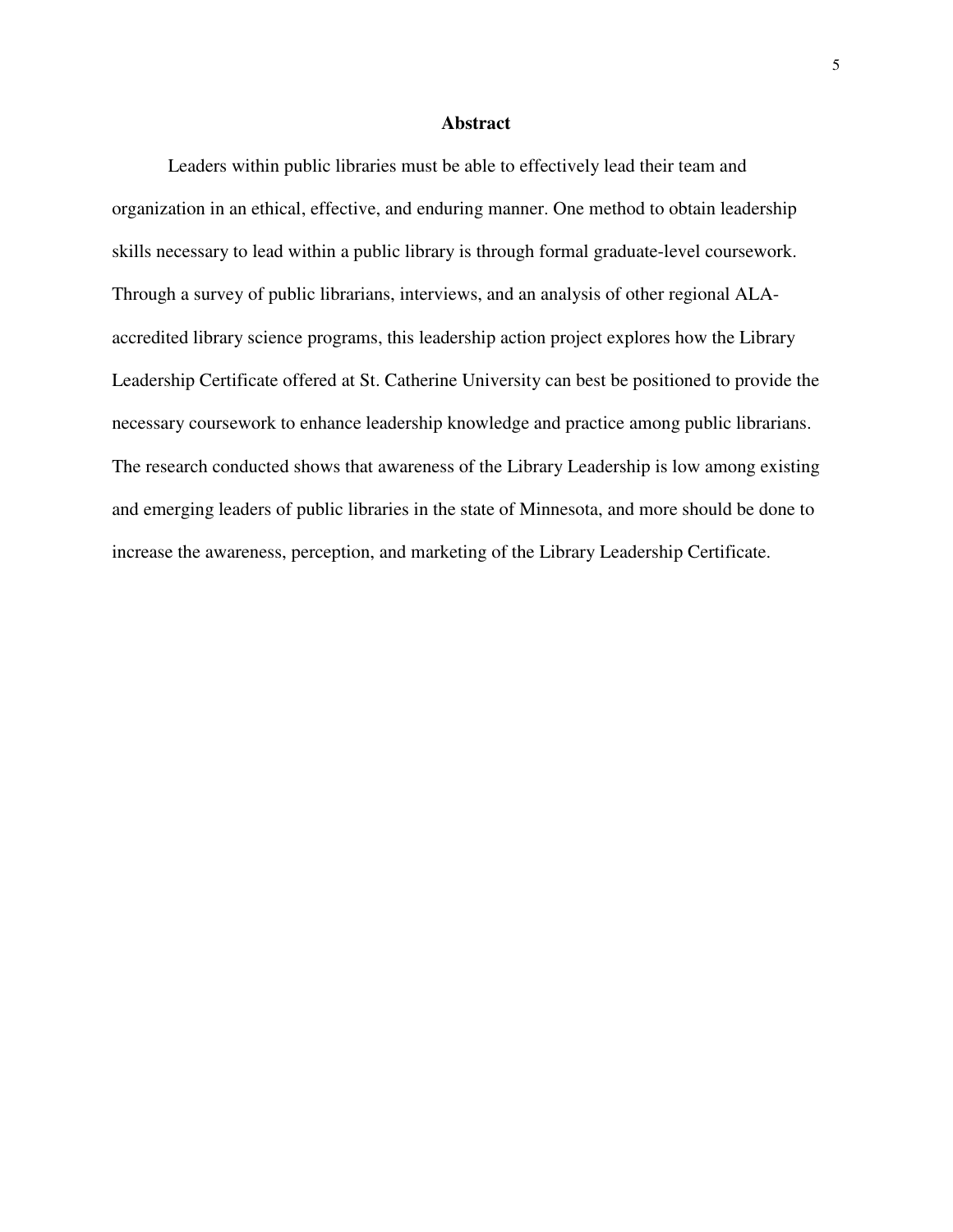#### **Introduction**

In an increasingly digital world, information management professionals are essential to the management, organization, and brokerage of knowledge in public, private, and non-profit sectors. These 21st century librarians hold graduate degrees in library science, preparing them for careers in traditional library settings, as well as in more non-traditional careers in competitive intelligence, knowledge management, digital services, search engine optimization, and records management.

Throughout my experience in the MAOL program and within my concentration in information services and technology, I have had the opportunity to study both disciplines of library and information sciences as well as organizational leadership; I continuously found myself intermingling aspects of each subject area into my coursework no matter the department in which I was officially taking classes. I have found both value and passion in the courses I have taken within the library science department, and have been impressed by the knowledge and intelligence of both faculty and students. Although I do not hold an MLIS degree of my own, I feel a strong connection to the discipline and want to see potential leaders of library organizations developed and well-prepared to take on the various leadership challenges of running a successful library.

Leaders in the library and information services professions face both immediate and longterm challenges of developing a team, including both the personal and professional coaching of direct reports, managing budgets and optimizing expenses, setting short-term and long-term team goals and strategies, as well as creating and maintaining internal and external relationships with strategic partners. Additionally, leaders of these teams must also understand how to effectively manage changes in information policy, challenges to intellectual property rights, upholding the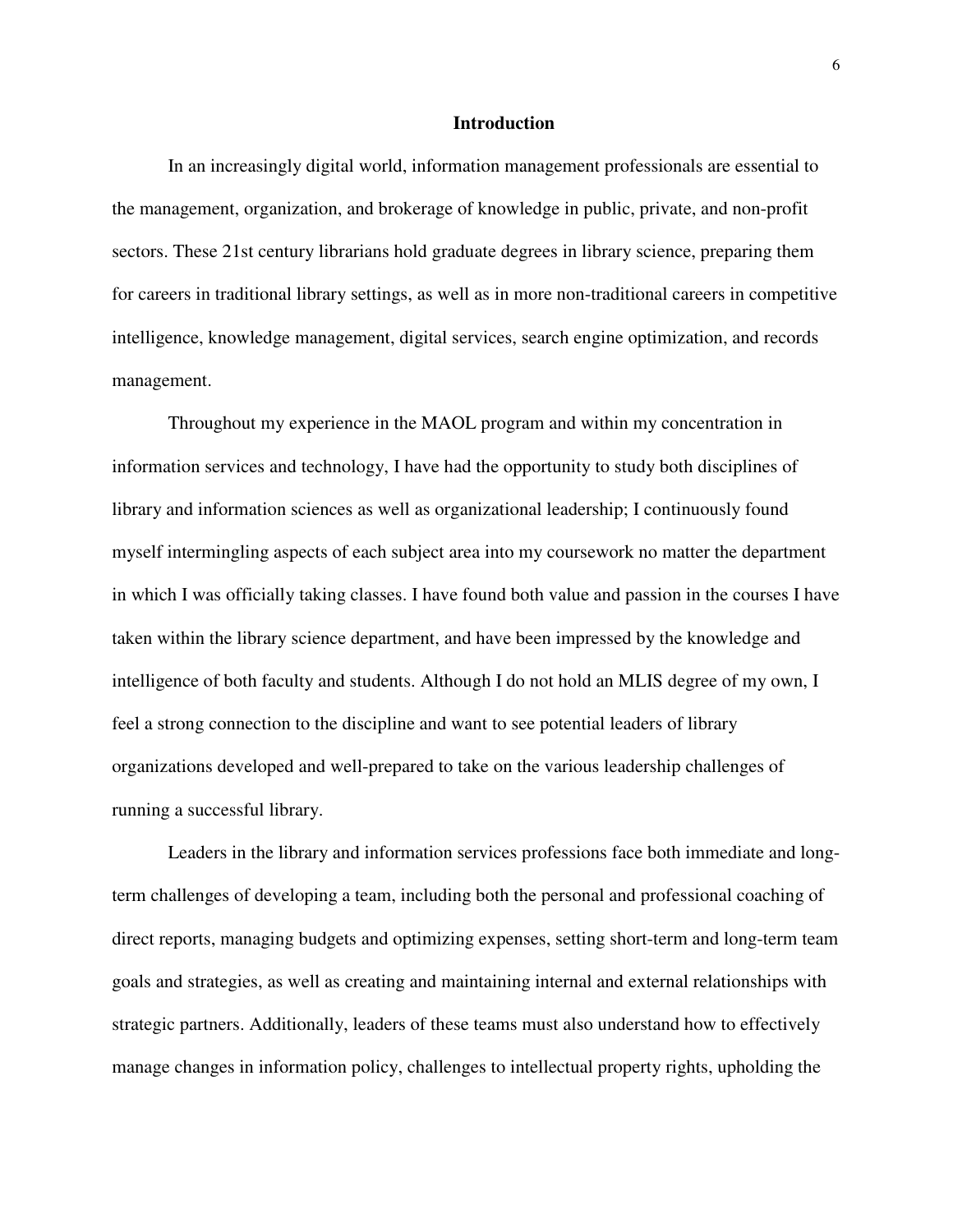intellectual freedom and civil liberties of the clients that the team serves, all while ensuring clients are able to access digital and non-digital assets and services "regardless of age, education, ethnicity, language, income, physical limitations or geographic barriers" (American Library Association, 2013a).

It is imperative that leaders and managers in today's information and library settings be well-versed in business acumen as well as in the subject matter expertise of library science. Leaders of library professionals must also be ethical, effective, and enduring leaders as they confront the complex and diverse issues found in the field of library science. On one end of the spectrum, library science students often take a class or two dedicated to library and personnel management within their graduate coursework, but the pursuit and formal study of business and organizational leadership is not fully captured. On the other end, graduate students studying leadership and business administration lack the subject matter understanding to fully tackle the unique leadership issues within library administration.

Although formal education is only one of many routes to obtaining knowledge and understanding of various subject areas, completion of graduate coursework is increasingly becoming a prerequisite for many professional positions. Because of the complex nature of their work, library professionals are typically required to hold master's degree accredited by the American Library Association (ALA). For those in leadership positions, a Master's of Business Administration (MBA) or other advanced degrees is at times expected, and advancement in the organization becomes increasingly difficult without one (Hering, 2010). However, obtaining a second master's degree after already dedicating the time and completing the coursework for another may seem daunting and unachievable for many professionals.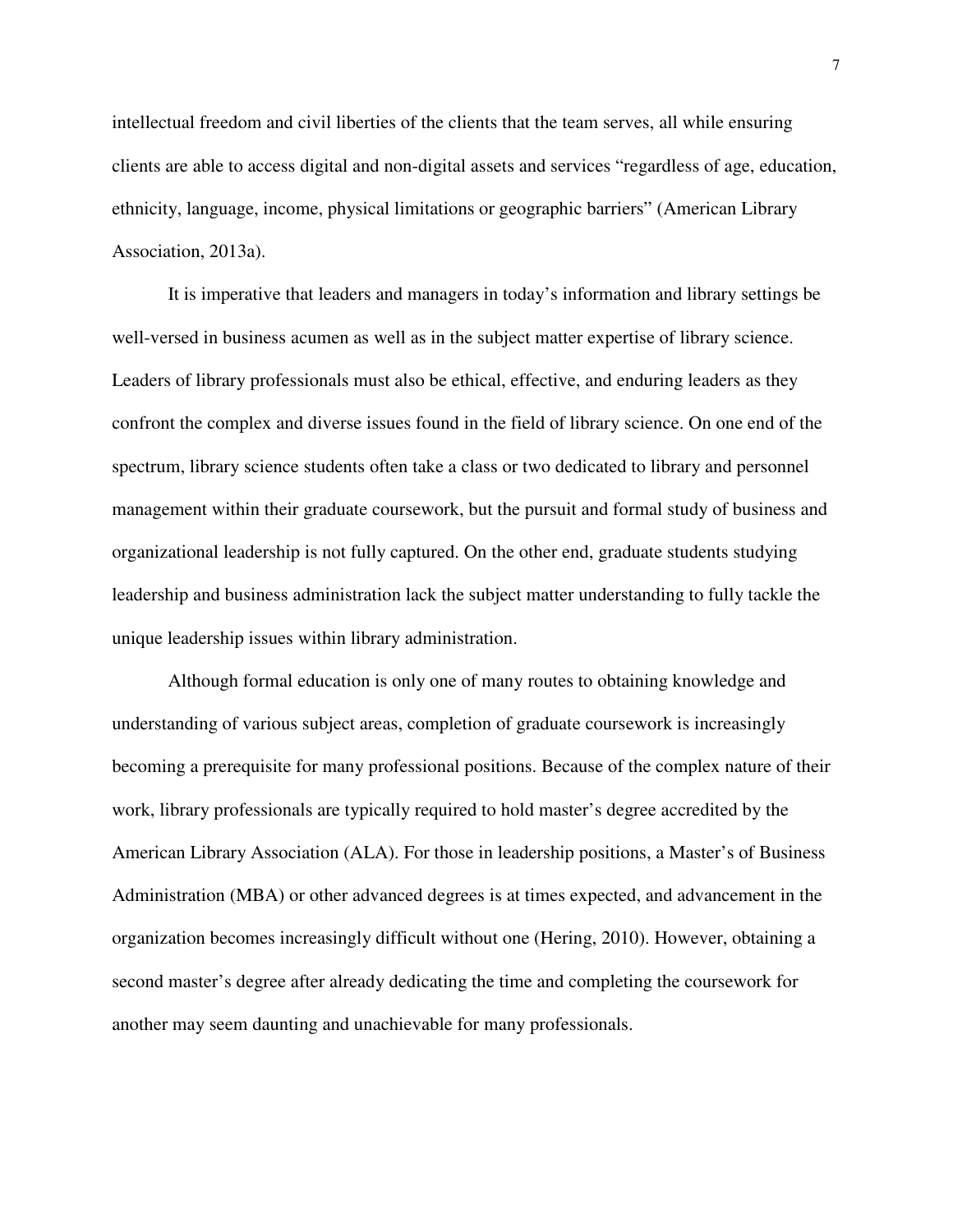In order to bridge the gap between library science and formal organizational leadership study, St. Catherine University has offered a certificate in Library Leadership since 2008, consisting of 15 credits of post-graduate coursework across the organizational leadership and library science departments for those already holding an ALA-accredited library science degree, or 18 credits for those holding an undergraduate degree. However, since the certificate's inception, not a single student has enrolled in the option (St. Catherine University Institutional Research, Planning, and Assessment, 2013). This research project will focus on determining what steps can be taken to improve enrollment in the Library Leadership Certificate at St. Catherine University. Specifically, this research will analyze potential marketing strategies, additional competitive intelligence research needed, and adjustments to coursework necessary to raise the visibility and stature of the current certificate option to ensure the sustainability of the Library Leadership Certificate.

Because St. Catherine University is the host to Minnesota's only ALA-accredited library science program, it has a distinct advantage by offering this unique certificate option. Improving upon the existing certificate model that combines the learning outcomes of both the organizational leadership and library science departments will help position graduates of the Library Leadership Certificate to become effective, ethical, and enduring leaders of library and information management teams, who can also serve as ambassadors to the MAOL and MLIS programs. Besides having an impact on St. Catherine University, this Library Leadership Certificate could also serve as a model for other ALA-accredited programs outside the state of Minnesota to use as a method for improving overall library leadership within the discipline.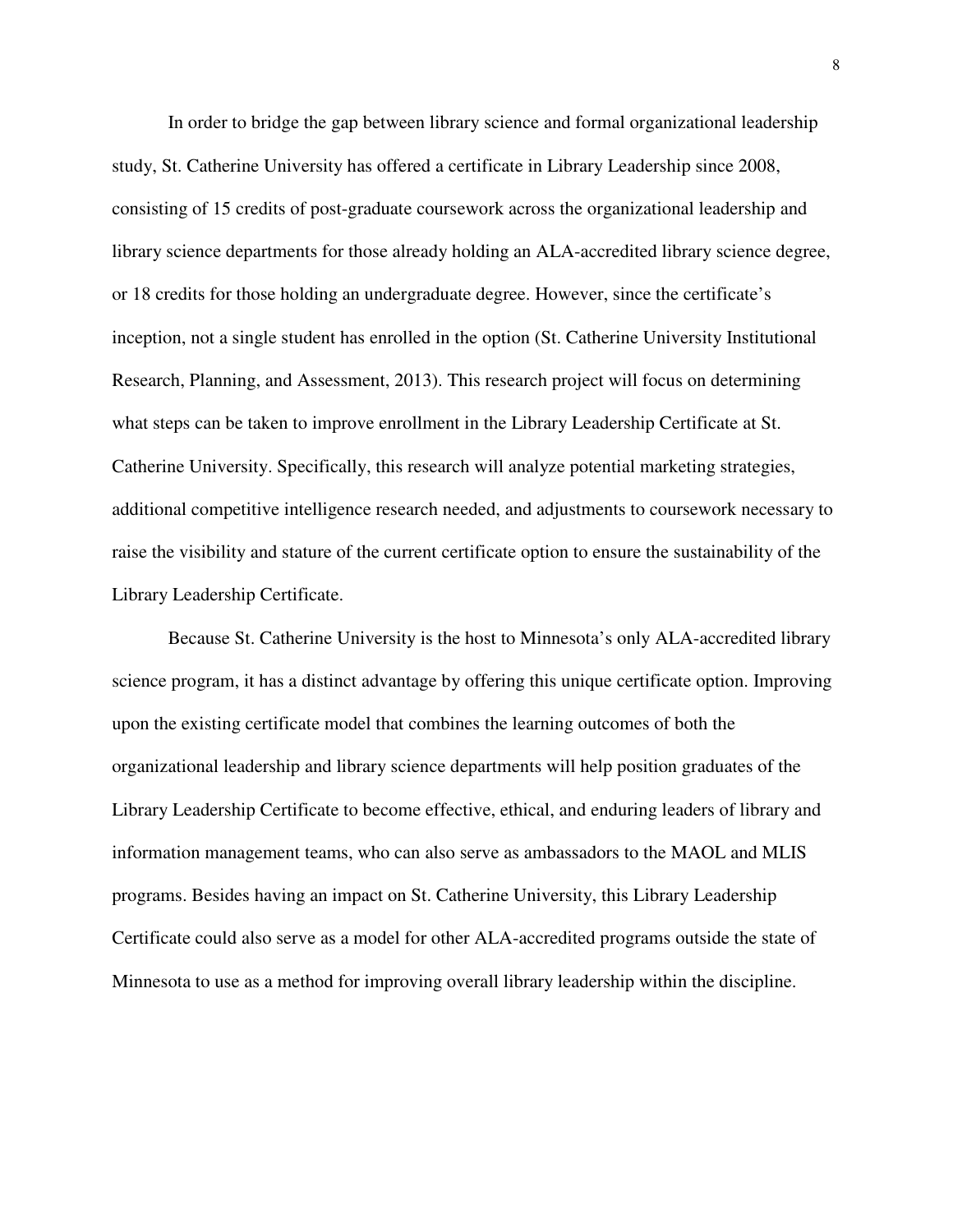#### **Analysis of Conceptual Context**

#### **Historical Context**

In the early 2000s, the American Library Association foresaw an impending leadership crisis within their profession. Concern grew as members of the library profession were nearing retirement age, that there would be "few experienced, trained, middle-level managers, supervisors, and administrators within the 'middle' age group of librarians who could ensure appropriate succession in the libraries following such a massive retirement exodus" (Curran, 2003). Although many professions will be affected by the retirement of the "Baby Boomer" generation, research conducted by Wilder (1999) found that the library profession is expected to be hit much harder by baby boomer retirement than comparable professions as librarians tend to be older as a general group compared to both the average US population as well as in comparison to their other professional counterparts. Wilder also concluded that librarianship is faced with the additional issue of a decrease in librarians aged 35-44, which only represents 14% of the total librarian population compared with the overall professional population of 27% falling into this age range (p.11).



Figure 1. Age of CPS Librarians and Selected Other Professionals. From "Chapter 1: The age profile of librarianship," by Wilder, S. J., 1999, *Journal of Library Administration, 28*(3), p. 11.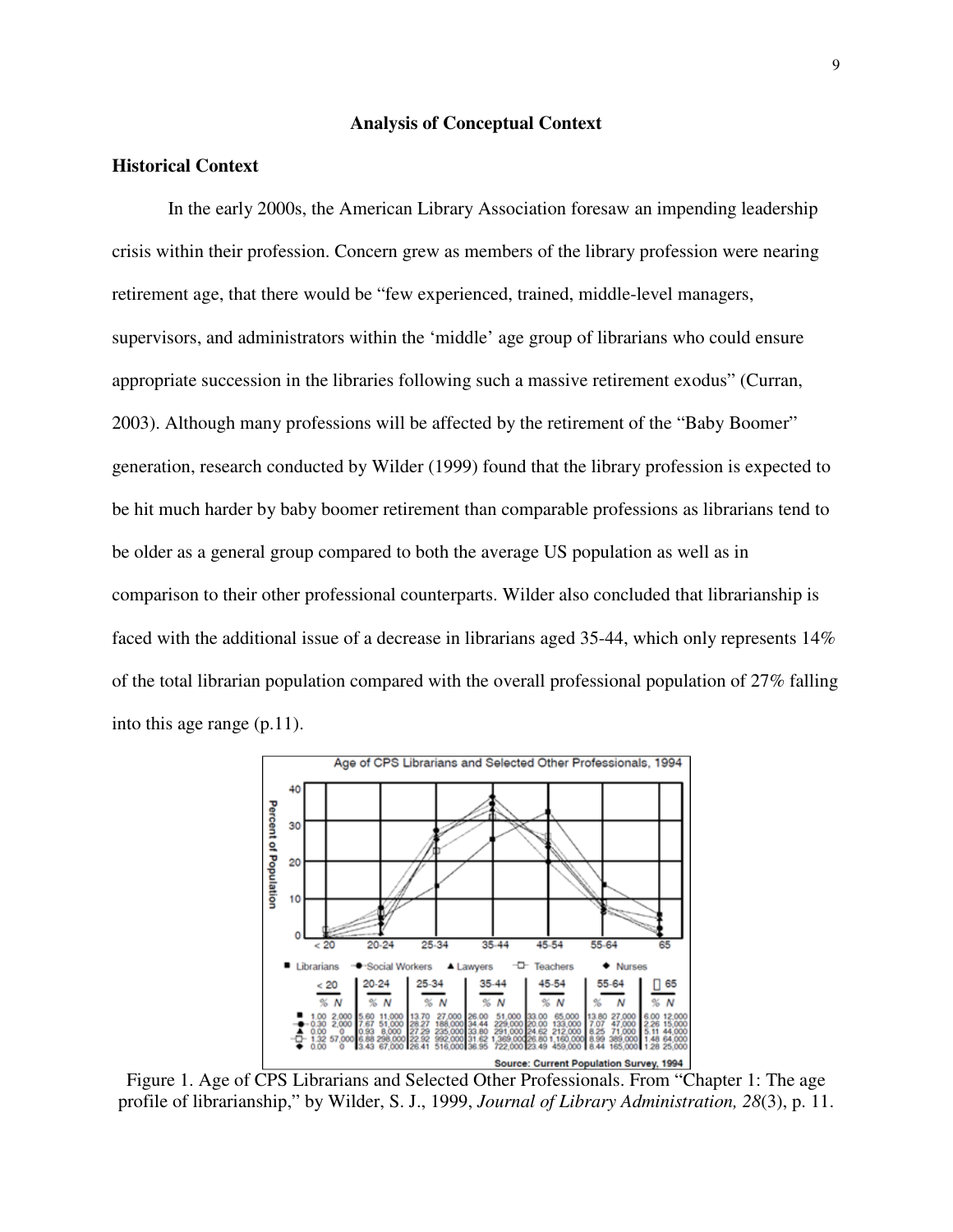During this time period, the ALA also formally recognized the importance of preparing future leaders. In 1996 it began to investigate the possibility of a post-master's Certified Public Library Administrator (CPLA) program, which it officially established in 2001 (Moran, 2003). In order to grant certifications, the ALA developed a new professional organization under the 501(c)6 designator in order to certify individuals as well as to advocate for professional issues surrounding salary and professional recognition (Clark, 2002). The ALA, a 501(c)3 non-profit educational organization, continues to grant accreditation to educational institutions offering graduate degrees in library science.

For the purposes of this study, it is essential to discuss the differences between *"certification*" and a "*certificate*." Both terms may appear in the research of the Library Leadership Certificate and its corresponding intersection with the ALA and public librarianship. The definition for "*certificate*" that will be used in this research is purely academic and leverages the definition that is set forth by the U.S. Department of Education. "*Certificate*" is defined as "an award that requires completion of an organized program of study equivalent to 18 semester credit hours beyond the bachelor's. It is designed for persons who have completed a baccalaureate degree, but does not meet the requirements of a master's degree."

 "*Certification*", on the other hand, will be used to refer to the credential issued by CPLA, a public library administrator certification that is granted by the American Library Association Allied Professional Association (ALA-APA). Certification is voluntary and is granted to individuals who have completed an ALA-accredited master's program, have had three years of supervisory experience, have completed seven courses approved by the CPLA, and have received final approval from the CPLA Certification Review Committee. The term "*certification*" excludes the paraprofessional Library Support Staff Certification Program also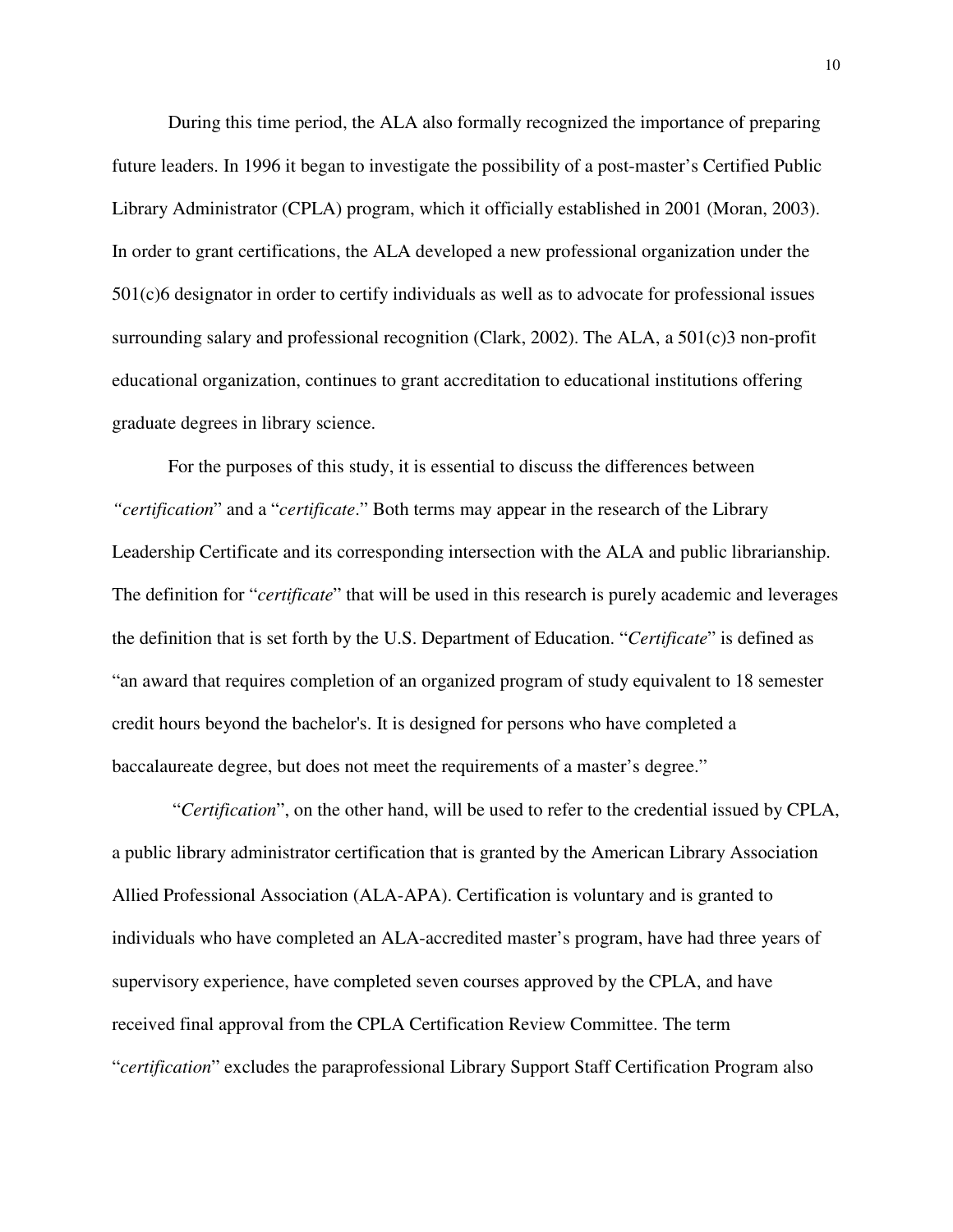offered by the ALA-APA, which focuses on certifying library workers who do not hold an ALAaccredited master's degree. "*Certification*" also excludes any certification that is optional or required at the state or regional level. It is also relevant to highlight that the Library Leadership Certificate offered at St. Catherine University does not result in the CPLA certification by the ALA-APA.

#### **Types of Librarians**

The career possibilities of an accredited master's level library science degree are numerous. Degree holders may enter non-traditional careers in records management, information services, and knowledge management within non-profit organizations, government entities, and corporations. Traditional librarians may end up in academic libraries, public libraries, school libraries, and special libraries focused on law, medicine, or the arts (ALA, 2013c). Additionally, the different types of libraries often have their own professional organizations or divisions of a larger professional organization that provides continuing education opportunities, conferences, career and development resources, and advocacy for their members.

For the scope of this research, it is important to define the target market for the Library Leadership Certificate. The term "*librarian*" will be defined as an individual who holds a degree from a master's program accredited by the American Library Association, who works in a public library setting or identifies himself or herself as a public librarian, and aspires to a management or leadership position. The individuals included in the market for the Library Leadership Certificate must possess both attributes: an ALA-accredited degree and self-identification as a public librarian.

The ALA-accredited master's degree is the entry-level credential for an individual working as a professional librarian. According to the American Library Association, "ALA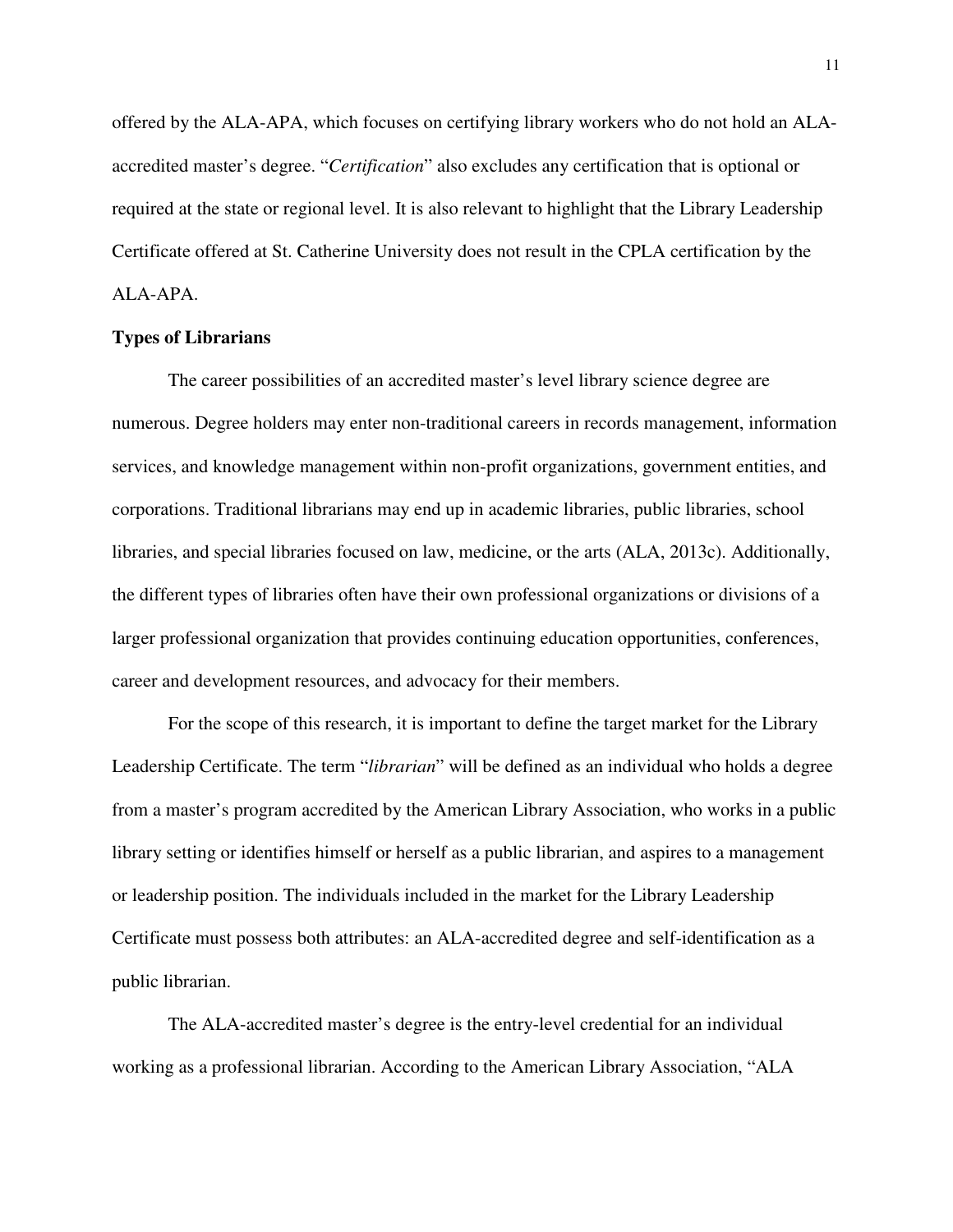accreditation indicates that the program has undergone a self-evaluation process, been reviewed by peers, and meets the Standards established by the American Library Association and Committee on Accreditation." (ALA, 2013). Without an ALA-accredited degree, the Library Leadership Certificate holds little value in terms of advancing the individual's career or status within the library, or in terms of better preparing individuals for leadership roles within the library.

This research will focus on public librarians. The other types of librarianship have different post-master's education standards and certification requirements:

- School librarians must hold an MLIS or a School Library Media Specialist license or certification (within the state of Minnesota; requirements vary by state)
- Academic librarians may seek a second master's degree or Ph.D.
- Librarians operating in special libraries may seek an MBA or other professional degrees that emphasizes their subject matter expertise (for example, a law librarian may seek a J.D.).

Therefore, it must be inferred that the correct market for the Library Leadership Certificate should focus on public librarians. Thus any research conducted as part of this leadership action project should be done with the public librarian in mind.

#### **Leadership versus Management**

Another important aspect to define for this project is what is meant by the term "*leadership*" as well as what "*leadership competencies*" are expected to be mastered at the completion of the Library Leadership Certificate. Previous research has indicated that although the ALA prescribes that management courses must be present in order to receive accreditation, there is no clear definition of "*management*" given within the ALA Standards for Accreditation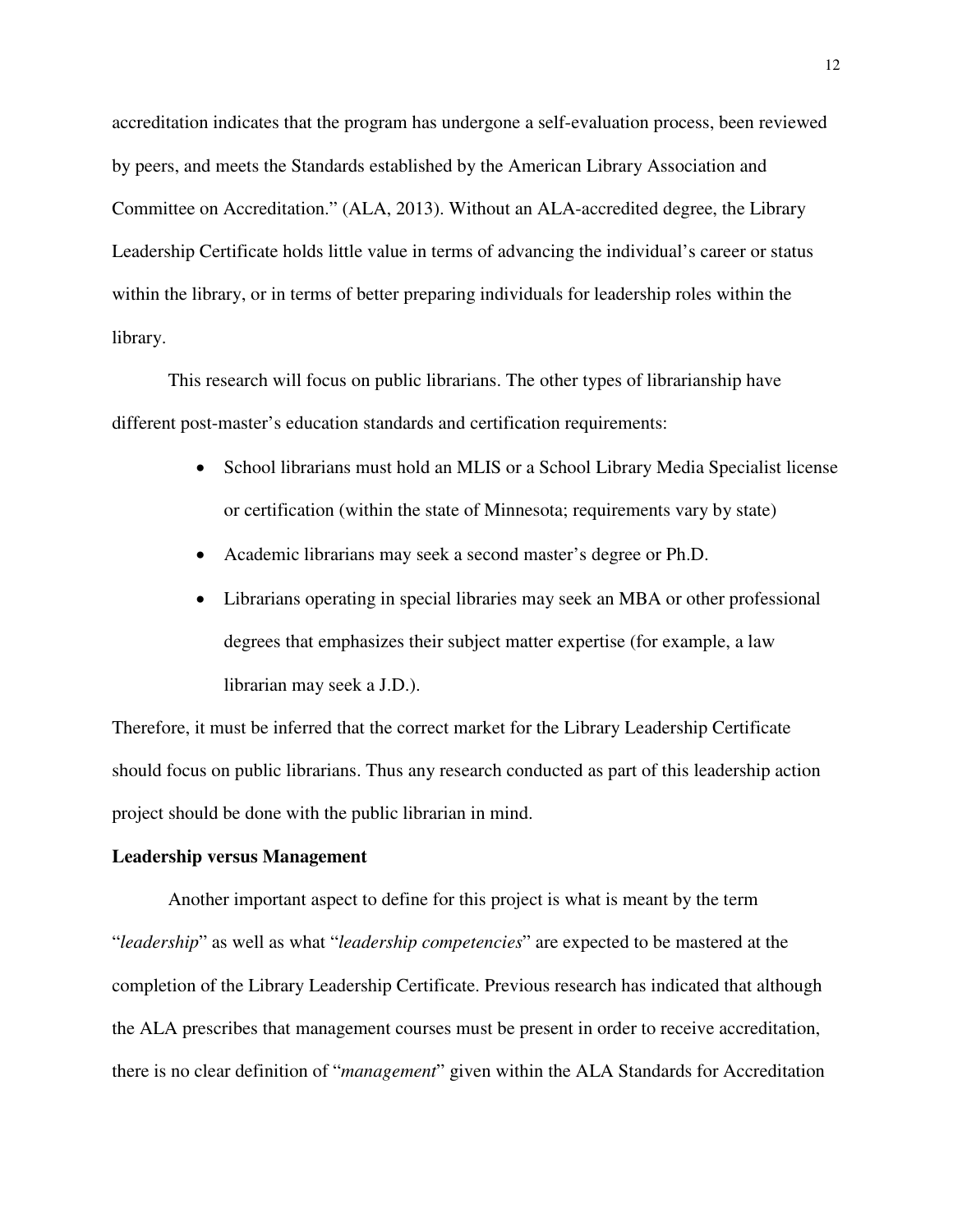of Master's Programs in Library and Information Studies (ALA, 2008). Research conducted by Mackenzie & Smith (2009) found that because management can be interpreted as management of collections or management of information systems rather than focusing on traditional management principles drawn from the discipline of business administration, only 56.2% of library schools required courses that met the International Assembly for Collegiate Business Education's standards for management curriculum. Additionally, of the institutions that required management courses, only 58% of the courses contained leadership and leadership theory topics (Mackenzie & Smith, 2009).

Because the term *"management"* can be interpreted in various ways within the discipline of library science, as well being sometimes synonymous with leadership, it is important to differentiate between what is meant by "*leadership"* as compared to "*management."* As described by Bennis & Goldsmith (2003), leadership is much more than just management. They differentiate leadership from management by juxtaposing and defining the two terms by concluding that "managing is about how. Leading is about the what and why…leadership looks at the horizon, not just at the bottom line," (pp.7).

| Management and Leadership Comparisons              |                                         |  |  |  |  |  |  |
|----------------------------------------------------|-----------------------------------------|--|--|--|--|--|--|
| Management                                         | Leadership                              |  |  |  |  |  |  |
|                                                    |                                         |  |  |  |  |  |  |
| The manager administers.                           | The leader innovates.                   |  |  |  |  |  |  |
| The manager is a copy.                             | The leader is an original.              |  |  |  |  |  |  |
| The manager maintains.                             | The leader develops.                    |  |  |  |  |  |  |
| The manager accepts reality.                       | The leader investigates it.             |  |  |  |  |  |  |
| The manager focuses on systems and structure.      | The leader focuses on people.           |  |  |  |  |  |  |
| The manager relies on control.                     | The leaders inspires trust.             |  |  |  |  |  |  |
| The manager has a short-range view.                | The leader has a long-range perspective |  |  |  |  |  |  |
| The leader asks how and when.                      | The leader asks what and why            |  |  |  |  |  |  |
| The manager has her eye always on the bottom line. | The leader has her eye on the horizon.  |  |  |  |  |  |  |
| The manager imitates.                              | The leader originates.                  |  |  |  |  |  |  |
| The manager accepts the status quo.                | The leader challenges the status quo.   |  |  |  |  |  |  |
| The manager is the classic good soldier.           | The leader is her own person.           |  |  |  |  |  |  |
| The manager does things right.                     | The leader does the right thing.        |  |  |  |  |  |  |

Table 1. Management and Leadership Comparisons. Adapted from "Learning to lead: A workbook on becoming a leader" by Bennis, W. & Goldsmith, J., 2003, p. 7.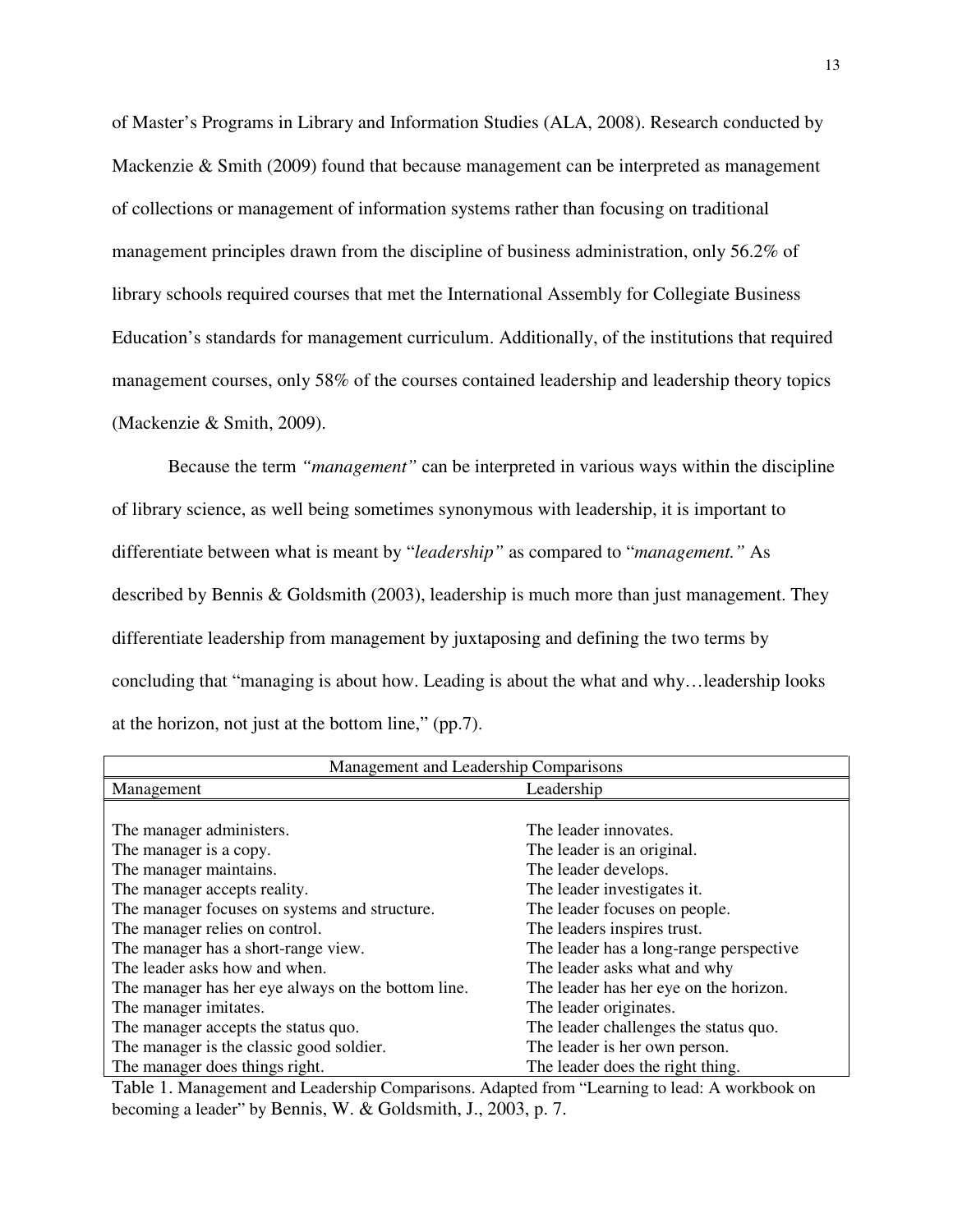Within the field of library science, research conducted by Mason & Weatherbee (2004) describes that although recent surveys have indicated that librarians are aware that leadership skill development is necessary, "leadership training has perhaps also been stymied by a lack of agreement about what constitutes a key set of leadership skills for librarians...There is no common vocabulary among library educators or professionals bout what constitutes the core body of leadership skills," (p. 192).

Building upon the knowledge gained through by Mason & Weatherbee and Bennis & Goldsmith, this research will build upon the definition of leadership will be drawing from the works of Northouse (2010) and Kouzes & Posner (2008) – authors that have been both seminal and foundational to the MAOL program. Leadership will be defined as "the actions and processes by which an individual enables and influences others to accomplish the ordinary and extraordinary."

Northouse (2010) defines leadership as "a process whereby an individual influences a group of individuals to achieve a common goal," (p. 3). He goes on to explain that the word "*process"* is used because it is a nonlinear "interactive event." However, Northouse disagrees with the notion that leadership is a feature or an attribute of an individual, which contradicts Kouzes & Posner's (2008) trait-based research on the qualities and characteristics of leaders. Although I do not disagree that leadership is an interactive process as the way Northouse defines leadership, experience indicates in both professional practice and academic learning that leadership also manifests itself in omnipresent traits and skills. Therefore, this definition of leadership will also include the word "*actions*" to incorporate the practices included in Kouzes & Posner's definition of leadership. However, both Northouse and Kouzes & Posner agree that leadership involves influence and enablement to get a group of individuals to a goal. Whereas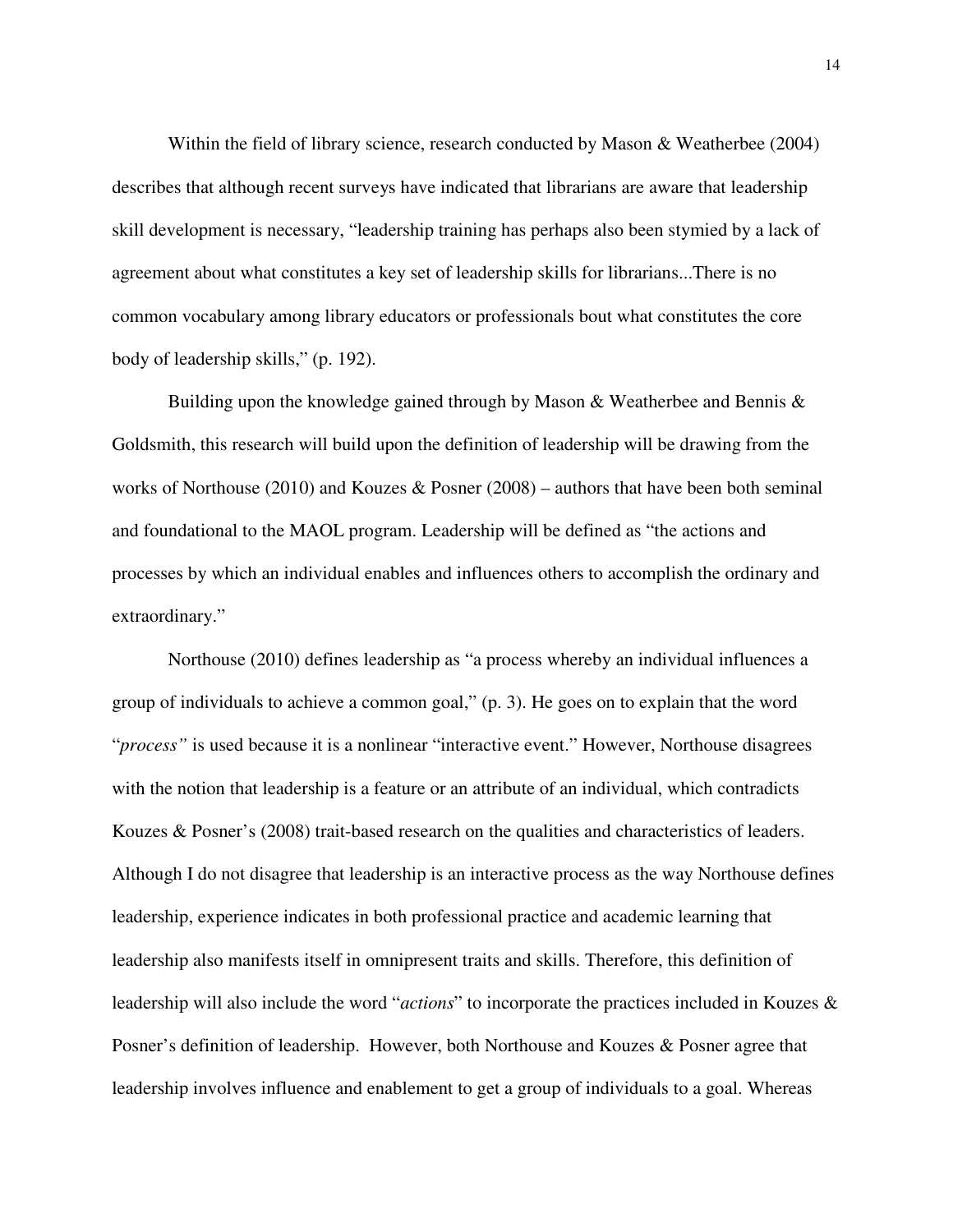Northouse's definition describes this goal as "*common*," Kouzes & Posner's research and definition of leadership focuses more on the extraordinary. Again, experience indicates that in both professional and academic settings, both "*ordinary*" and "*extraordinary*" must be incorporated into the definition of leadership.

Taking the term "*leadership*" as defined above, one can then define "*leadership competencies*" as "the traits and skills that result in an individual's ability to effectively lead." This definition relies heavily upon a combination of both the trait approach and the skills approach. According to Northouse (2010), "[the trait] approach emphasizes that having a leader with a certain set of traits is crucial to having effective leadership" (p. 24). This approach works well for curriculum development and determining what leadership dimensions to focus on within a leadership program because "[it] can be used to offer invaluable information to supervisors and managers about their strengths and weaknesses and ways to improve overall leadership effectiveness" (p. 26). However, the trait approach is limited because although it may give leaders an idea as to what aspects of his or her personality may be beneficial or detrimental to his or her ability to lead, Northouse points out that "traits are largely fixed psychological structures, and this limits the value of teaching and leadership training" (p. 27).

Because of the limitations of the trait approach, aspects of the skills approach are taken into consideration as well. The skills approach "describes leadership from a skills perspective…and provid[es] a map for how to reach effective leadership in an organization." Additionally, "workers can improve their capabilities in these areas through training and experience. Although each leader's personal attributes affect his or her skills, it is the leader's *skills* themselves that are most important in addressing organizational problems" (p. 52-53). By acknowledging the similarities in the definitions of both the traits and skills approaches, as well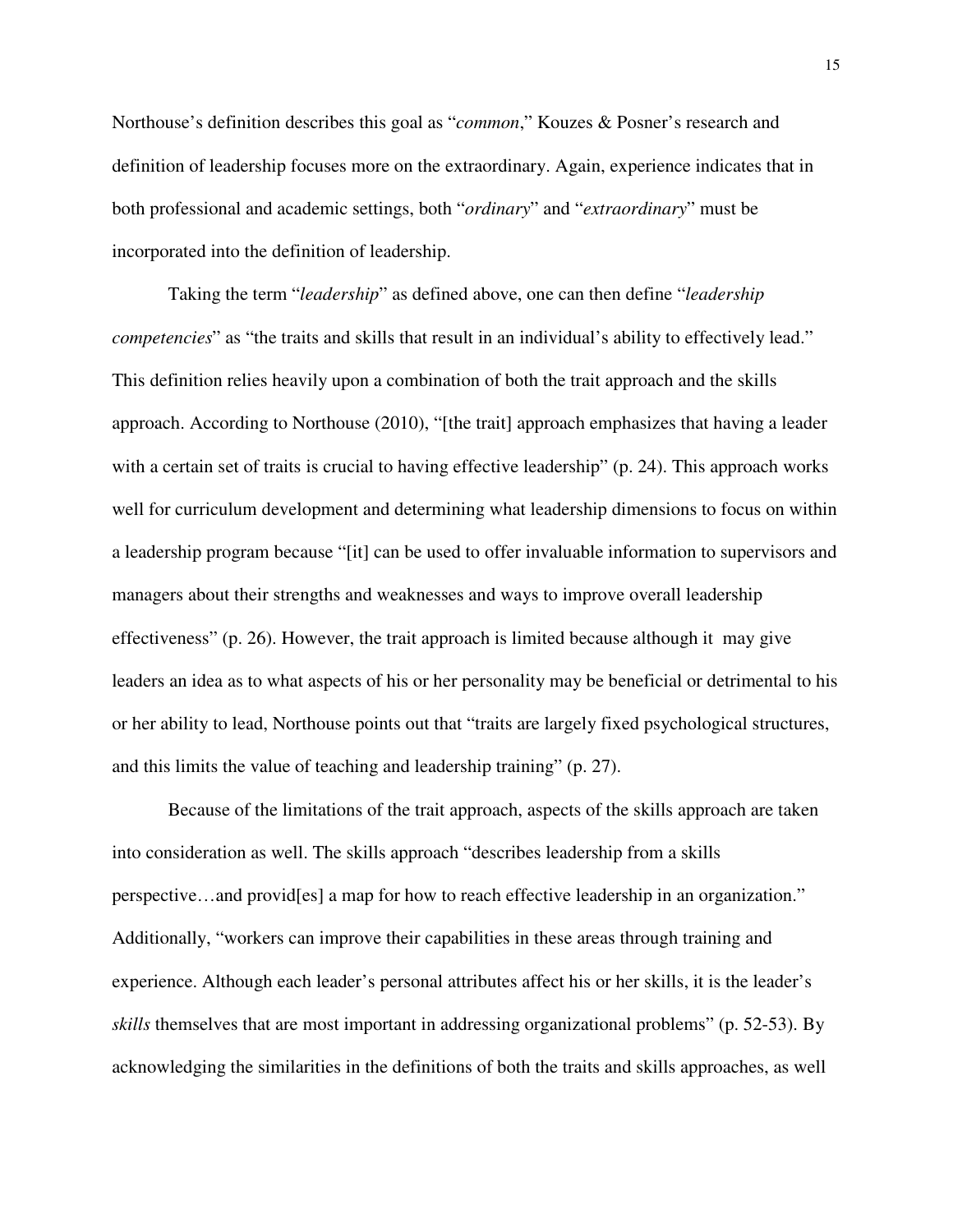as recognizing that most leadership development programs are built upon the idea that specific leadership attributes can be taught and refined, it is logical that the Library Leadership Certificate also be analyzed and researched using the skills and traits approach to leadership.

#### **Methodology**

The research question this Leadership Action Project focuses on is:

#### **How can the Library Leadership Certificate at St. Catherine University be**

#### **best positioned to educate library professionals to lead and influence?**

In order to answer the research question stated above, the following research objectives also needed to be met:

#### • **Historical Context and Program Development**

o **What is the historical context of the library leadership certificate at St.** 

**Kate's?** It is important to understand any initial research that was done prior to implementing the certificate, as well as the intent of the departments (ORLD, LIS) by offering the certificate.

## o **What curriculum changes are needed (if any) to best position the library leadership certificate?** In order to best position the library leadership certificate, the current curriculum and credit load must be understood and analyzed to ensure that the courses assist in meeting the objectives of the certificate (to educate library professionals to lead and influence)

#### • **Perceptions and Awareness**

o **How is the Library Leadership Certificate currently marketed to library professionals?** I must understand how St. Kate's is currently reaching out to library professionals to market this degree and to determine if this is an area that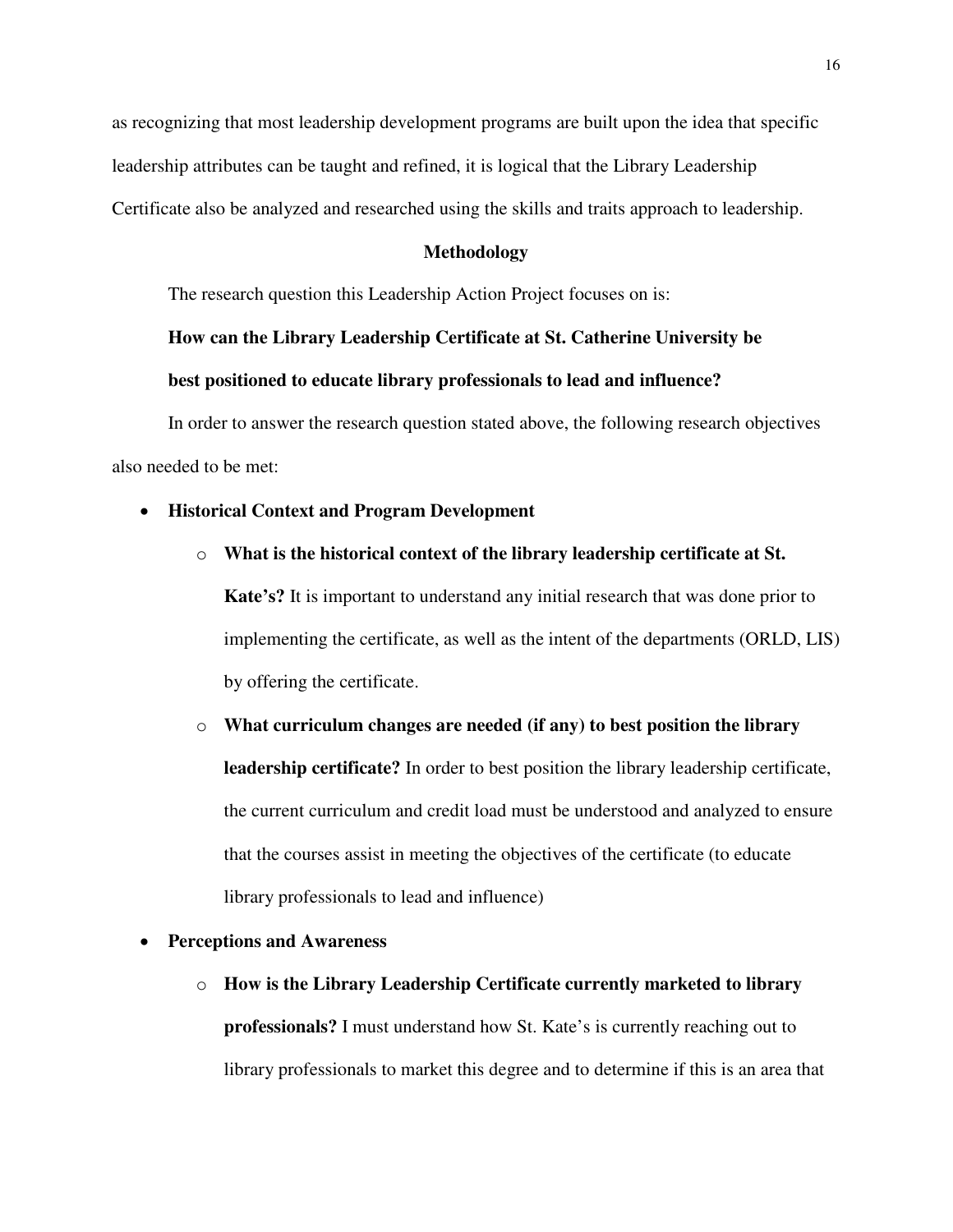can be improved upon. Low enrollment leads me to hypothesize that there has been insufficient marketing occurring. However, if marketing is deemed sufficient, there may be other factors at play that are resulting in low enrollment

- o **What is the current awareness of St. Kate's Library Leadership Certificate among public librarians?** If current librarians are unaware that a certificate for leadership exists, it may indicate that St. Kate's needs an increased presence of the library leadership certificate. If, on the other hand, public librarians are aware that the certificate exists, it may point to necessary changes in curriculum of the certificate
- o **What is the perceived benefit by current library leaders and hiring managers of public librarians of the Library Leadership Certificate?** It is imperative that an understanding of how library professionals perceive the library leadership certificate in terms of both usefulness in preparing and hiring future library leaders, as well as in terms of career advancement. If the Library Leadership Certificate is not perceived as beneficial, St. Kate's must adjust that perception either by increased awareness of the value, or through programming and curriculum adjustments

#### • **Availability of alternatives**

o **What other institutions offer a certificate in library leadership***?* It is vital to understand both the competitive landscape of other institutions offering similar certificates, the coursework associated with the certificate, as well as any academic alternatives being offered in place of a certificate (e.g. dual or joint MBA/MLIS or MAOL/MLIS degrees)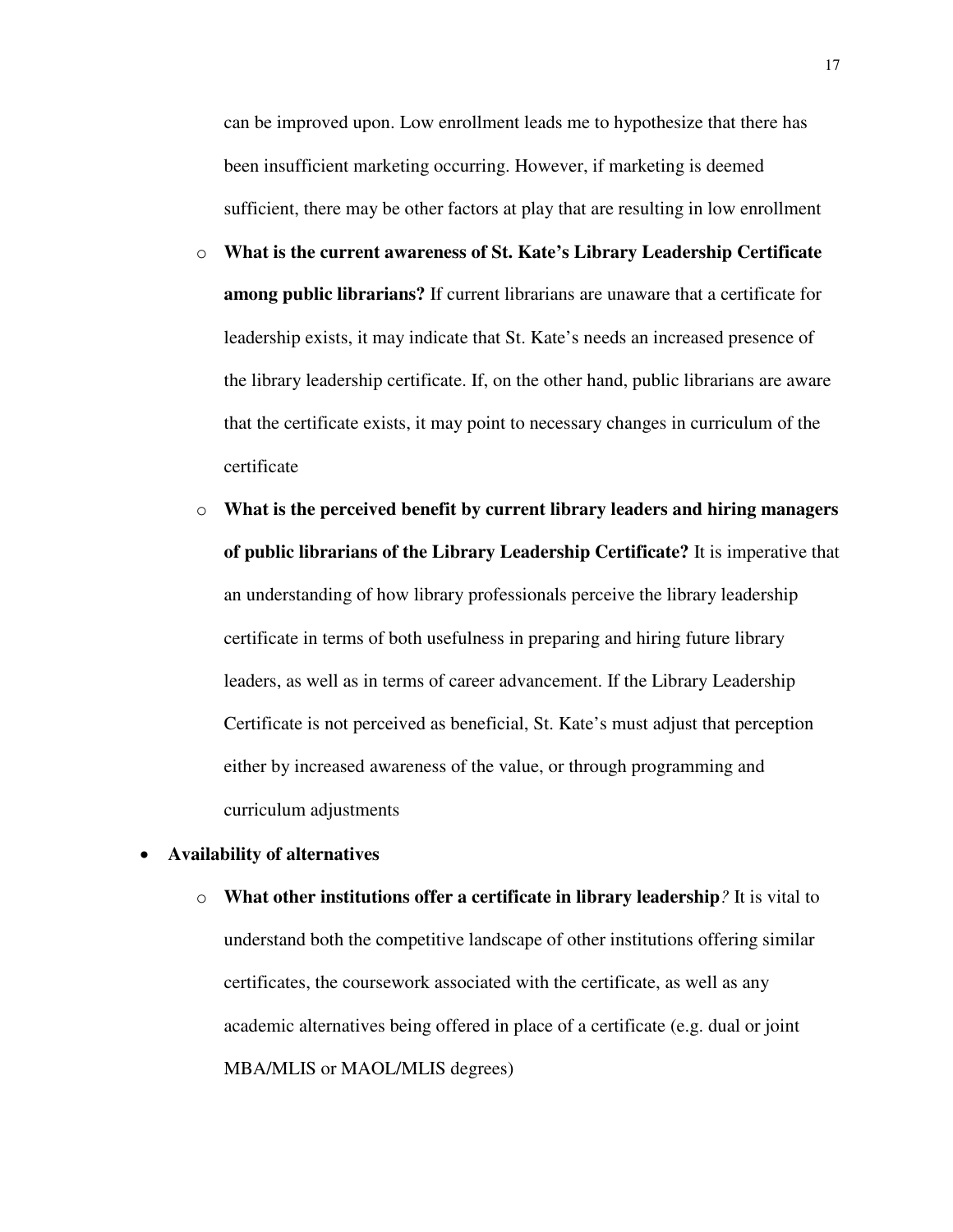- o **Is there a perception among librarians that the CPLA program conflicts with the certificate at St. Kate's?** If the CPLA program offered by the ALA is preferred as an alternative to the library leadership certificate, it is important to understand the perceptions of librarians, library leaders, and hiring managers of librarians of both programs and if one is valued over the other
- o **What other opportunities for leadership development currently exist for public librarians other than formal leadership education within an academic settings?** If there are other learning opportunities such as mentorships and leadership institutes that are valued above a certificate, it is important to recognize those perceptions and understand how/if the perceptions could be changed to view the certificate as beneficial and complementary to existing informal leadership education

In order to answer the primary research question as well as to meet the research goals, a multi-method approach was used, drawing on surveys, interviews, and archival research. Data were then analyzed through the triangulation method, which is defined by Saunders, Lewis, & Thornhill (2009) as "the use of different data collection techniques within one study in order to ensure that the data are telling you what you think they are telling you," to provide for reliability and validity of the study (p.146).

After data from surveys, interviews, and archival research were collected, data was first prepared and then subsequently analyzed through 1) quantitative analysis, 2) qualitative analysis, and 3) content analysis. To prepare survey the data for analysis, a mixed-model research approach was used. Although the data from the survey was primarily quantitative, the data was also qualitised and "converted into narrative [to be] be analyzed qualitatively," through content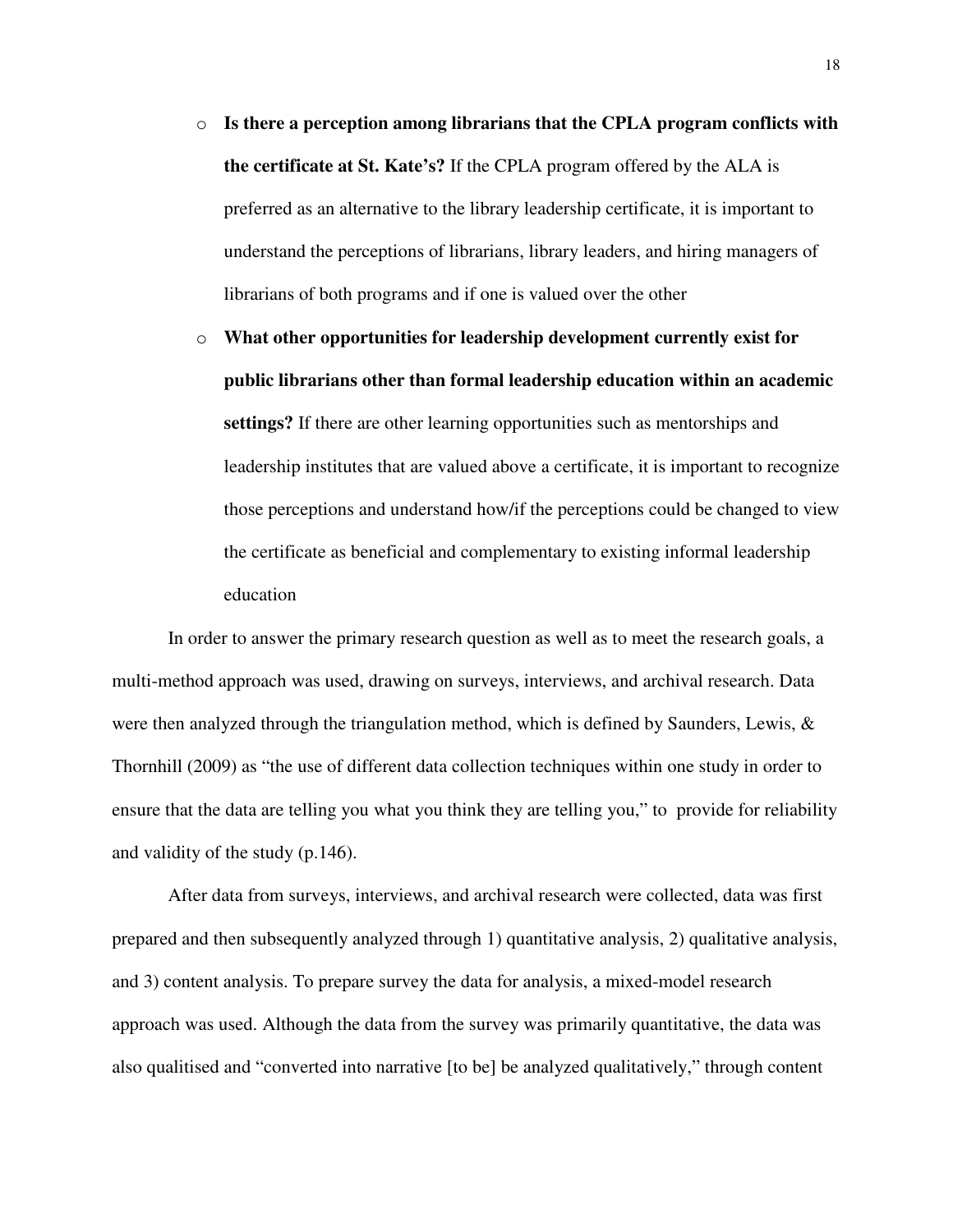analysis, as well as descriptive statistics (Saunders, Lewis, & Thornhill, 2009). Data collected from the interviews underwent data reduction, which "included summarizing and simplifying the data collected and/or selectively focusing on some parts of the data…to transform the data and condense it," (Saunders, Lewis, & Thornhill, 2009).

Data collected from all three methods were analyzed initially through categorization, which involved "developing categories and, subsequently, attaching these categories to meaningful chunks of data," (Saunders, Lewis, & Thornhill, 2009). Categories were derived as common themes developed from the data, and data was then unitized to the appropriate categories. Next, relationships were drawn between the categories until "key themes and patterns or relationships [emerged]," (Saunders, Lewis, & Thornhill, 2009). Finally, data displays were utilized to "organize and assemble…data into summary diagrammatic or visual displays", (Saunders, Lewis, & Thornhill, 2009).

#### **Survey Method and Design.**

After IRB approval, a web-based survey comprised of 35 questions was developed on SurveyMonkey. The majority of the survey was comprised of close-ended questions, with minimal open-ended questions at the end to allow for respondents to provide further feedback. The survey was designed to take no more than 10 minutes for participants to complete, and was divided into logical sections based on the research objectives, including:

- Certificate awareness
- Perceptions of the certificate
- Awareness of the CPLA
- Perceptions of the CPLA
- Opinions on secondary degrees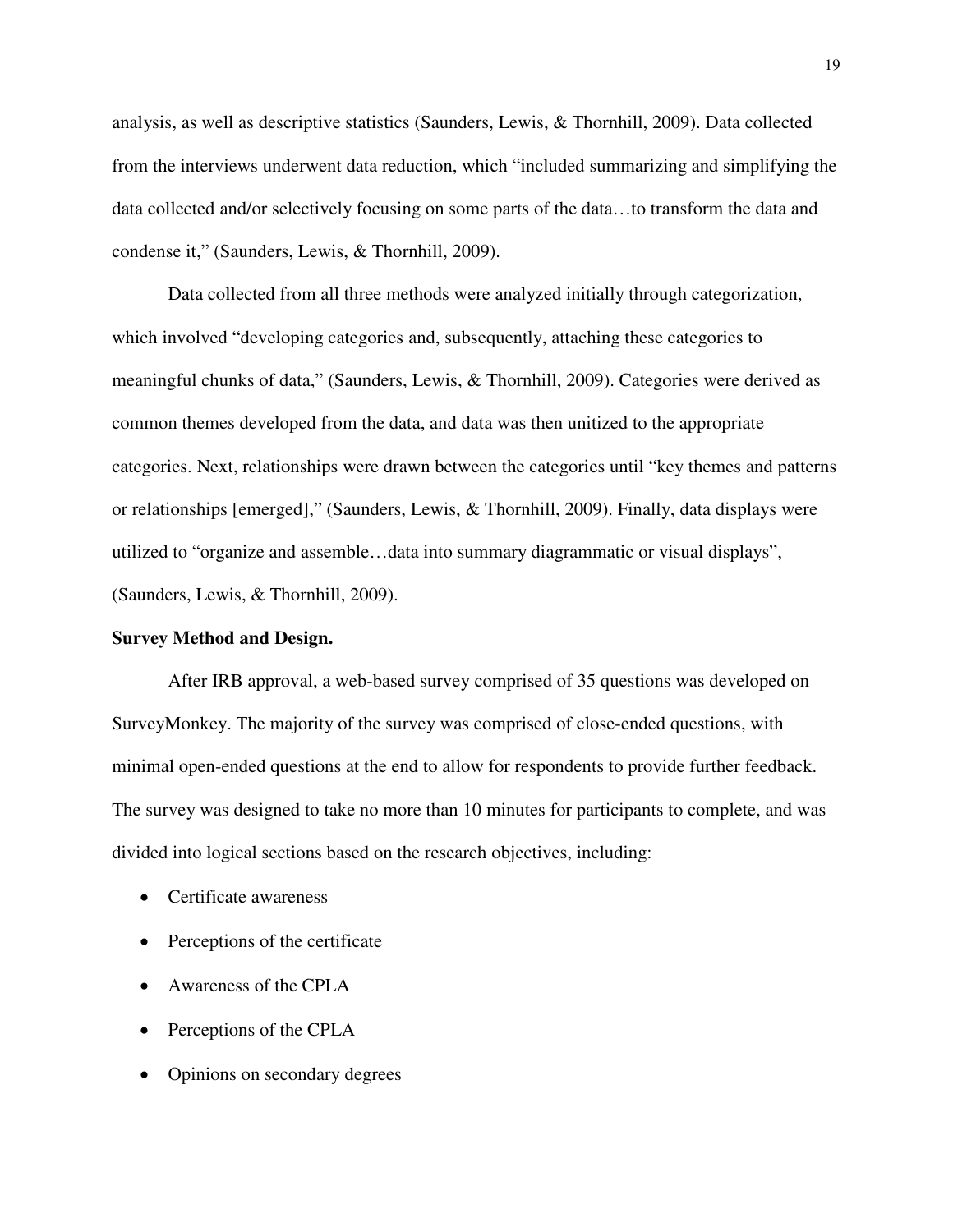• Other methods for obtaining leadership qualities

Survey questions were focused toward current public librarians who had completed an ALA-accredited master's program in library science. Participants were recruited through the Minnesota Library Association's Public Library Division (PLD) via email listserv (see Appendix A) because of the high likelihood of reaching participants who met the criteria of holding an MLS/MLIS degree, as well as holding employment within a public library. In line with research guidelines from Creswell (2007, cited in Saunders, Lewis, & Thornhill, 2009), in order to elicit at least 30 survey responses in order to draw sufficient research conclusions, the PLD was also used because of the number of members exceeds 400 individuals. The survey utilized a selfselection sample method, which "occurs when you allow each [individual] to identify their desire to take part in the research," (Saunders, Lewis, & Thornhill, 2009). Participants were required to click on a hyperlink to access the survey, and were also required to electronically consent to participate in the survey prior to answering survey questions. The survey was open for 31 days to collect responses.

After the survey closed, results were analyzed using data exports of the survey responses from SurveyMonkey. Close-ended questions were quantified based on the response count, and broken out data matrices. Both close-ended and open-ended questions were coded based on emerging descriptive categories of responses. Descriptive statistics were then used to analyze the data in a data display of matrices.

#### **Interview Method and Design.**

Semi-structured interviews were completed with faculty and staff from St. Catherine University as well as current public library directors in the Twin Cities. Purposive sampling, defined as "select[ing] cases that will best enable you to answer your research question(s) and to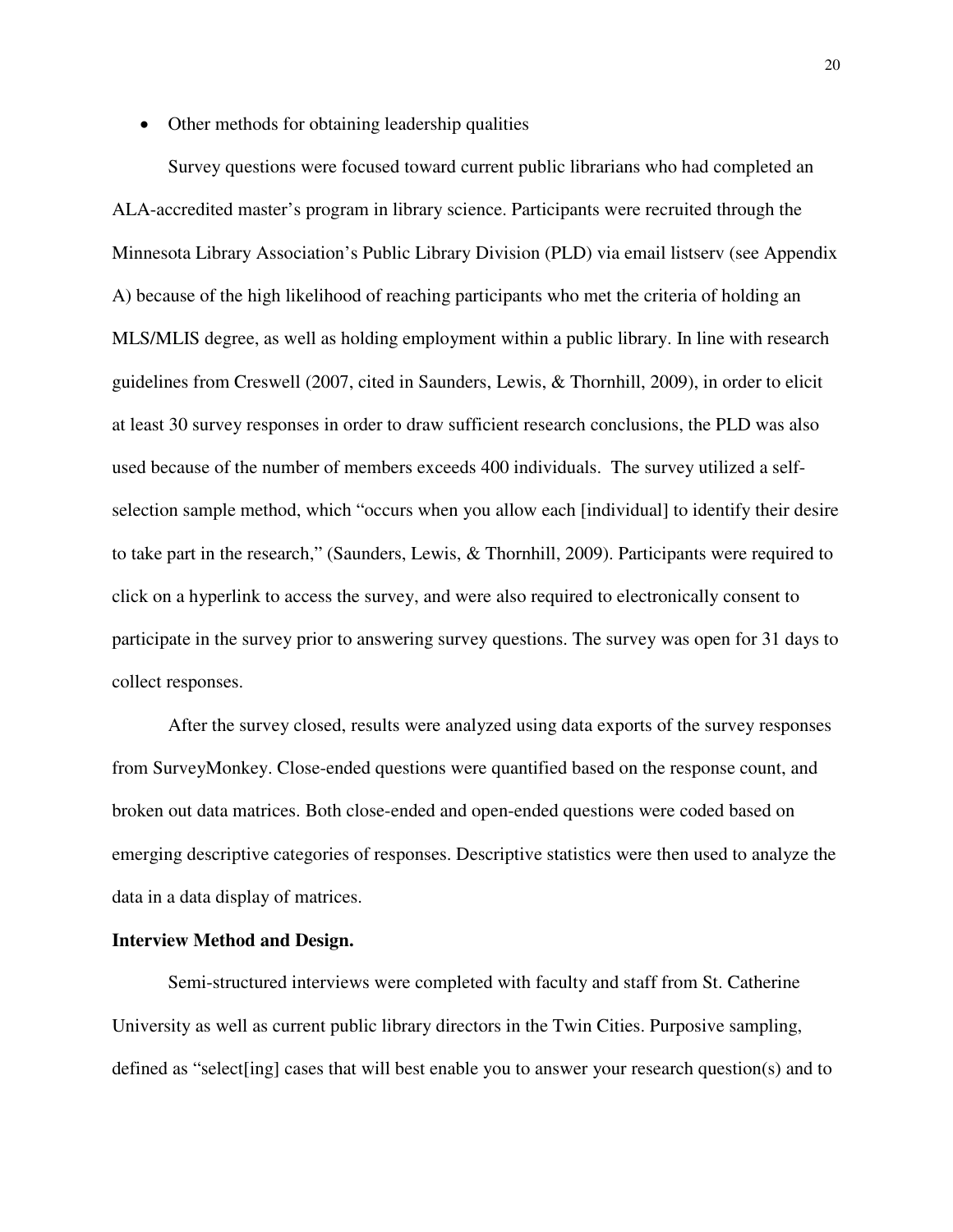meet your objectives…when you wish to select cases that are particularly informative (Neuman, 2005 as cited in Saunders, Lewis, & Thorhill, 2009) was used to determine the sample of interview participants. Three faculty members and one staff member from St .Catherine University were targeted based on their known involvement in the development and administration of the Library Leadership Certificate; two public library directors were chosen based on the size of the library systems they led, as well as their close proximity to the metro area.

Interview candidates were recruited via email (Appendix B), and all interview subjects agreed to participate. After consent forms were signed, interviews were conducted in-person at a location of the participants' choosing, and ranged from 23 minutes and 52 minutes in length. Notes and audio recordings taken during the interviews were stripped of personally identifying information and stored at an off-site location after the interview, and available only to the researcher.

After the interviews were completed, handwritten notes taken during the interview were transcribed into electronic format and stored on Microsoft Word documents. Data were then categorized and unitized to their corresponding categories. Finally, data displays through compiling matrices were used to analyze the data.

#### **Archival Research Method and Design.**

In order to obtain market information about other academic institutions offering leadership education to public librarians, data was gathered from a sample of ALA-accredited programs. Institutions located in the Midwest region of the United States; as well institutions having an ALA-accreditation status of either "accredited" or "conditional" were included in the sample. "Midwest" was defined utilizing the Census Bureau's Regions and Divisions (2013), and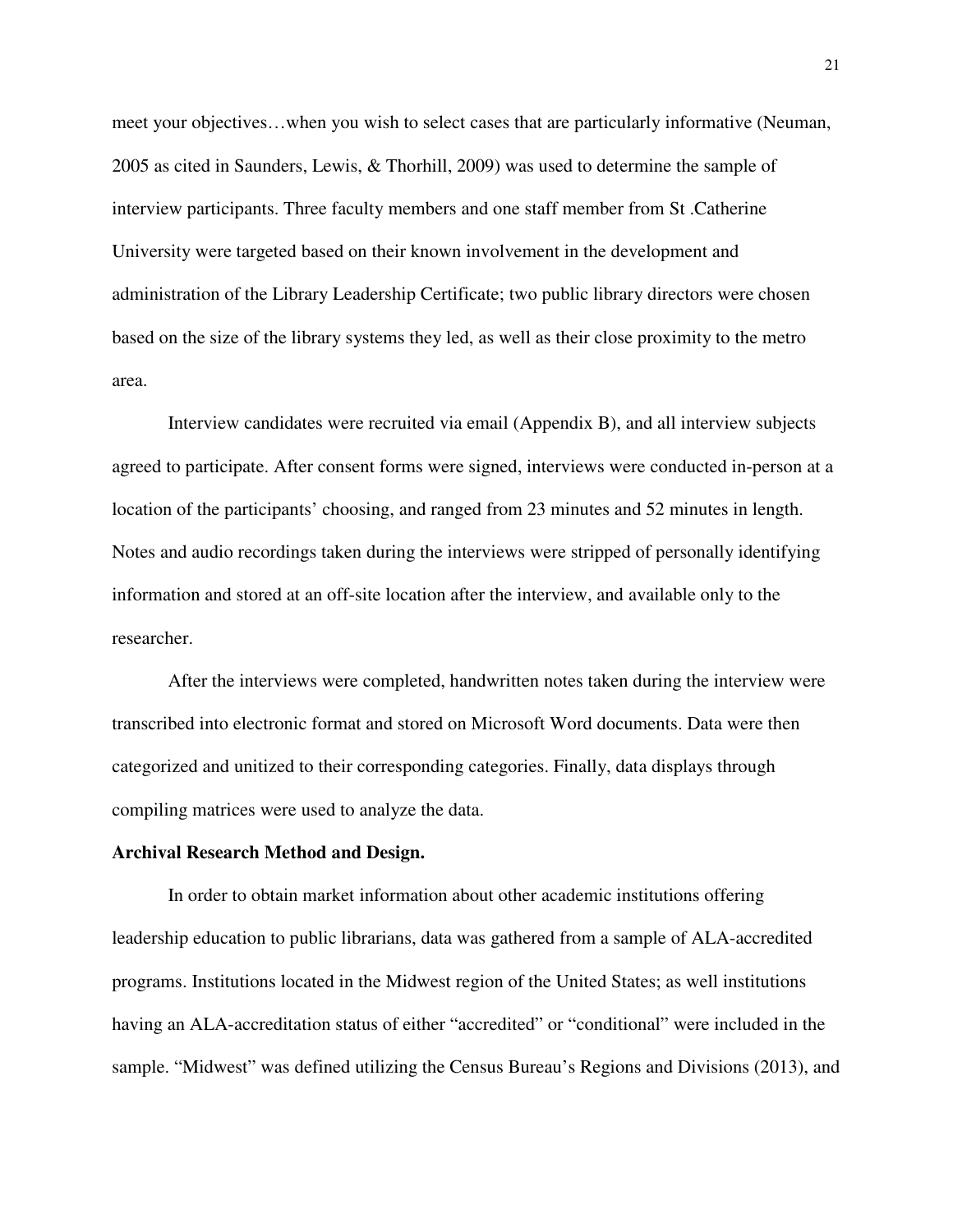was limited to Illinois, Indiana, Iowa, Kansas, Michigan, Minnesota, Missouri, Nebraska, North Dakota, Ohio, South Dakota, and Wisconsin. ALA-accreditation status was validated on the ALA's searchable database of ALA accredited programs (2013b). Twelve academic institutions located in nine states were identified as meeting the regional and accreditation thresholds to be included in the sample.

Data was gathered from publicly available information displayed on the institutions' websites including information on:

- Types of leadership training offered
- Degrees or certificates, and concentrations available
- Courses required to meet certificate, degree, or concentration requirements

Website addresses for the ALA-accredited programs were obtained through the ALA's searchable database, and information was gathered through navigating on links available on each of the programs' websites. This included clicking on in-text links, as well as on global and subglobal navigation links. In-text links includes links that are imbedded within a piece of web content. Global navigation is defined as navigation that is persistent through the institutions' external-facing website; sub-global navigation is defined as navigation that is persistent through a portion of the intuitions' external-facing website, but is not persistent across the entire website.

 A data matrix was used to record and organize information found through the website analysis. If information was discovered that indicated that formal leadership education options were available, the type of degree (certificate, dual/coordinated degree, or concentration) was recorded, along with the number of courses, credits, and method of instruction (online, face-toface, hybrid, or mix).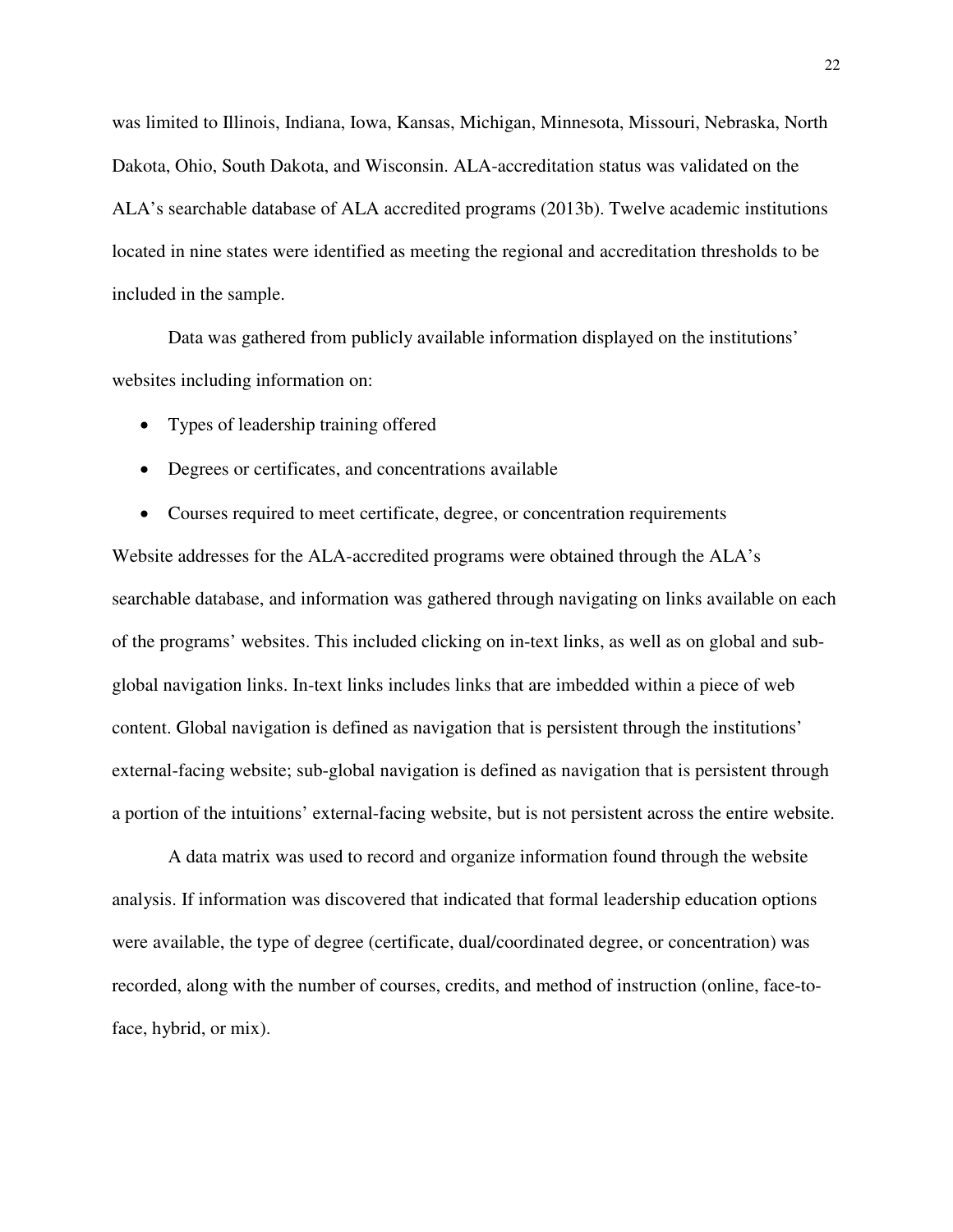#### **Validity**

As a proponent of formal leadership education through graduate coursework, I recognize my bias for wanting to promote any method through which formal graduate courses can be offered to develop leadership skills and capabilities. I admittedly believe that formal education is the best way to learn about leadership, and I value educational credentials when assessing talent for leadership roles within my organization. Furthermore, I believe that the Library Leadership Certificate should evolve to become a dual master's degree between the MAOL and MLIS departments, as I believe having two master's degrees would be much more valuable and speak to a wider audience of librarians and information management professionals than the Library Leadership Certificate alone.

Several methods to offset my research bias were implemented while collecting and analyzing my research data. The first method of testing validity will be done through triangulation. I compared results from the interviews, surveys, and archival research to "reduce the risk of chance associations…due to a specific method, and allows a better assessment of the generality of the explanations that one develops," (Maxwell, 2005). Through this, I was able to check for emerging themes around the use and perceived validity of leadership development methods that do not rely on graduate coursework. Furthermore, I employed respondent validation during the interview portion of data collection in order to reduce the risk of misinterpreting the information I am receiving from my interview subjects. I built in respondent validation questions into my interview structure to ensure that I correctly interpreted the subjects' responses regarding their thoughts, opinions, and perceptions of leadership development in formal education settings in comparison to leadership development that occurs outside of the classroom. Finally, I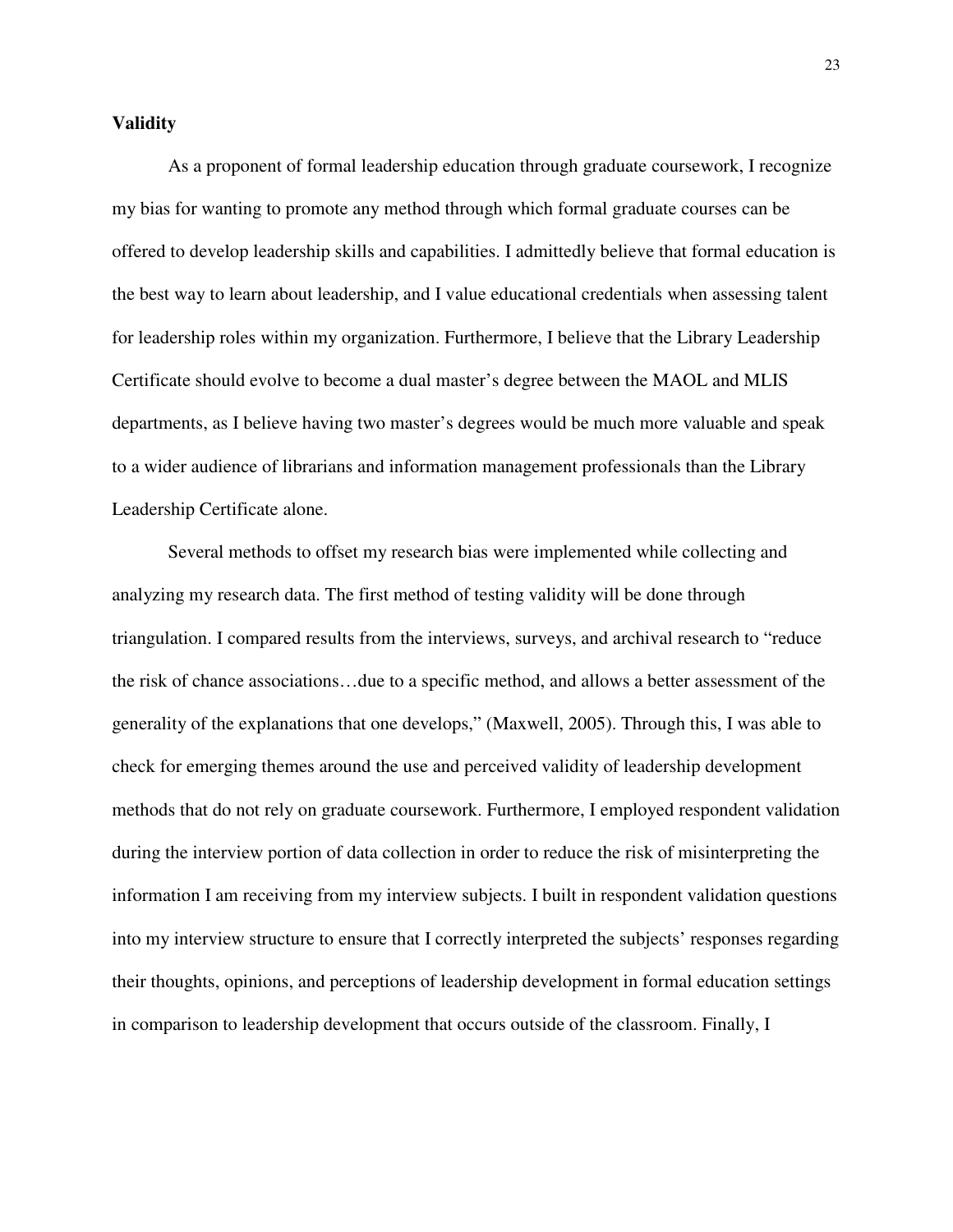carefully reported and evaluated results that do not support the promotion of leadership development within a formal education setting.

#### **Results and Discussion of Findings**

#### **Survey Findings**

Survey findings were grouped into five categories: Awareness of formal leadership education options, perceived value of formal education, desire for formal leadership education, barriers to leadership education, and alternate options for developing leadership skills. At the time the survey closed, 54 responses were collected. One respondent appeared to drop out of the survey after the  $20<sup>th</sup>$  question; two respondents appeared to drop out of the survey after the  $30<sup>th</sup>$ question; one respondent appeared to drop out of the survey after the  $31<sup>st</sup>$  question. The last question was an open text response that offered the chance for respondents to give any additional comments or insights about formal leadership education, of which only seven participants responded. A full list of survey questions and responses can be found in Appendix C.

 Of the survey participants, 92.6% of the respondents were female, 64.8% were over the age of 45, and 64.8% had also been working in a public library setting for more than 10 years. Additionally, 62.9% of respondents either currently hold a leadership or management position, or have aspirations to hold a leadership or management position within a public library setting at some point in their career. Full demographic information is listed in Table 2: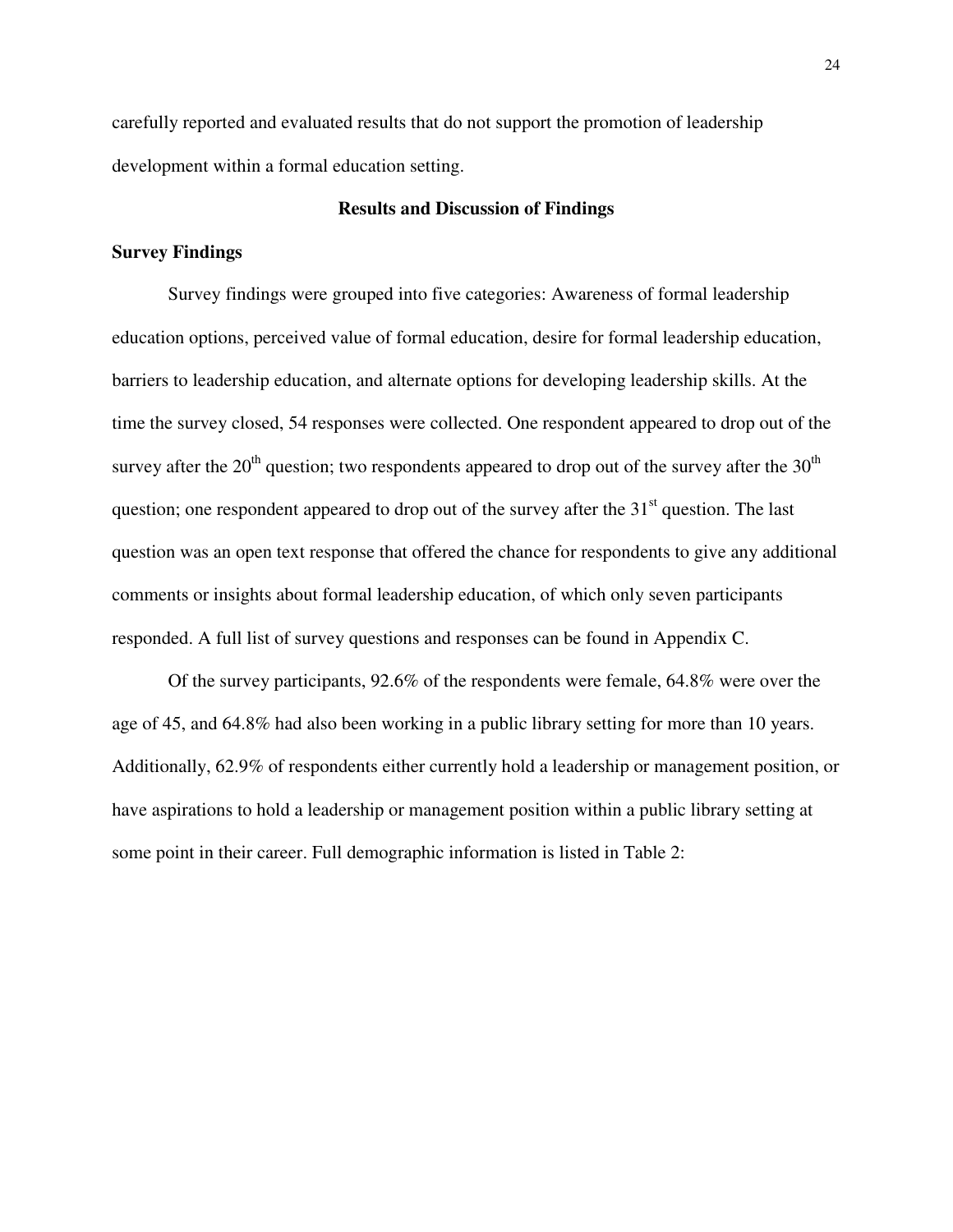| Question                                                   | Response                           | Response | Response       |
|------------------------------------------------------------|------------------------------------|----------|----------------|
|                                                            |                                    | Percent  | Count          |
| Gender                                                     | Male                               | 7.4%     | $\overline{4}$ |
|                                                            | Female                             | 92.6%    | 50             |
|                                                            | Prefer not to answer               | $0.0\%$  | $\overline{0}$ |
|                                                            | Other                              | $0.0\%$  | $\overline{0}$ |
| Age                                                        | Under 25                           | $0.0\%$  | $\overline{0}$ |
|                                                            | 25-34                              | 11.1%    | 6              |
|                                                            | 35-44                              | 24.1%    | 13             |
|                                                            | 45-54                              | 29.6%    | 16             |
|                                                            | 55-64                              | 27.8%    | 15             |
|                                                            | 65 or older                        | 7.4%     | $\overline{4}$ |
|                                                            | Prefer not to answer               | $0.0\%$  | $\overline{0}$ |
| Length of time working in a                                | Less than one year                 | $0.0\%$  | $\overline{0}$ |
| public library                                             | One to five years                  | 11.1%    | 6              |
|                                                            | Between five and ten<br>years      | 24.1%    | 13             |
|                                                            | Over ten years                     | 64.8%    | 35             |
| Occupation                                                 | Library Assistant or<br>Technician | 1.9%     | $\mathbf{1}$   |
|                                                            | Librarian                          | 46.3%    | 25             |
|                                                            | Library Manager                    | 14.8%    | 8              |
|                                                            | <b>Library Director</b>            | 16.7%    | 9              |
|                                                            | Other                              | 22.2%    | 12             |
| In a supervisory role                                      | $\rm No$                           | 53.7%    | 29             |
|                                                            | Yes                                | 46.3%    | 25             |
| Years of supervisory experience                            | Less than one year                 | 4.0%     | $\mathbf{1}$   |
|                                                            | One to five years                  | 12.0%    | 3              |
|                                                            | Between five and ten<br>years      | 24.0%    | 6              |
|                                                            | Over ten years                     | 60.0%    | 15             |
| ALA-accredited MLIS degrees                                | Yes                                | 88.9%    | 48             |
|                                                            | N <sub>o</sub>                     | 11.2%    | 6              |
| Aspirations to hold a leadership<br>or management position | Yes                                | 62.9%    | 34             |
|                                                            | N <sub>o</sub>                     | 18.5%    | 10             |
|                                                            | Unsure                             | 18.5%    | 10             |

Table 2. Demographic Information.

It is interesting to compare age information gathered from this survey to the BLS data from 1994

in findings from Wilder (1999) and to current BLS data from 2012. There is a significant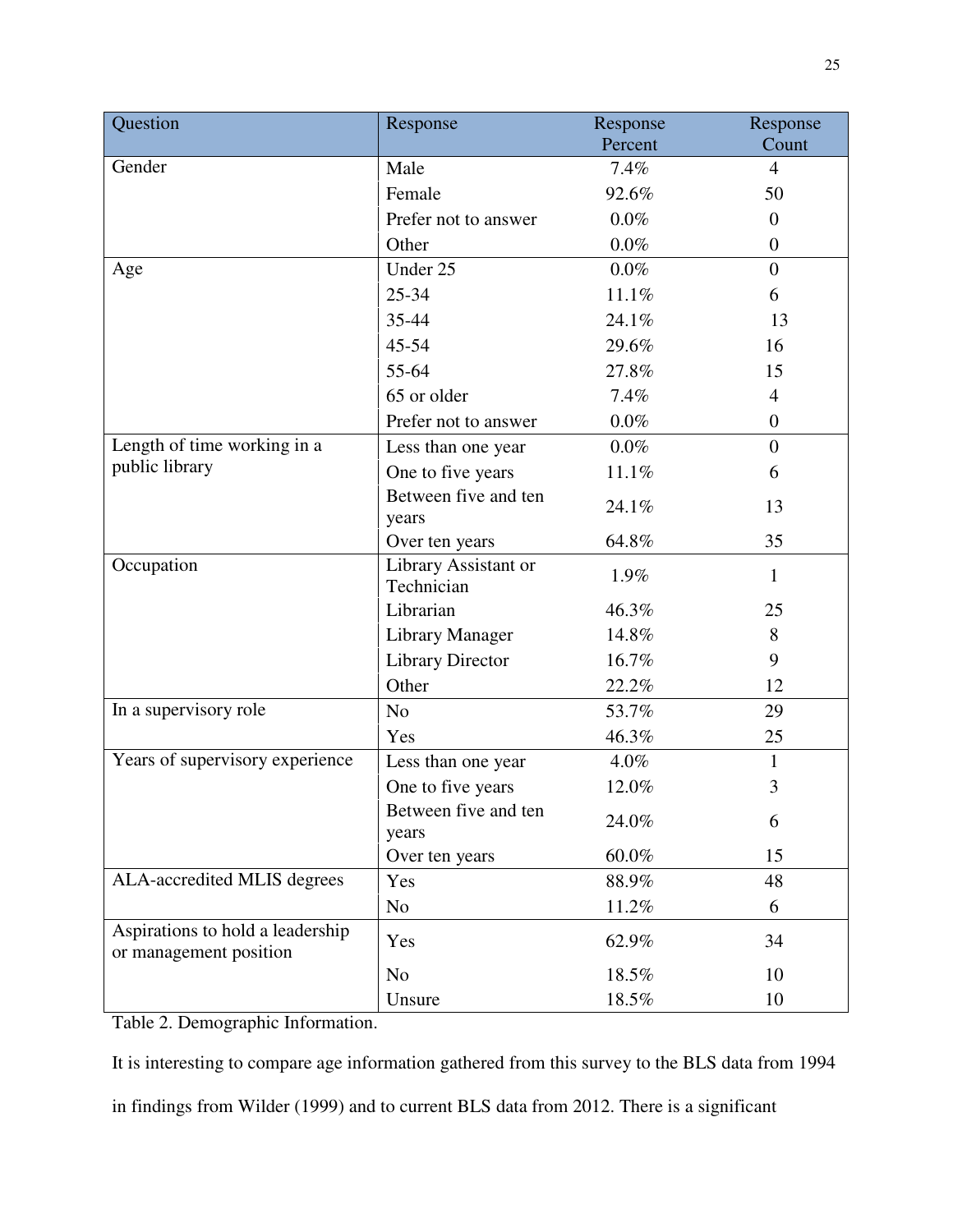percentage increase in librarians over the age of 55 from 1994, indicating that instead of retiring as anticipated, librarians have decided to stay in the workforce longer than in years past.



Figure 2. Age of Librarians as a Percentage of Occupation. Adapted from Wilder (1999), BLS.gov (2012), and survey findings.

#### **Category 1 – Awareness of Formal Leadership Education Options.** A series of six

questions were asked regarding awareness of the CPLA® program, the leadership certificates, and secondary master's degrees. The majority of respondents (61.1%) had not heard of the CPLA program and 57.9% of respondents stated that they disagreed or completely disagreed that the CPLA is a well-known certification among public librarians. Nearly 55% of respondents had not heard of the Library Leadership Certificate offered at St. Catherine University and 81.1% of respondents are not aware of other certificates for library professionals. Of those that were aware of other leadership certificates, the following academic institutions were referenced:

| Response                            | Response<br>Count |
|-------------------------------------|-------------------|
| San Jose State University           |                   |
| University of Wisconsin - Milwaukee |                   |
| St. Thomas                          |                   |

Table 3. Other Institutions offering certificates.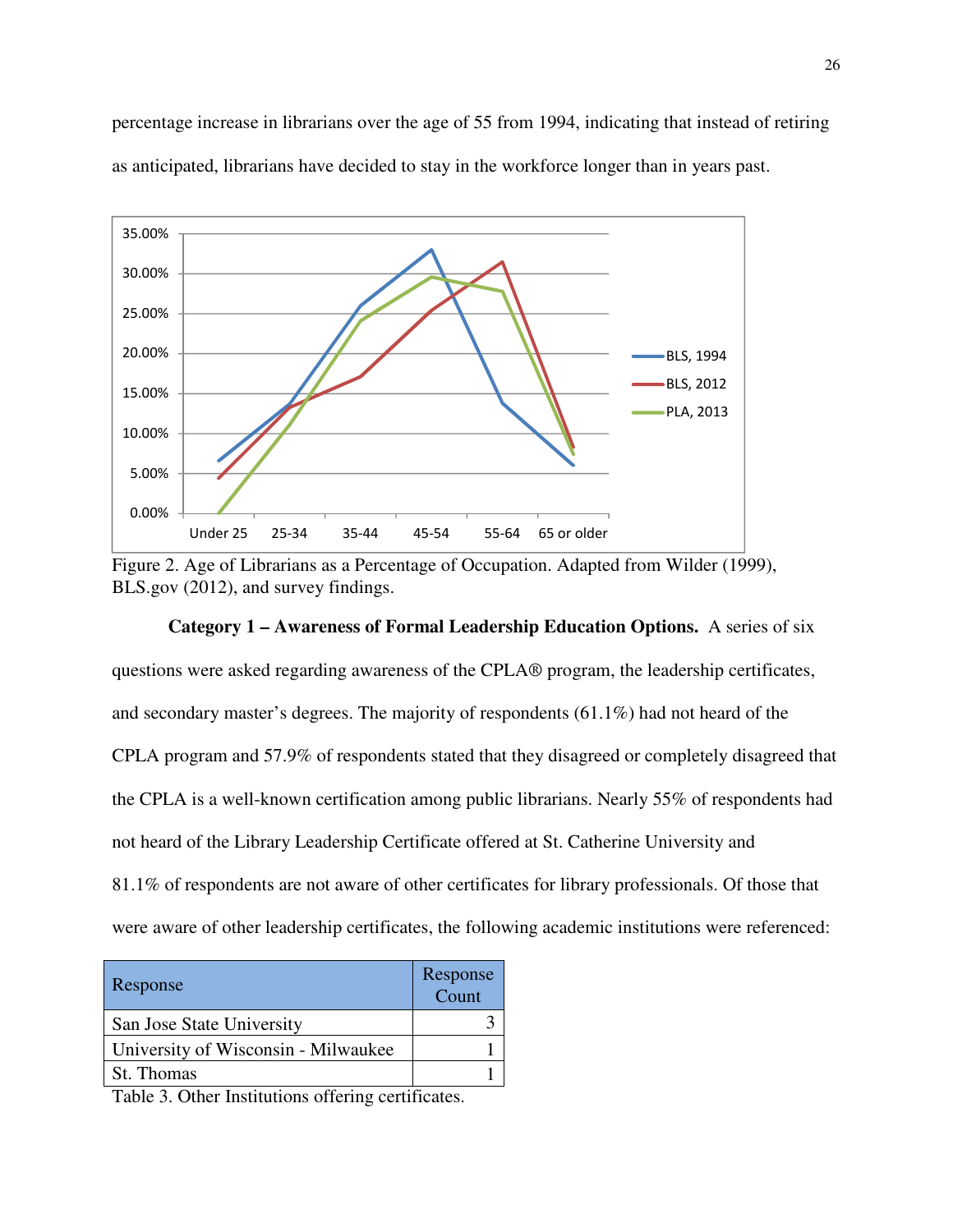When asked whether or not it was commonplace for public librarians to hold CPLA® certification, 57.9% of respondents stated that they disagreed or completely disagreed that the CPLA is a well-known certification among public librarians. However, when asked whether or not it was commonplace for public librarians to have an academic certificate, 74% of respondents completely disagreed or somewhat disagreed that having a certificate is common among public library professionals, whereas 70% of respondents completely or somewhat disagreed that having a second master's degree was common among public librarians.

Findings seem to suggest that although respondents perceive the CPLA  $\otimes$  to be a more commonplace credential in comparison to an academic certificate or second master's degree, more respondents have heard of the Library Leadership Certificate offered at St. Catherine University (45.3%) in comparison to the CPLA ® (38.9%). However, because St. Catherine University is the only ALA-accredited library school in the state of Minnesota, the low awareness of the Library Leadership Certificate indicates that more could be done to increase the amount of information Minnesota public librarians have on the program.

**Category 2 – Perceived Value of Formal Education.** Six questions aimed to surface respondents' perception of value related to formal leadership education through the CPLA® certification, academic certificates, and second master's degrees. Value is comprised of perceptions of pay increase, career advancement, and investment of time and money.

 Respondents who were aware of the CPLA® were split between whether or not they found value in possessing the CPLA®: 31.6% disagreed or completely disagreed that it was valuable; 36.8% stated they agreed or completely agreed that it was valuable; 33.5% were unsure as to whether or not it was valuable. There was less uncertainty regarding value perceptions of academic certificates and second master's degrees, with only 12% and 8% of respondents stating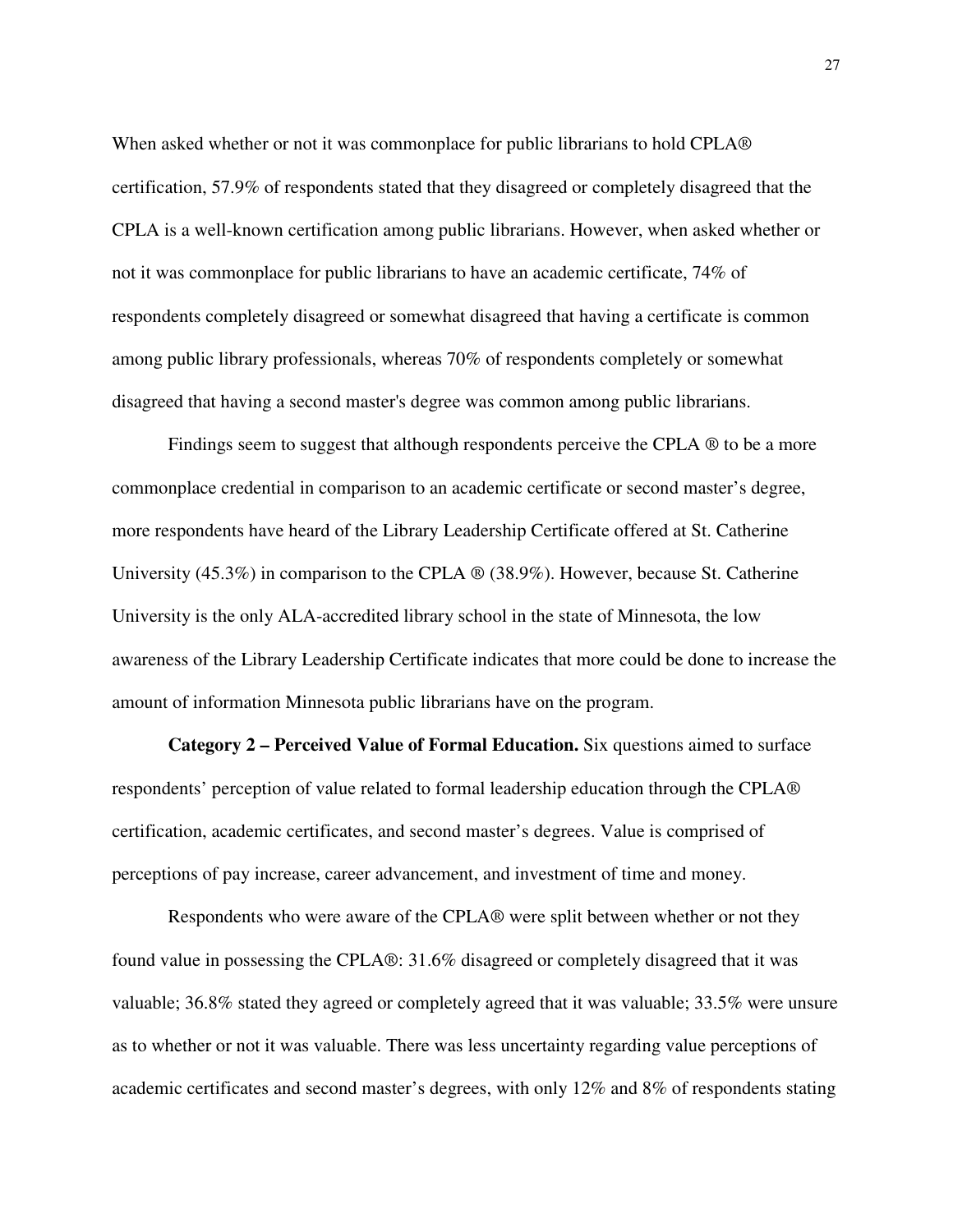they were uncertain if they found value in possessing an academic certificate or second master's degree, respectively. It is important to note that 40% of respondents stated that they found value in possessing an academic certificate, and 38% of respondents stated that they found value in possessing a second master's degree. Findings seem to support the notion that a significant portion of the respondents find value in possessing some sort of leadership credential obtained through formal education.

Respondents were also asked whether or not they felt their managers found value in hiring individuals with additional formal leadership credentials. There was a high level of uncertainty with respondents as to whether or not they felt their managers valued these credentials, with 36.8% of respondents unsure of whether or not their managers valued hiring someone with a CPLA®, 34.7% unsure as it related to an academic certificate, and 32.7% unsure as to whether or not their managers valued hiring someone with a second master's degree. This seems to suggest that there is not clear support (or communication of support) by management of hiring individuals who have formal leadership credentials.

Survey participants were also split as to whether or not they themselves found value in hiring other people who hold formal leadership credentials. Of the respondents, 42.1% of respondents were unsure if they found value in hiring other people who had completed the CPLA®, 30% of respondents were unsure as to whether or not they found value in hiring someone who had completed an academic certificate, and 32% of respondents were unsure if they found value in hiring an individual with a second master's degree. This may point to an overall uncertainty within the sample as to whether or not formal leadership education is valued within their place of employment.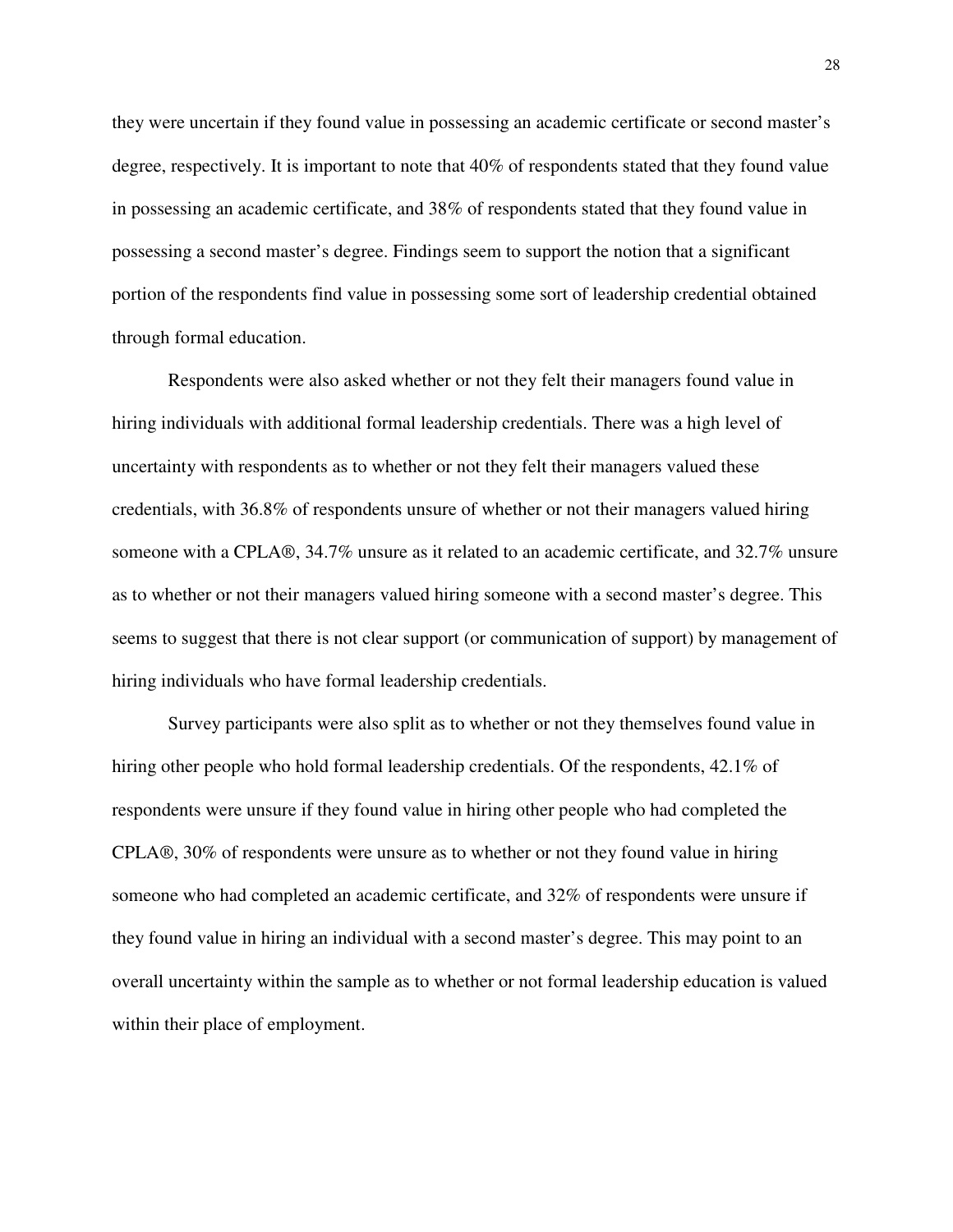| I find value in possessing this credential                                    |              |             |       |                        |  |  |  |  |  |  |  |
|-------------------------------------------------------------------------------|--------------|-------------|-------|------------------------|--|--|--|--|--|--|--|
|                                                                               |              | Academic    |       | <b>Second Master's</b> |  |  |  |  |  |  |  |
|                                                                               | <b>CPLA®</b> | Certificate |       | Degree                 |  |  |  |  |  |  |  |
| Completely or Somewhat                                                        |              |             |       |                        |  |  |  |  |  |  |  |
| Disagree                                                                      | 31.6%        |             | 48.0% | 54.0%                  |  |  |  |  |  |  |  |
| Completely or Somewhat Agree                                                  | 36.8%        |             | 40.0% | 38.0%                  |  |  |  |  |  |  |  |
| Unsure                                                                        | 31.6%        |             | 12.0% | 8.0%                   |  |  |  |  |  |  |  |
| My manager finds value in having his or her employees completing this program |              |             |       |                        |  |  |  |  |  |  |  |
|                                                                               |              | Academic    |       | <b>Second Master's</b> |  |  |  |  |  |  |  |
|                                                                               | <b>CPLA®</b> | Certificate |       | Degree                 |  |  |  |  |  |  |  |
| Completely or Somewhat                                                        |              |             |       |                        |  |  |  |  |  |  |  |
| Disagree                                                                      | 47.4%        |             | 44.9% | 42.9%                  |  |  |  |  |  |  |  |
| Completely or Somewhat Agree                                                  | 15.8%        |             | 20.4% | 24.5%                  |  |  |  |  |  |  |  |
| Unsure                                                                        | 36.8%        |             | 34.7% | 32.7%                  |  |  |  |  |  |  |  |
| I find value in hiring other people who have completed this program           |              |             |       |                        |  |  |  |  |  |  |  |
|                                                                               |              | Academic    |       | <b>Second Master's</b> |  |  |  |  |  |  |  |
|                                                                               | <b>CPLA®</b> | Certificate |       | Degree                 |  |  |  |  |  |  |  |
| Completely or Somewhat                                                        |              |             |       |                        |  |  |  |  |  |  |  |
| Disagree                                                                      | 21.1%        |             | 28.0% | 36.0%                  |  |  |  |  |  |  |  |
| Completely or Somewhat Agree                                                  | 36.8%        |             | 42.0% | 32.0%                  |  |  |  |  |  |  |  |
| Unsure                                                                        | 42.1%        |             | 30.0% | 32.0%                  |  |  |  |  |  |  |  |

Table 4. Value Perceptions.

In regards to tangible benefits for obtaining formal leadership education, respondents were asked about the likelihood for pay increases, promotions, and the likelihood to hold higher leadership positions within their organization. Respondent perception of obtaining a pay increase was relatively low for all three credentials, with only 20% of participants stating they somewhat or completely agreed that obtaining a CPLA® or a second master's degree increased their likelihood for a pay increase, and 24% of respondents stating they somewhat or completely agreed that an academic certificate increased their likelihood for a pay increase. The perception of likelihood for a promotion was somewhat higher, with nearly 45% of respondents stating that they somewhat or completely agreed that an academic certificate increased their likelihood for a promotion, whereas 36% of respondents and 30% of respondents somewhat or completely agreed that a second master's degree or a CPLA® increased their likelihood for a promotion,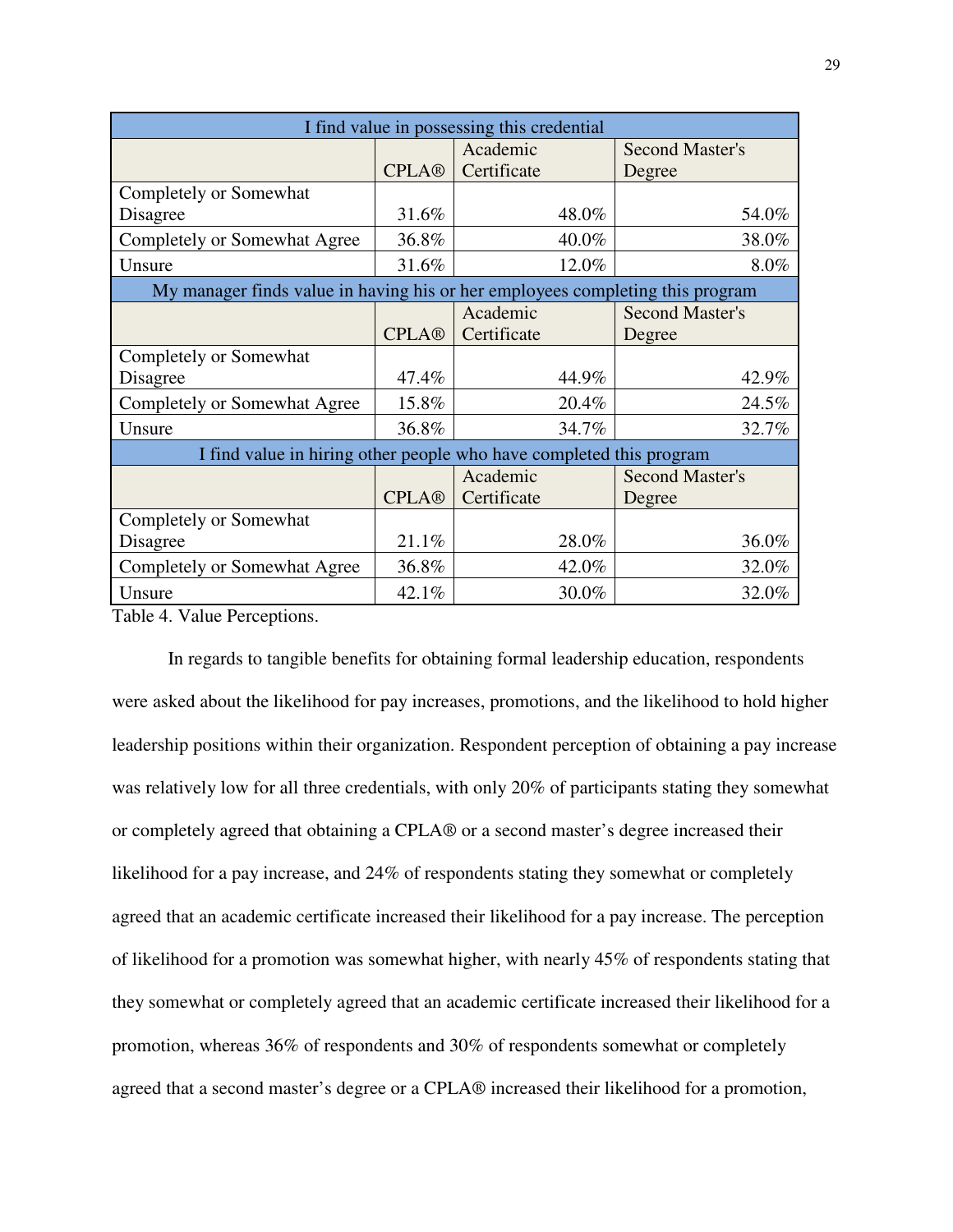respectively. Additionally, 60% of respondents stated that they somewhat or completely agreed that an academic certificate increased their likelihood to hold higher leadership positions, with 50% of respondents stating the same for second master's degrees and just 45% for the CPLA®. Based on the findings of perceptions of tangible benefits of formal leadership education, it can be concluded that although most respondents do not perceive any of the credentials to result in a pay increase, respondents do perceive the credentials to result in an increase in likelihood of a promotion or to hold higher leadership positions. In particular, the academic certificate had a higher perception of likelihood for a promotion or to hold a higher leadership position than either the CPLA® or a second master's degree.

| Increases my likelihood for a pay increase                                                  |              |             |          |                        |  |  |  |  |  |  |  |
|---------------------------------------------------------------------------------------------|--------------|-------------|----------|------------------------|--|--|--|--|--|--|--|
|                                                                                             |              | Academic    |          | <b>Second Master's</b> |  |  |  |  |  |  |  |
|                                                                                             | <b>CPLA®</b> | Certificate |          | Degree                 |  |  |  |  |  |  |  |
| Completely or Somewhat                                                                      |              |             |          |                        |  |  |  |  |  |  |  |
| Disagree                                                                                    | 60.0%        |             | $60.0\%$ | 62.0%                  |  |  |  |  |  |  |  |
| Completely or Somewhat Agree                                                                | 20.0%        |             | 24.0%    | 20.0%                  |  |  |  |  |  |  |  |
| Unsure                                                                                      | 20.0%        |             | 16.0%    | 18.0%                  |  |  |  |  |  |  |  |
| Increases my likelihood for a promotion                                                     |              |             |          |                        |  |  |  |  |  |  |  |
|                                                                                             |              | Academic    |          | <b>Second Master's</b> |  |  |  |  |  |  |  |
|                                                                                             | <b>CPLA®</b> | Certificate |          | Degree                 |  |  |  |  |  |  |  |
| Completely or Somewhat                                                                      |              |             |          |                        |  |  |  |  |  |  |  |
| Disagree                                                                                    | 50.0%        |             | 42.9%    | 48.0%                  |  |  |  |  |  |  |  |
| Completely or Somewhat Agree                                                                | 30.0%        |             | 44.9%    | 36.0%                  |  |  |  |  |  |  |  |
| Unsure                                                                                      | 20.0%        |             | 12.2%    | 16.0%                  |  |  |  |  |  |  |  |
| Increases my likelihood to hold higher leadership positions within a public library setting |              |             |          |                        |  |  |  |  |  |  |  |
|                                                                                             |              | Academic    |          | <b>Second Master's</b> |  |  |  |  |  |  |  |
|                                                                                             | <b>CPLA®</b> | Certificate |          | Degree                 |  |  |  |  |  |  |  |
| Completely or Somewhat                                                                      |              |             |          |                        |  |  |  |  |  |  |  |
| Disagree                                                                                    | 35.0%        |             | 32.0%    | 36.0%                  |  |  |  |  |  |  |  |
| Completely or Somewhat Agree                                                                | 45.0%        |             | 60.0%    | 50.0%                  |  |  |  |  |  |  |  |
| Unsure                                                                                      | 20.0%        |             | 8.0%     | 14.0%                  |  |  |  |  |  |  |  |

Table 5. Pay and Promotion.

When asked about the value-perception of the affordability of each category of formal leadership education, there was a high degree of uncertainty regarding the CPLA® in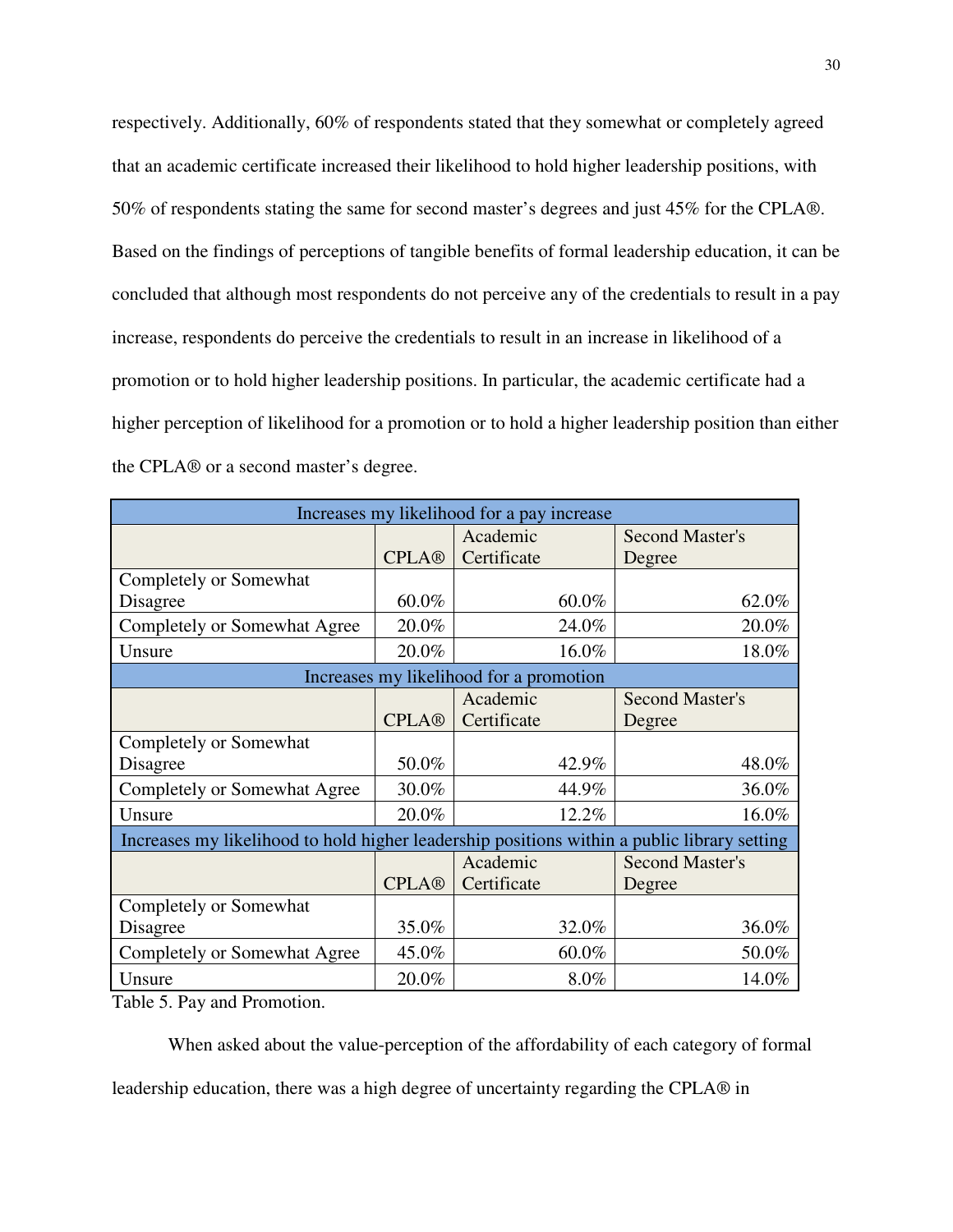comparison to academic certificates and second master's degrees: 70% of respondents stated that they were unsure if the CPLA® program was affordable, whereas only 18% and 14% of respondents were unsure if the academic certificate or second master's degree was affordable, respectively. However, 30% of respondents agreed that an academic certificate as affordable compared to 24% of respondents agreeing that a second master's degree was affordable. This potentially points to the perception by respondents that academic certificates are more affordable than a second master's degree.

| Affordable program            |              |             |       |                 |  |  |  |  |  |  |  |
|-------------------------------|--------------|-------------|-------|-----------------|--|--|--|--|--|--|--|
|                               |              | Academic    |       | Second Master's |  |  |  |  |  |  |  |
|                               | <b>CPLA®</b> | Certificate |       | Degree          |  |  |  |  |  |  |  |
| <b>Completely or Somewhat</b> |              |             |       |                 |  |  |  |  |  |  |  |
| Disagree                      | 25.0%        |             | 52.0% | 62.0%           |  |  |  |  |  |  |  |
| Completely or Somewhat Agree  | 5.0%         |             | 30.0% | 24.0%           |  |  |  |  |  |  |  |
| Unsure                        | 70.0%        |             | 18.0% | 14.0%           |  |  |  |  |  |  |  |

Table 6. Program Affordability.

#### **Category 3 – Desire for Formal Leadership Education.** Prior to completing their

MLIS degrees, 64.6% of respondents took courses on leadership or management of people or teams as part of their MLIS program. However, of those who did take leadership or management courses as part of their MLS program, 25.8% did so even though they were not required. Of those who did not take courses on leadership or management, nearly 70.6 of respondents did not take them because they were not offered. This seems to support the literature around the lack of prescription by the ALA around courses on leadership or management of people and teams.

Although more respondents perceived the CPLA® to be a more common credential than an academic certificate or second master's degree, none of the respondents who had heard of the CPLA® program had completed any coursework leading to the certification. In comparison, 13.2% of respondents have taken courses as part of earning an academic certificate, and 6% of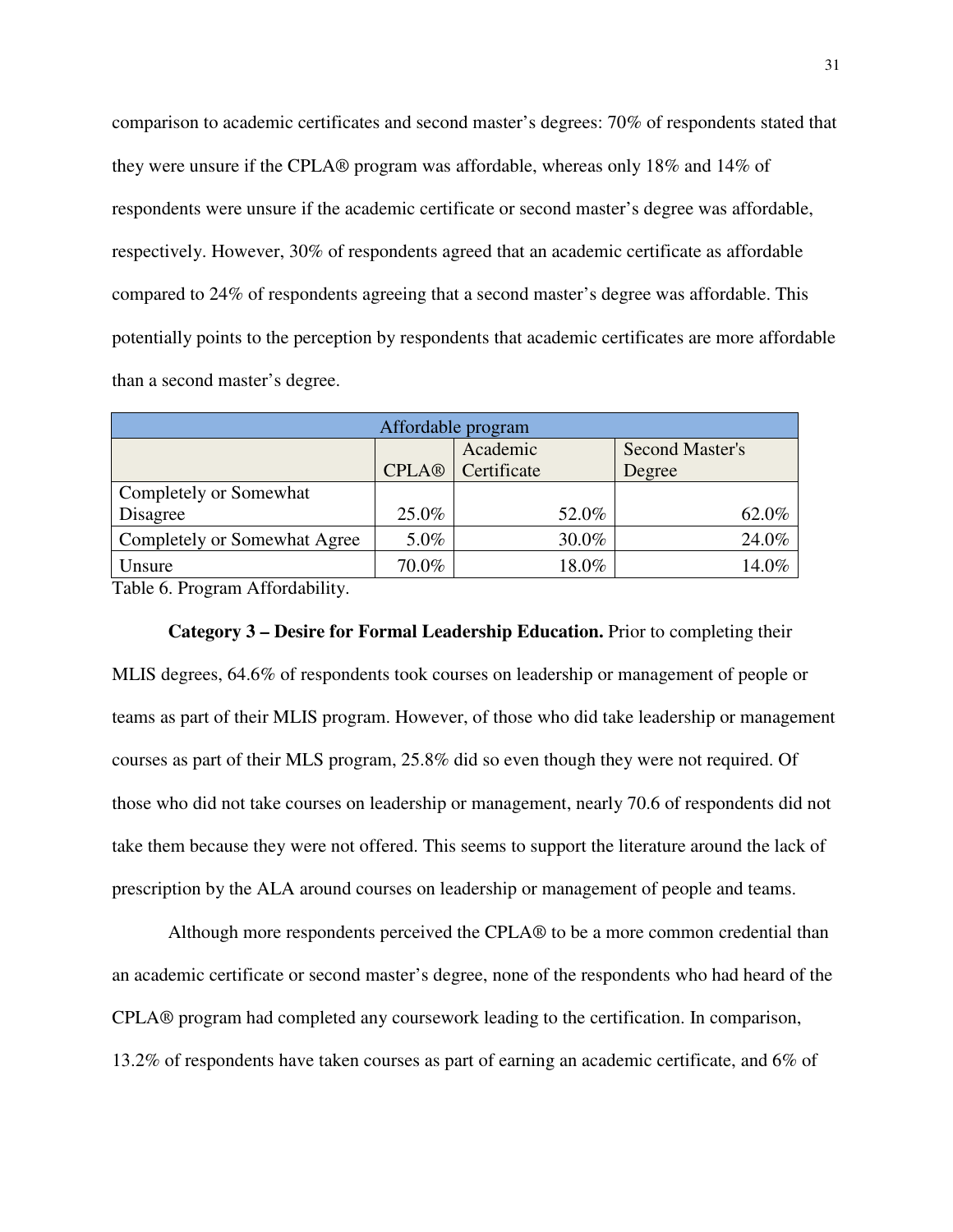respondents have earned a second master's degree in leadership, business management, or business administration.

When asked if there was desire in completing any of the three credentials, only 14.3% of respondents were interested in obtaining a CPLA®, whereas 29.2% of respondents were interested in completing the Library Leadership Certificate at St. Catherine University. This number increased to 32.1% when respondents were asked if they were interested in completing a graduate certificate in leadership at another college or university. Respondents were then asked to choose a combination of programs they would be most interested in completing, with over half of respondents indicating that they had interest in obtaining some sort of formal leadership education. Obtaining a CPLA® was desired in a combination of 18% of the responses, obtaining a second master's degree was present in a combination of 22% of the responses, and obtaining a an academic certificate was present in a combination of 32% of the responses. These findings support the idea that academic certificates and second master's degree are actually more common and potentially more desirable than a CPLA®.

| If you were to obtain formal leadership and/or management education, what programs<br>would you choose to enroll in over the entire course of your career? |                            |                                 |  |  |  |  |  |  |  |  |
|------------------------------------------------------------------------------------------------------------------------------------------------------------|----------------------------|---------------------------------|--|--|--|--|--|--|--|--|
| <b>Answer Options</b>                                                                                                                                      | <b>Response</b><br>Percent | <b>Response</b><br><b>Count</b> |  |  |  |  |  |  |  |  |
| I would not enroll in any program                                                                                                                          | 44.0%                      | 22                              |  |  |  |  |  |  |  |  |
| Obtain only a graduate or post-graduate certificate                                                                                                        | 16.0%                      | 8                               |  |  |  |  |  |  |  |  |
| Obtain only the CPLA® certification                                                                                                                        | $4.0\%$                    | 2                               |  |  |  |  |  |  |  |  |
| Obtain only a secondary master's degree                                                                                                                    | 16.0%                      | 8                               |  |  |  |  |  |  |  |  |
| Obtain both a graduate/post-graduate certificate and CPLA®<br>certification                                                                                | $10.0\%$                   | 5                               |  |  |  |  |  |  |  |  |
| Obtain both a graduate/post-graduate certificate and a secondary<br>master's degree                                                                        | 2.0%                       |                                 |  |  |  |  |  |  |  |  |
| Obtain both a secondary master's degree and a CPLA® certification                                                                                          | $4.0\%$                    | 2                               |  |  |  |  |  |  |  |  |
| Obtain all three formal education credentials (a graduate/post-<br>$4.0\%$<br>graduate certificate and a CPLA® certification and a second master's)        |                            |                                 |  |  |  |  |  |  |  |  |
|                                                                                                                                                            | answered question          | 50                              |  |  |  |  |  |  |  |  |
|                                                                                                                                                            | skipped question           |                                 |  |  |  |  |  |  |  |  |

Table 7. Program Preference.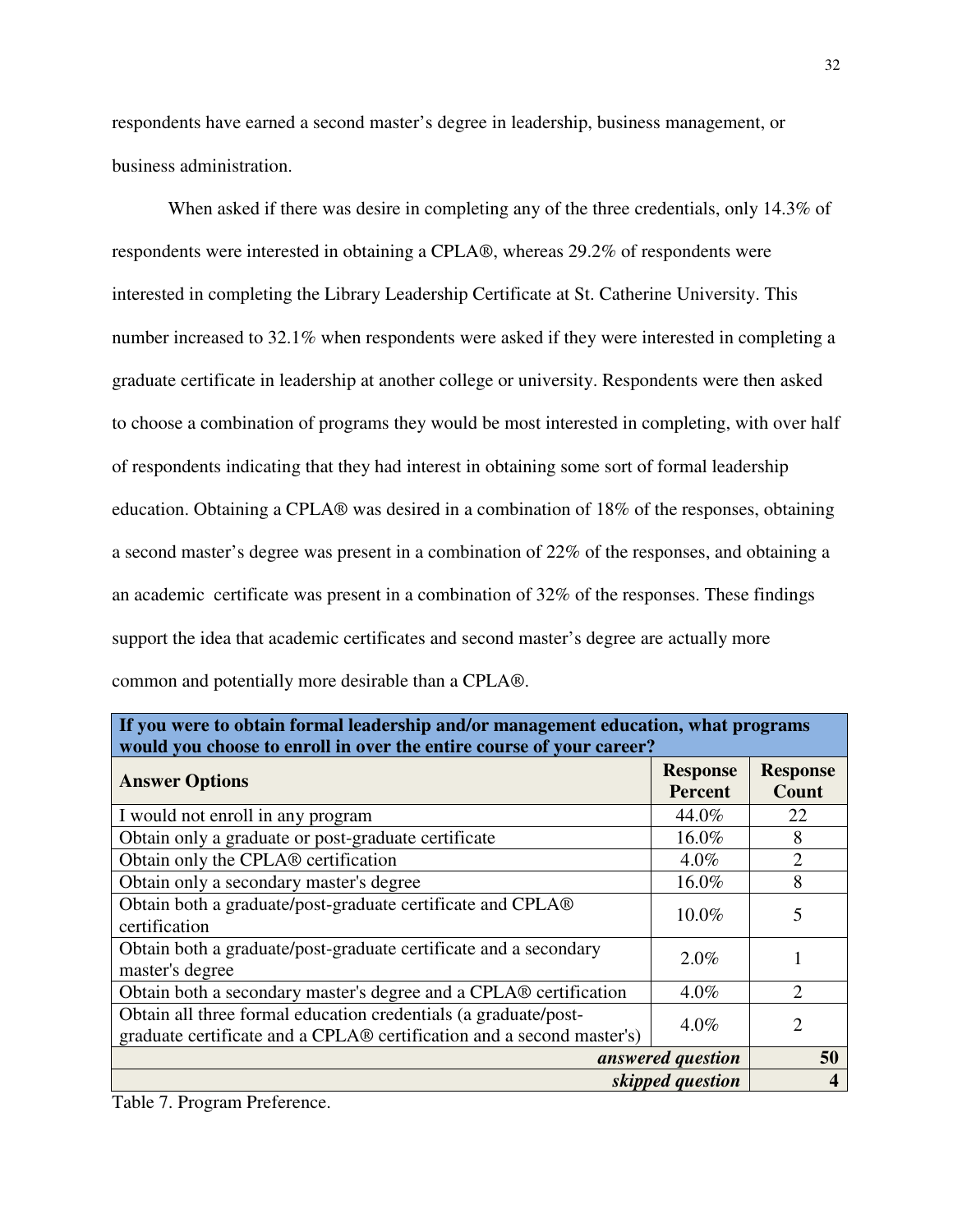**Category 4 – Barriers to Formal Leadership Education.** Survey participants asked to discuss potential barriers to pursuing formal leadership education options. Respondents were able to list multiple concerns, and ranked tuition, time, and value as the most likely to stop them from enrolling in a formal leadership education program. Tuition concerns appear to support the previous results regarding the perception of respondents that additional credentials do not result in a pay increase.

| <b>Answer Options</b>                  | <b>Response Count</b> |
|----------------------------------------|-----------------------|
| Tuition                                | 27                    |
| Time                                   | 24                    |
| Value (career advancement or pay; ROI) | 19                    |
| Work/Life Balance                      | 11                    |
| Lack of interest                       | 10                    |
| Age                                    | 7                     |
| Location                               | 5                     |
| Relevancy                              | 4                     |
| Other Degree Interest                  |                       |
| Fear                                   |                       |
| Already have degree                    |                       |
| answered question                      | 53                    |
| skipped question                       |                       |

Table 8. Barriers to Formal Leadership Education.

#### **Category 5 – Alternate Options for Developing Leadership Skills.** In order to ensure

validity of responses on formal leadership education, a series of questions were asked on leadership education that did not involve a formal classroom setting. When respondents were asked to list all of the methods through which they prefer to develop their leadership skills, 70.4% of survey participants indicated that they preferred to develop their leadership skills through practice in their workplace by leading others. Formal education programs that resulted in a certificate or degree were listed by 20.4% of survey participants. When asked to list the top method through which respondents felt was most effective for them to develop leadership skills,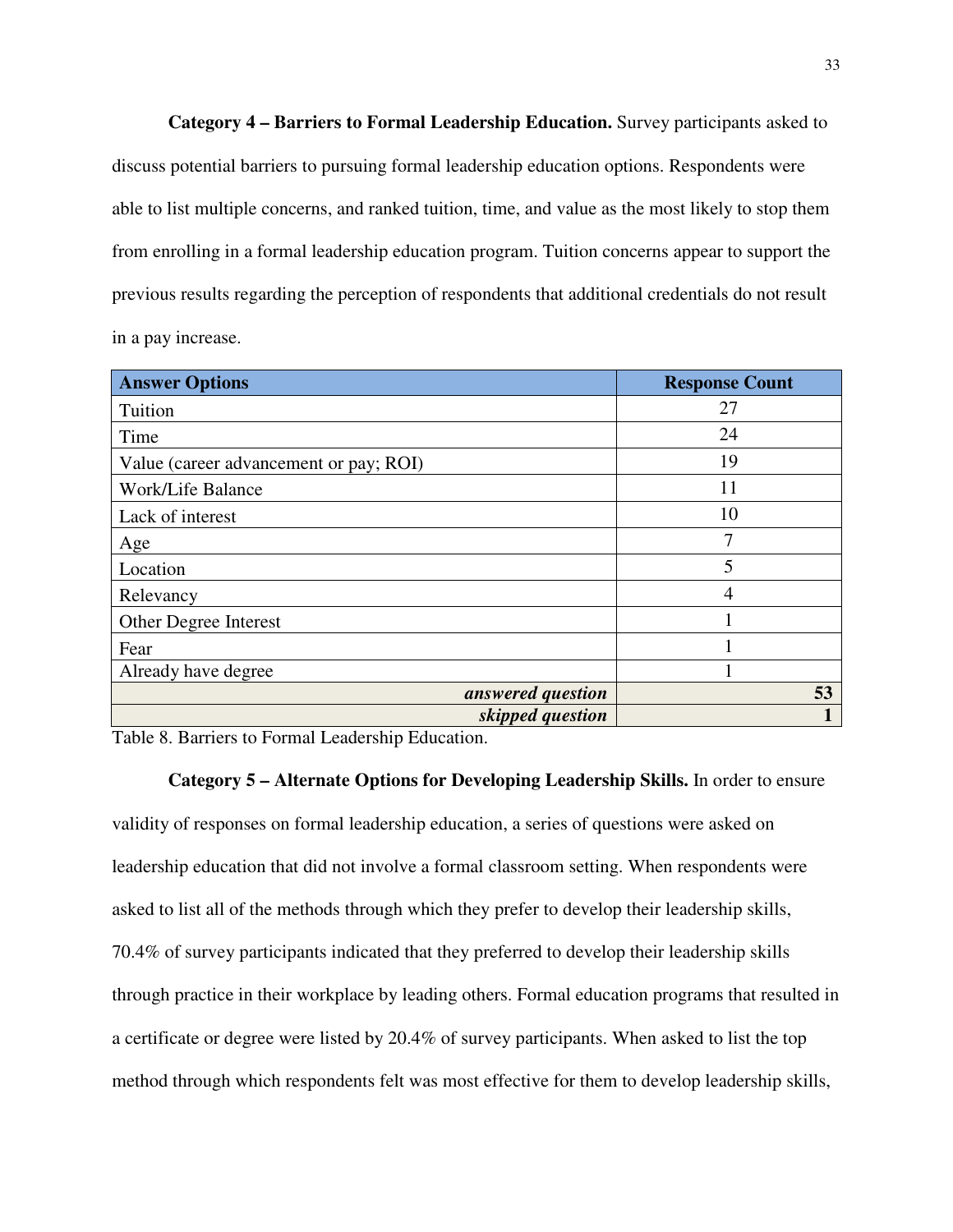31.5% of respondents stated that practicing in their workplace through leading others was the most effective, whereas formal leadership programs that resulting in a degree or certificate was listed as the most effective by 7.4% of respondents. This indicates that although formal education programs are not ranked at the top of participants' responses, formal leadership education programs are still a preferred method for some respondents. This may also indicate that formal leadership education programs should be practice-based to incorporate the most preferred method of leadership development of on-the-job practice.

| Of the answer(s) you selected above, which of these methods is the MOST effective way<br>for YOU to develop your skills? |  |  |  |  |  |  |  |  |  |  |  |  |  |  |                                   |  |                          |  |  |
|--------------------------------------------------------------------------------------------------------------------------|--|--|--|--|--|--|--|--|--|--|--|--|--|--|-----------------------------------|--|--------------------------|--|--|
| <b>Answer Options</b>                                                                                                    |  |  |  |  |  |  |  |  |  |  |  |  |  |  | <b>Response</b><br><b>Percent</b> |  | <b>Response</b><br>Count |  |  |
| m1                                                                                                                       |  |  |  |  |  |  |  |  |  |  |  |  |  |  | 21.54                             |  | $1 -$                    |  |  |

|                                                                  | rercent  | Count            |
|------------------------------------------------------------------|----------|------------------|
| Through practice in my workplace by leading others               | 31.5%    | 17               |
| Attending seminars                                               | $11.1\%$ | 6                |
| Reading books, blogs, or other materials on leadership           | 11.1%    | 6                |
| Formal education programs that result in a certificate or degree | $7.4\%$  |                  |
| Leadership institutes                                            | 7.4%     |                  |
| Informal networks                                                | 7.4%     |                  |
| Professional associations                                        | 7.4%     |                  |
| Through mentoring others                                         | $7.4\%$  |                  |
| answered question                                                |          | 54               |
| skipped question                                                 |          | $\boldsymbol{0}$ |

Table 9. Effective Ways to Develop Leadership Skills.

#### **Interview Findings**

 Interview findings were grouped into eight categories, including historical perspectives, organizational change management, awareness of formal leadership education options, perceived value of formal education, desire for formal leadership education, leadership curriculum, alternate options for developing leadership skills, and marketing formal leadership programs. A full list of interview questions can be found in Appendix D.

#### **Category 1 – Historical Perspectives.** There was little variance among interview

subjects regarding the historical background of how the Library Leadership Certificate was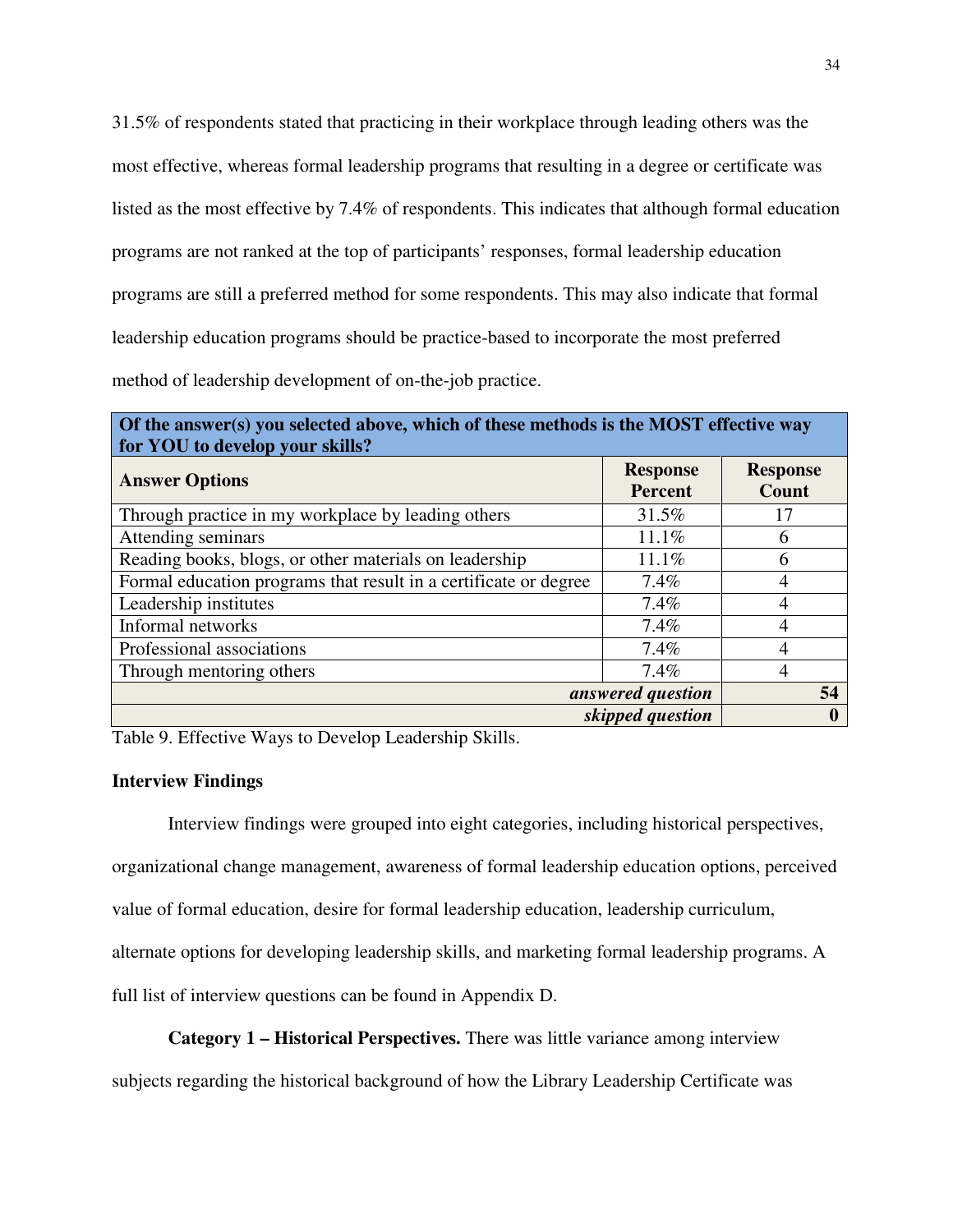developed. All three interview participants from St. Catherine administration who were asked about the historical context of the development of the program agreed that the program was developed in the early 2000s in response to concern from the ALA regarding impending retirements of an aging library population. This also supports the literature as cited by Curran (2003) and Wilder (1999) within the conceptual context chapter of this research study. Research was conducted by St. Catherine University to gauge the interest of a leadership certificate, and careful attention was paid to reusing coursework already in existence, as well as to limit the amount of required credits in order to save costs for both the university and potential students.

| <b>Element</b>                              | <b>Perceptions of Respondents</b>                                                                                                                                                                                                                         |
|---------------------------------------------|-----------------------------------------------------------------------------------------------------------------------------------------------------------------------------------------------------------------------------------------------------------|
| Timing of Library Leadership<br>Certificate | Early 2000s<br>Certificate was planned before the launch of the<br>$\bullet$<br><b>ALA-APA Certification program</b>                                                                                                                                      |
| Impetus of certificate                      | Collaboration between MAOL and MLIS<br>Concern about massive retirements in library field<br>The need was recognized for in-depth management<br>skills and personnel management<br>Certificate was created to minimize financial burden<br>of dual degree |
| Research done to launch certificate         | Market research was done through a survey to gauge<br>$\bullet$<br>interest in management courses                                                                                                                                                         |
| Curriculum design                           | Use existing courses and repackage<br>$\bullet$                                                                                                                                                                                                           |
| Marketing                                   | Worked with grad admission to put together flyer<br>$\bullet$<br>After it was launched, it moved to the purview of<br>٠<br>MLIS to market                                                                                                                 |

Table 10. Historical Perspectives.

**Category 2 – Organizational Change Management.** Several themes encompassing aspects of organizational change management emerged surrounding the Library Leadership Certificate. Faculty and staff at St. Catherine University described their own perceptions of ownership, communication, strategy, assumptions of other departments, and buy-in of other faculty members within the interviews. The findings are captured in Table 11 and seem to suggest role clarity, increased communication, and allocation of resources are current gaps in the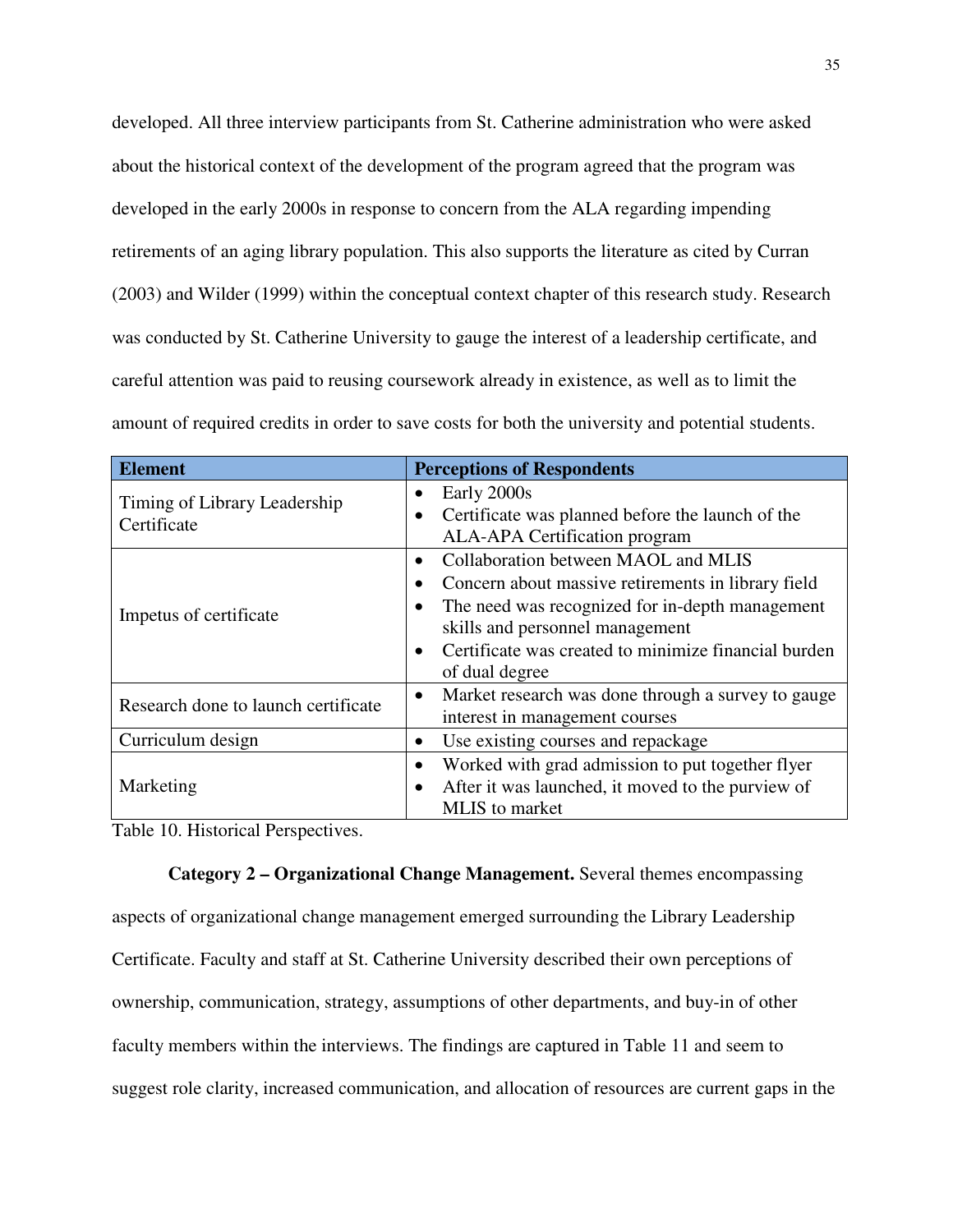administration of the Library Leadership Certificate. Role confusion and a constraint on resources may be impacting the lack of awareness of the Library Leadership Certificate as reported by survey participants in the previous section of this study.

| <b>Element</b>   | <b>Perceptions of Respondents</b>                                                                                                                                                                                                                                                                                                                                                                                                                  |
|------------------|----------------------------------------------------------------------------------------------------------------------------------------------------------------------------------------------------------------------------------------------------------------------------------------------------------------------------------------------------------------------------------------------------------------------------------------------------|
| Roles            | Ownership of the certificate needs to be determined<br>$\bullet$<br>between ORLD and LIS<br>Assumption was made that marketing would be<br>done by marketing and communications and<br>graduate admissions                                                                                                                                                                                                                                         |
|                  | There is redundancy and confusion as to what each<br>$\bullet$<br>department is responsible for doing                                                                                                                                                                                                                                                                                                                                              |
| Responsibilities | There is a perceived responsibility on St. Kate's to<br>$\bullet$<br>ensure there is leadership education for library<br>professionals                                                                                                                                                                                                                                                                                                             |
| Communication    | There are not many discussions between MAOL and<br>$\bullet$<br>LIS on the library leadership certificate<br>Departments are not informed when their program is<br>$\bullet$<br>being marketed<br>The most relevant information to the program seems<br>$\bullet$<br>to be on internal portal pages rather than on external<br>website<br>Faculty and staff need to be open to sharing<br>$\bullet$<br>information about and promoting the library |
| Resources        | leadership certificate<br>The shift to college to university has been difficult<br>$\bullet$<br>as resources have not caught up<br>A demonstrated market need should be established<br>before additional budget or resources are dedicated<br>to promoting the certificate                                                                                                                                                                         |

Table 11. Organizational Change Management.

### **Category 3 – Awareness of Formal Leadership Education Options.** All interview

subjects working as leaders in public libraries indicated that there is not much awareness of the Library Leadership certificate; leaders within public libraries were also unaware of the CPLA®. From the perspective of St. Catherine University faculty and staff, interview participants also reported receiving very little inquiries from prospective students (see Table 12). These findings support the results gathered through the survey sent to the Minnesota Public Library Association,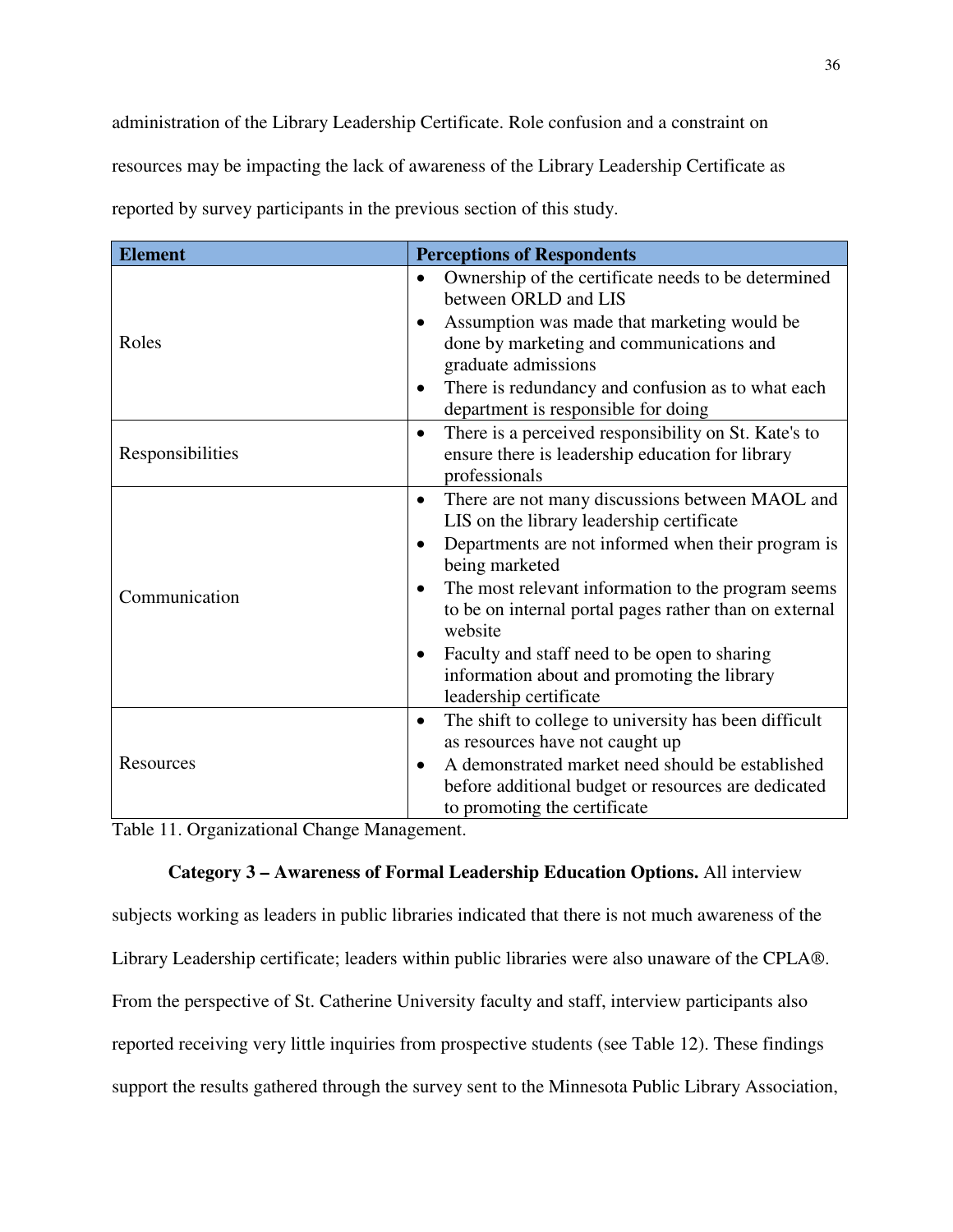with very little survey respondents indicating that they were aware of the Library Leadership

Certificate, or the CPLA®.

| <b>Element</b>                                                    | <b>Perceptions of Respondents</b>                                                                                                                                                                                                                                                                                                                                                                                                                   |
|-------------------------------------------------------------------|-----------------------------------------------------------------------------------------------------------------------------------------------------------------------------------------------------------------------------------------------------------------------------------------------------------------------------------------------------------------------------------------------------------------------------------------------------|
| Awareness of CPLA                                                 | Library directors are unaware of the CPLA <sup>®</sup>                                                                                                                                                                                                                                                                                                                                                                                              |
| Awareness of Library Leadership<br>Certificate                    | Library directors are unaware of the Library<br>٠<br>Leadership Certificate                                                                                                                                                                                                                                                                                                                                                                         |
| Library Leadership Certificate<br>Inquiries by Potential Students | Two prospective students have made inquiries to the<br>$\bullet$<br>Office of Graduate Admissions on the Library<br>Leadership Certificate<br>MAOL and MLIS departments have not received<br>$\bullet$<br>any direct inquiries from prospective student on the<br>Library Leadership Certificate<br>Prospective students have been observed picking up<br>$\bullet$<br>the brochure on Library Leadership, but<br>immediately put the brochure back |

Table 12. Awareness of Formal Leadership Education Options.

**Category 4 – Perceived Value of Formal Education.** Leaders of public libraries were asked a series of questions about the value of formal leadership education. Themes of value included perceptions of benefit to either the individual or the organization, the impact to the hiring process and compensation, and the overall financial investment of individual in his or her formal leadership education. Findings support the data obtained from survey respondents in the survey conducted for this research study, most notably only 15.8% and 20.4% of survey respondents stated that their manager would find value in employees obtaining the CPLA® or an academic certificate, respectively. Full findings can be found in Table 13.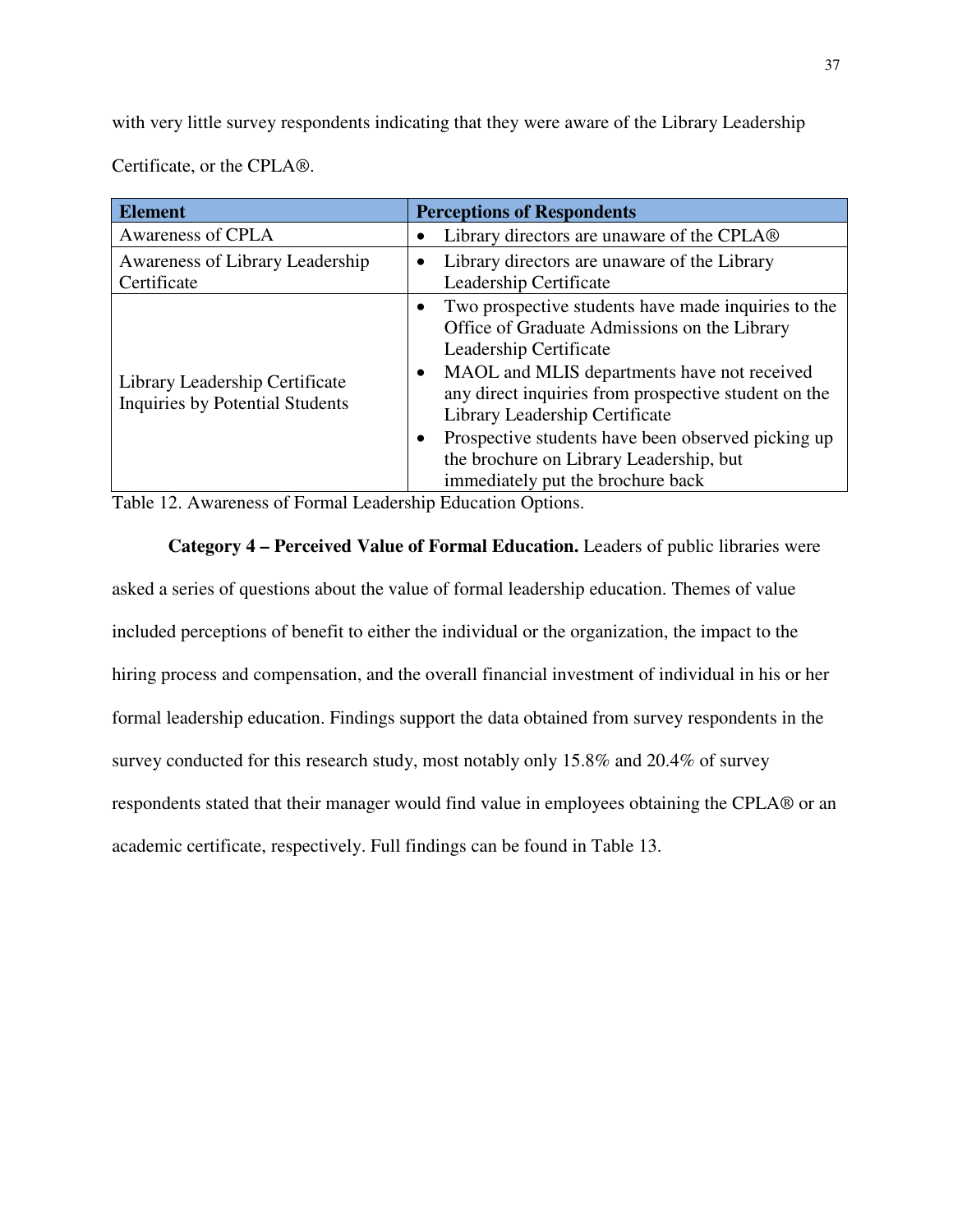| <b>Element</b>                 | <b>Perceptions of Respondents</b>                                                                                                                                                                                                                                                                                                                                                                                                                                                                                                                                                                                                                                                          |  |  |
|--------------------------------|--------------------------------------------------------------------------------------------------------------------------------------------------------------------------------------------------------------------------------------------------------------------------------------------------------------------------------------------------------------------------------------------------------------------------------------------------------------------------------------------------------------------------------------------------------------------------------------------------------------------------------------------------------------------------------------------|--|--|
| Significance to hiring manager | The value of the credential has not been<br>$\bullet$<br>institutionalized into hiring practices<br>Having the Library Leadership Certificate would<br>٠<br>increase the likelihood of getting an interview for<br>entry-level position, but not necessarily the job itself<br>The Library Leadership Certificate may act as a<br>$\bullet$<br>deciding factor for candidates interviewing for a<br>management position<br>Hiring managers would be impressed with<br>$\bullet$<br>candidates having either the CPLA® or the Library<br>Leadership Certificate<br>As an academic institution, St. Kate's has credibility<br>$\bullet$<br>built in, where professional certificates may not |  |  |
| <b>Impact to Compensation</b>  | Rigid compensation rules for public librarians (as<br>$\bullet$<br>part of unionization) make it difficult for additional<br>credentials to result in a pay increase<br>There are no compensation benefits for having a<br>$\bullet$<br>second degree, except in acadmic settings<br>There is limited availability of positions for<br>٠<br>employees to move up into, so the value of pursuing<br>a certificate may not be seen                                                                                                                                                                                                                                                           |  |  |
| <b>Financial investment</b>    | Certificate programs are a cost-effective alternative<br>$\bullet$<br>to second degree programs<br>St. Kate's should be open to tuition-differentials to<br>offset the cost of the certificate program                                                                                                                                                                                                                                                                                                                                                                                                                                                                                     |  |  |

Table 13. Perceived Value of Formal Education.

**Category 5 - Desire for Formal Leadership Education.** Administration at St. Catherine University reported having a difficult time obtaining data on the desire of library professionals to attend the program. Assumptions of desire by St. Catherine University faculty and staff are based on the research at the onset of initial planning for the Library Leadership Certificate in the early 2000s Prospective students who show interest in the program are only recorded if they call or email the Office of Graduate Admissions asking for further information on the program. Public library leaders who were interviewed indicated high levels of complacency among current employees, along with a perception that individuals obtain leadership roles by longevity in the profession rather than additional education credentials. This supports earlier findings of surveyed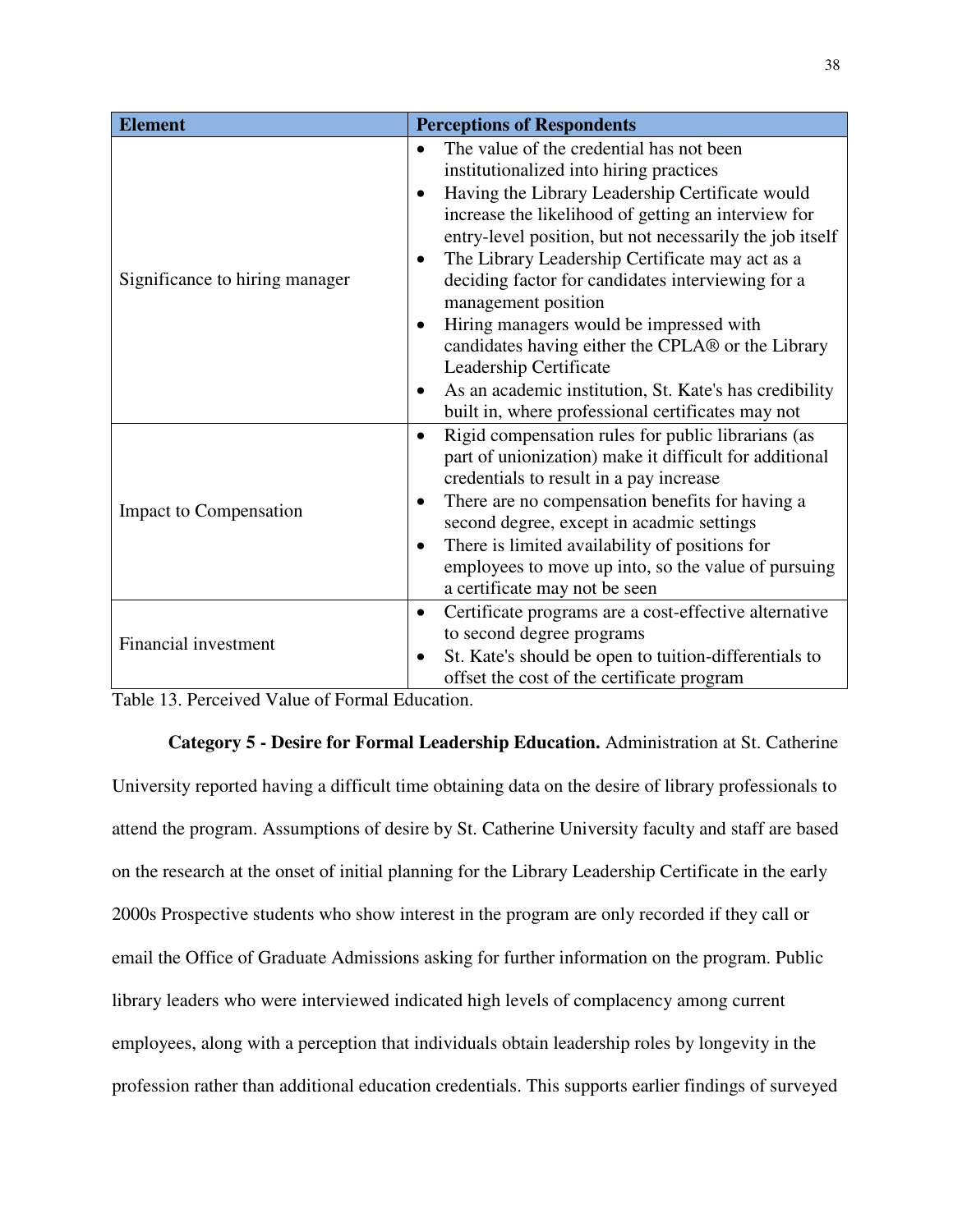public library professionals in this research study that 48% of participants do not find value in possessing an academic certificate, and 42% of participants disagreed that an academic certificate increased the likelihood for a promotion.

| <b>Element</b>   | <b>Perceptions of Respondents</b>                                                                                                                                                                                                                      |
|------------------|--------------------------------------------------------------------------------------------------------------------------------------------------------------------------------------------------------------------------------------------------------|
| Measuring desire | Prospective students are only tracked if they call or email<br>for more information; it does not capture other interested<br>students<br>It is difficult for MAOL and MLIS to measure desire of<br>$\bullet$<br>potential students on an ongoing basis |
| Perceived desire | Concerns with complacency within the profession<br>Perception of individuals obtaining leadership<br>$\bullet$<br>professions by longevity<br>"I'm done with my degree, so I'm done learning"                                                          |

Table 14. Desire for Formal Leadership Education.

**Category 6 - Leadership Curriculum.** Leaders within local public libraries were in agreement that any academic certificate should require curriculum outside of the core library sciences. Courses on financial acumen, public speaking, and community issues were suggested. The need to increase or improve the coursework within the MLIS degree that related to leadership and management skills was also identified by leaders in public libraries, as well as the majority of the faculty members interviewed. Interview participants also identified the need to deliver coursework remotely to reach rural librarians, however the need to preserve the value of face-to-face course delivery was also recognized. Two interview respondents from St. Catherine University also discussed the need for greater flexibility in coursework to allow for more MLIS students to take courses in other disciplines (including within the MAOL program), as well as the need to offer more structure to the leadership concentration within the MLIS program. This finding supports the research conducted by Mackenzie & Smith (2009) that clearer definitions of what courses satisfy the "management" requirement for ALA-accreditation is needed.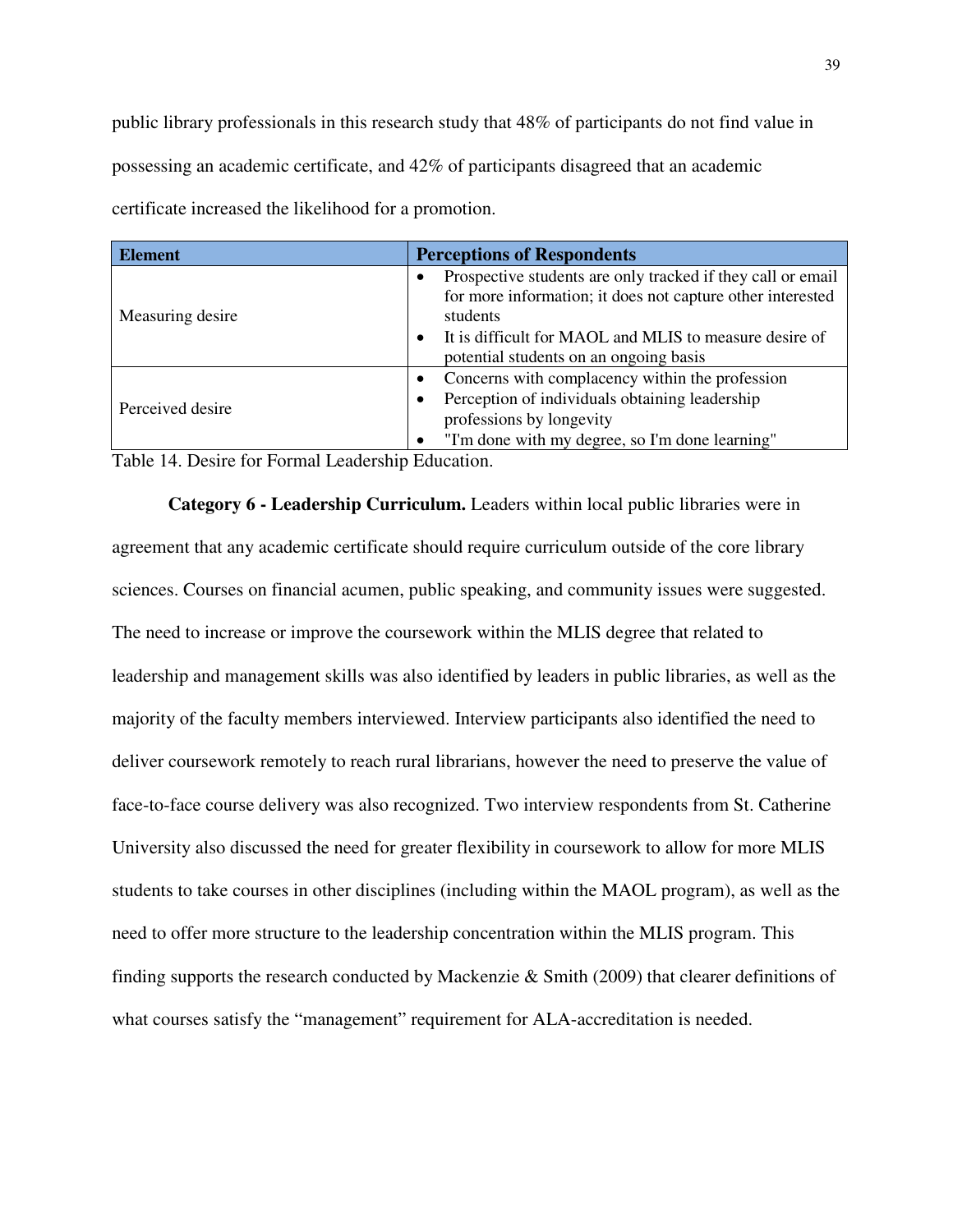| <b>Element</b>                                 | <b>Perceptions of Respondents</b>                                                                                                                                                                                                                                                                                                                                                                                              |  |  |
|------------------------------------------------|--------------------------------------------------------------------------------------------------------------------------------------------------------------------------------------------------------------------------------------------------------------------------------------------------------------------------------------------------------------------------------------------------------------------------------|--|--|
| Curriculum - Library Leadership<br>Certificate | Curriculum needs to focus on public speaking,<br>$\bullet$<br>community issues, financial acumen, teaching<br>people, developing teams, and grant writing<br>St. Kate's should explore a triangle between<br>$\bullet$<br>MBA, MAOL, and MLIS<br>There needs to be more flexibility in course<br>$\bullet$<br>crossover between departments<br><b>Courses from Hamline Public Administration</b><br>Program should be explored |  |  |
| Curriculum - MLIS                              | Leadership isn't in MLIS curriculum<br>٠<br>Leadership pathway in current MLIS curriculum<br>$\bullet$<br>should be formalized<br>A Personnel Management course is offered, but<br>$\bullet$<br>is cancelled each time because of low<br>enrollment                                                                                                                                                                            |  |  |
| <b>Curriculum Delivery</b>                     | Conflict between interview respondents between<br>$\bullet$<br>whether or not an on-site model should be used<br>Online course delivery should be examined<br>More focus on information technology could be<br>$\bullet$<br>offered                                                                                                                                                                                            |  |  |

Table 15. Leadership Curriculum.

### **Category 7 - Alternate Options for Developing Leadership Skills.** Interview

participants working as leaders in a public library setting also indicated other methods through which their staff is developed. Library professionals are currently being developed through other methods, including conferences, internal leadership programs, tuition reimbursement, and mentoring programs. One interview subject also indicated that the robustness of the development opportunities that focus on leadership may be one reason for the low enrollment. In other words, library professionals may be receiving an adequate amount of leadership development opportunities through on-the-job resources. This supports a portion of the research findings in the survey of public library professionals in which the preferred method to develop leadership skills was through practice in the workplace.

**Category 8 – Marketing of Formal Leadership Programs.** Research findings show that the method through which the Library Leadership Certificate is marketed is passive,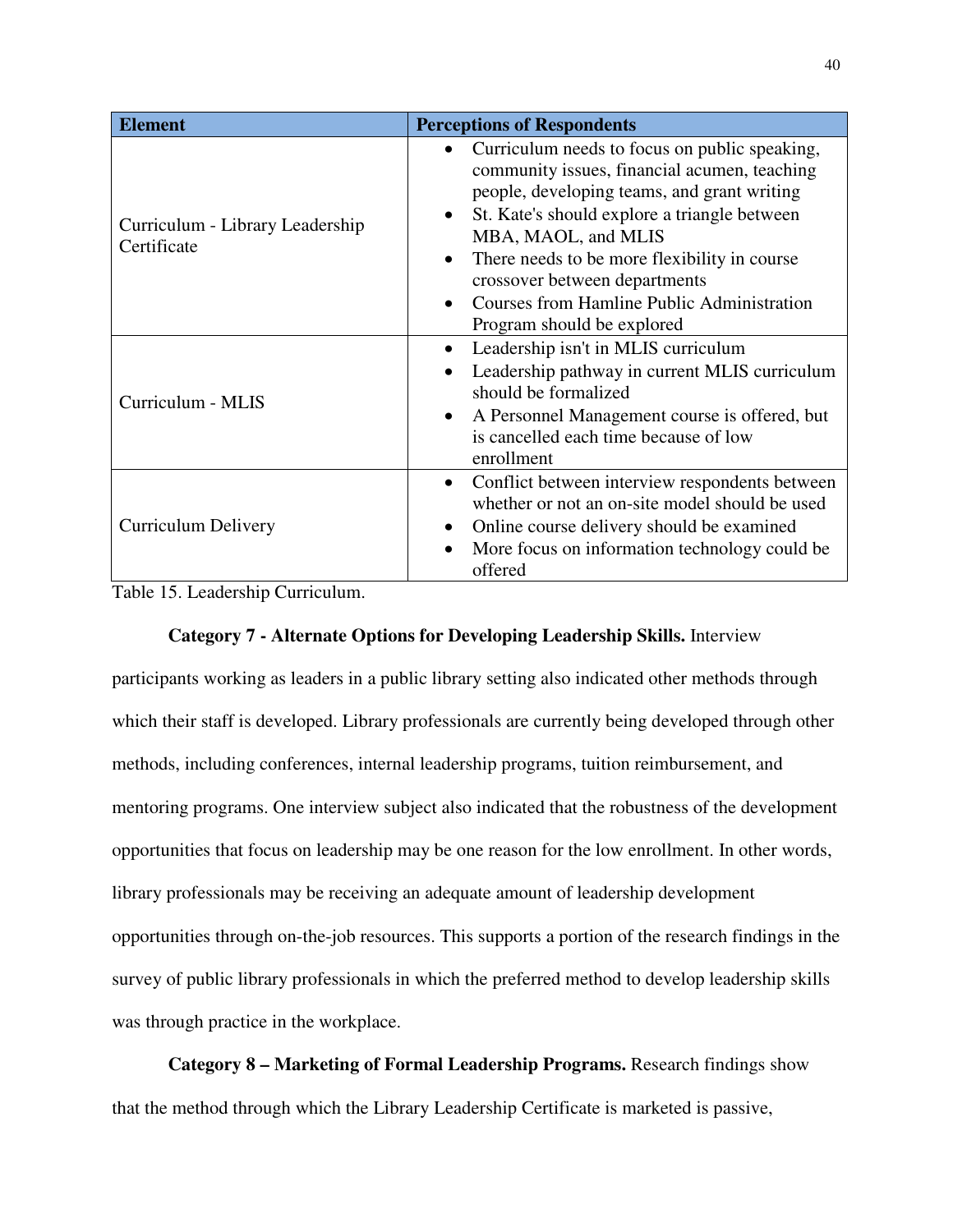including a paper flyer and content on the St. Catherine University website. Recruiting is currently done at regional colleges and universities as part of undergraduate career fairs, as well as during professional conferences like MLA and MELSA events. One interview respondent described how many individuals pick up the Library Leadership flyer during conferences, but immediately then return the flyer after examining it for only a few moments. Public library leaders have not experienced any "word-of-mouth" marketing by current St. Catherine University faculty or staff, nor have they experienced "word-of-mouth" marketing by their employees who are former St. Catherine University students. On the contrary, one interview subject indicated that they perceived alumnae of St. Kate's to be "cliquey," and have observed other individuals who obtained an MLIS degrees from an institution other than St. Catherine University to have similar opinions of St. Catherine University alumnae. All interview subjects indicated that an increase or change to current marketing tactics is needed.

| <b>Element</b>                    | <b>Perceptions of Respondents</b>                                                                                                                                                                                                                                                                                                                                                                                                                                                      |
|-----------------------------------|----------------------------------------------------------------------------------------------------------------------------------------------------------------------------------------------------------------------------------------------------------------------------------------------------------------------------------------------------------------------------------------------------------------------------------------------------------------------------------------|
| <b>Current Marketing</b>          | Passive marketing<br>Paper flyer<br>Website<br>Recruiting at professional conferences<br>٠                                                                                                                                                                                                                                                                                                                                                                                             |
| Suggestions by interview subjects | Determine target audience<br>Pilot a group of students in the Library Leadership<br>$\bullet$<br>Certificate from local libraries<br>Show benefit and differentiation over ALA-APA<br>٠<br>Certification<br>Work with metro libraries and library associations to<br>٠<br>bring meaning to the Library Leadership Certificate<br>Different marketing collateral, including social media<br>٠<br>Increase word of mouth from students and faculty<br>٠<br>Recruit and market nationally |

Table 16. Marketing of Formal Leadership Programs.

#### **Archival Research Findings**

**Category 1 – Graduate Certificates.** Of the regional ALA-accredited institutions

examined, 50% offer a post-graduate certificate that results in additional leadership education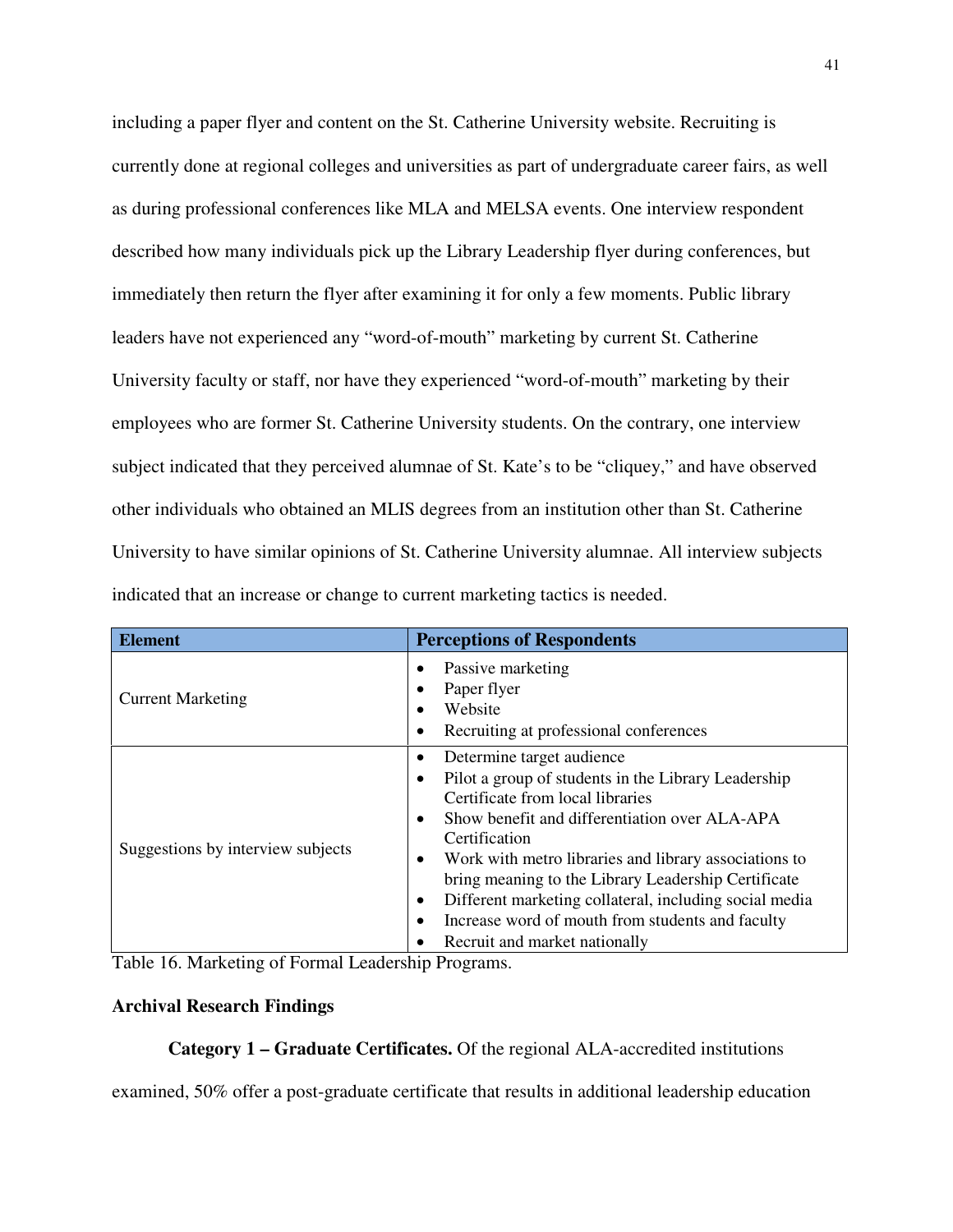(full analysis can be found in Appendix E). However, St. Kate's is the only institution that specifically offers a certificate for leadership in management. The other institutions offer certificates of special or advanced study, which could be tailored to be focused on leadership or administration, but are not limited to coursework on leadership and management.

|                                          | Does the institution offer any post-graduate<br>certificates in leadership, business, or |
|------------------------------------------|------------------------------------------------------------------------------------------|
| <b>Institution</b>                       | management as part of the LIS program?                                                   |
| Dominican University                     | Y (Certificate of Special Study)                                                         |
| University of Illinois, Urbana-Champaign | Y (Certificate of advanced study)                                                        |
| Indiana University                       | Y (Specialist in Library and Information Science)                                        |
| University of Iowa                       | N                                                                                        |
| Emporia State University                 | N                                                                                        |
| University of Michigan                   | N                                                                                        |
|                                          | Y (Specialist Certificate in Library and Information                                     |
| <b>Wayne State University</b>            | Science)                                                                                 |
|                                          | Y (Library Leadership Certificate, as well as a                                          |
| St. Catherine University                 | certificate of Special Study)                                                            |
| University of Missouri (Conditional)     | N                                                                                        |
|                                          | Y (Advanced Study in Library and Information                                             |
| Kent State University                    | Science)                                                                                 |
| University of Wisconsin - Madison        | N                                                                                        |
| University of Wisconsin - Milwaukee      | N                                                                                        |

Table 17. Post-Graduate Certificates in Leadership, Business, or Management.

## **Category 2 – Dual Degree Programs.** Website analysis discovered that 33.33% of

ALA-accredited programs in the Midwest offer graduate-level dual degree programs between library science and business programs. Of the dual-degrees offered, 75% of the dual-degrees are combined with an MBA. No programs were paired with non-traditional business programs (such as leadership, management, or human resources).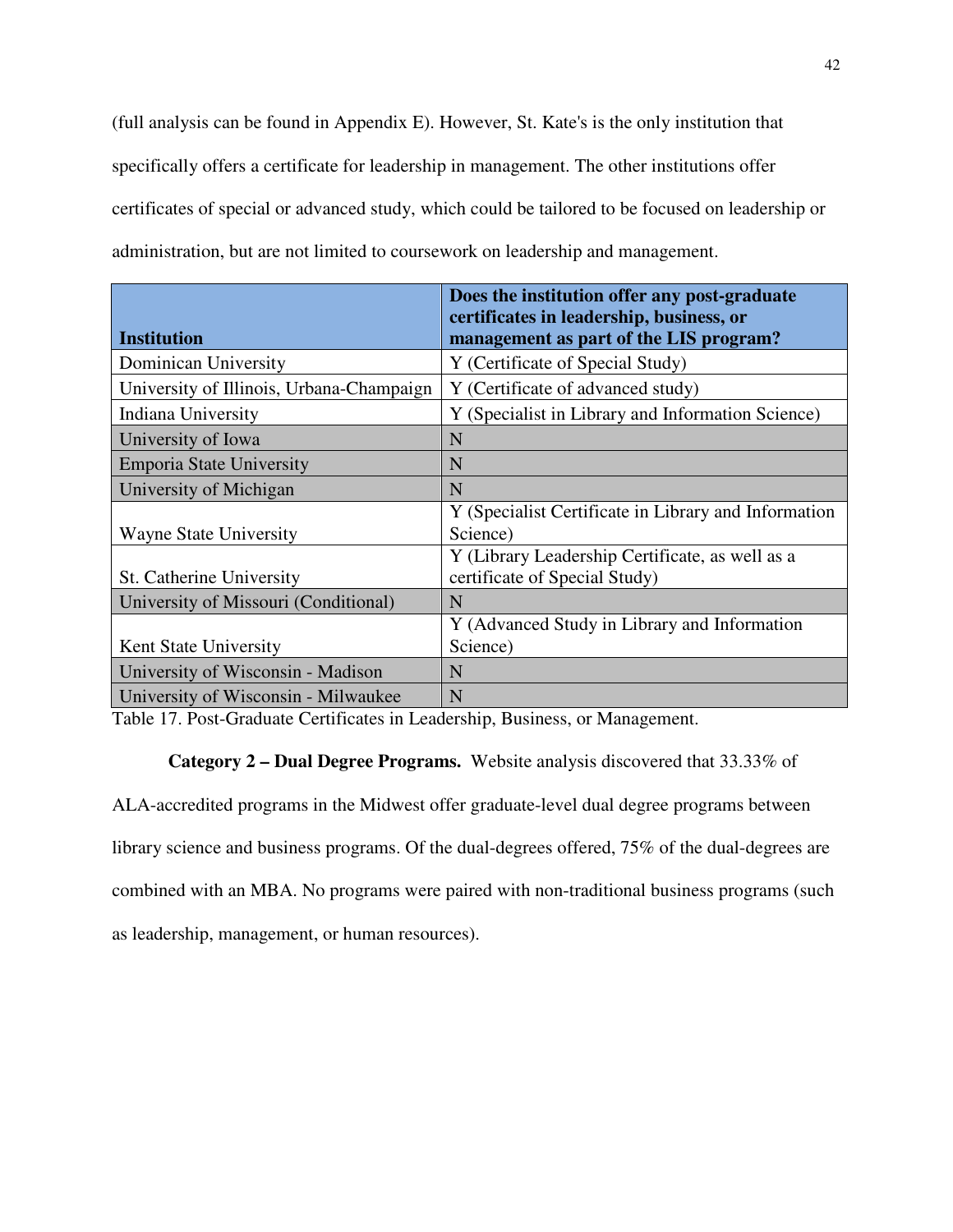| Institution                              | Does the institution offer any dual or<br>coordinated degrees between the LIS program<br>and business departments? |
|------------------------------------------|--------------------------------------------------------------------------------------------------------------------|
| Dominican University                     | Y - Dual MBA                                                                                                       |
| University of Illinois, Urbana-Champaign | N                                                                                                                  |
| Indiana University                       | N                                                                                                                  |
| University of Iowa                       | N                                                                                                                  |
| <b>Emporia State University</b>          | N                                                                                                                  |
| University of Michigan                   | Y - Dual MBA                                                                                                       |
| <b>Wayne State University</b>            | N                                                                                                                  |
| St. Catherine University                 | N                                                                                                                  |
| University of Missouri (Conditional)     | Y - Student-designed program                                                                                       |
| Kent State University                    | Y - Dual MBA                                                                                                       |
| University of Wisconsin - Madison        | N                                                                                                                  |
| University of Wisconsin - Milwaukee      | N                                                                                                                  |

Table 18. Dual or Coordinated Degrees in Leadership, Business, or Management.

## **Category 3 – Leadership Concentrations in MLIS Programs.** Formal leadership or

management concentrations within accredited MLIS programs appeared in 33.33% of programs, with one institution specifically focusing on leadership within a public library setting. Of the institutions analyzed, only one institution (Dominican University) offered all three formal education options (certificate, dual-degree, and a leadership or management concentration as part of the MLIS curriculum. Three institutions did not off any of the options to students.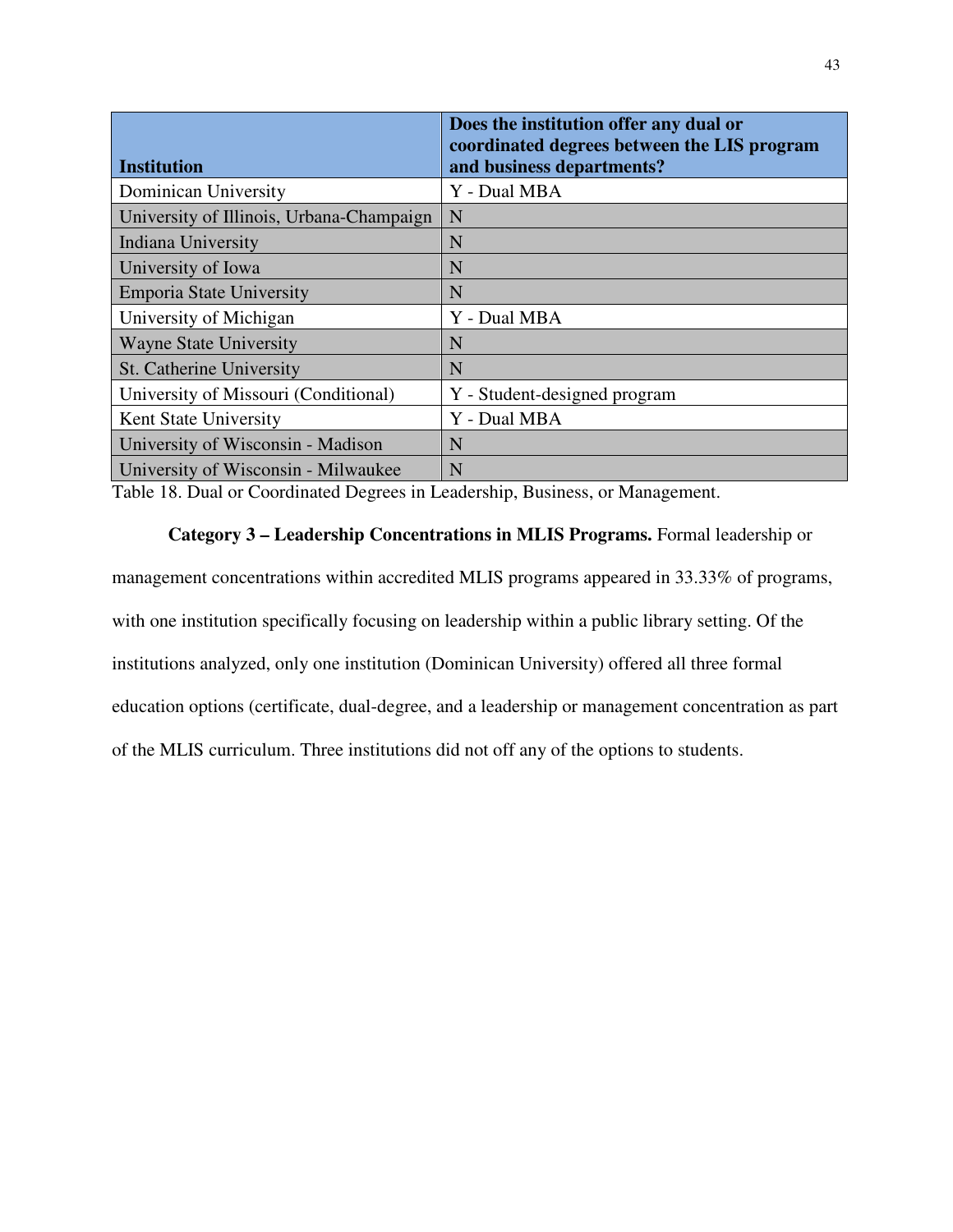| <b>Institution</b>                       | Does the institution offer a concentration in<br>leadership, business, or management as part of<br>the MLS program? |
|------------------------------------------|---------------------------------------------------------------------------------------------------------------------|
| Dominican University                     | Y (Management and Administration)                                                                                   |
| University of Illinois, Urbana-Champaign | N                                                                                                                   |
| Indiana University                       | N                                                                                                                   |
| University of Iowa                       | N                                                                                                                   |
| Emporia State University                 | Y (Leadership and Administration)                                                                                   |
| University of Michigan                   | N                                                                                                                   |
| <b>Wayne State University</b>            | N                                                                                                                   |
| St. Catherine University                 | Y (not official; through advising)                                                                                  |
| University of Missouri (Conditional)     | N                                                                                                                   |
| Kent State University                    | N                                                                                                                   |
| University of Wisconsin - Madison        | N                                                                                                                   |
| University of Wisconsin - Milwaukee      | Y (Public Library Leadership Concentration)                                                                         |

Table 19. Concentrations in Leadership, Business, or Management in MLIS Programs.

#### **Summary and Recommendations**

Leaders of public libraries must have the skills and knowledge to effectively manage and lead these organizations. The Library Leadership Certificate is one of several potential learning vehicles to enhance the way public librarians run and lead their libraries. However, student enrollment in this certificate has been non-existent since the certificate's inception in 2008. The following recommendations offer potential reasons for the low enrollment, as well as offer actionable solutions to better position the Library Leadership Certificate.

#### **Organizational Change Management**

In order to effectively administer the Library Leadership Certificate, it is recommended that St. Catherine faculty and staff partner together to examine the following areas of change management:

• Determine ownership – roles and responsibilities within departments and between departments is imperative to the success of the Library Leadership certificate. Interviews suggest that greater clarity between the ORLD and LIS departments, as well as between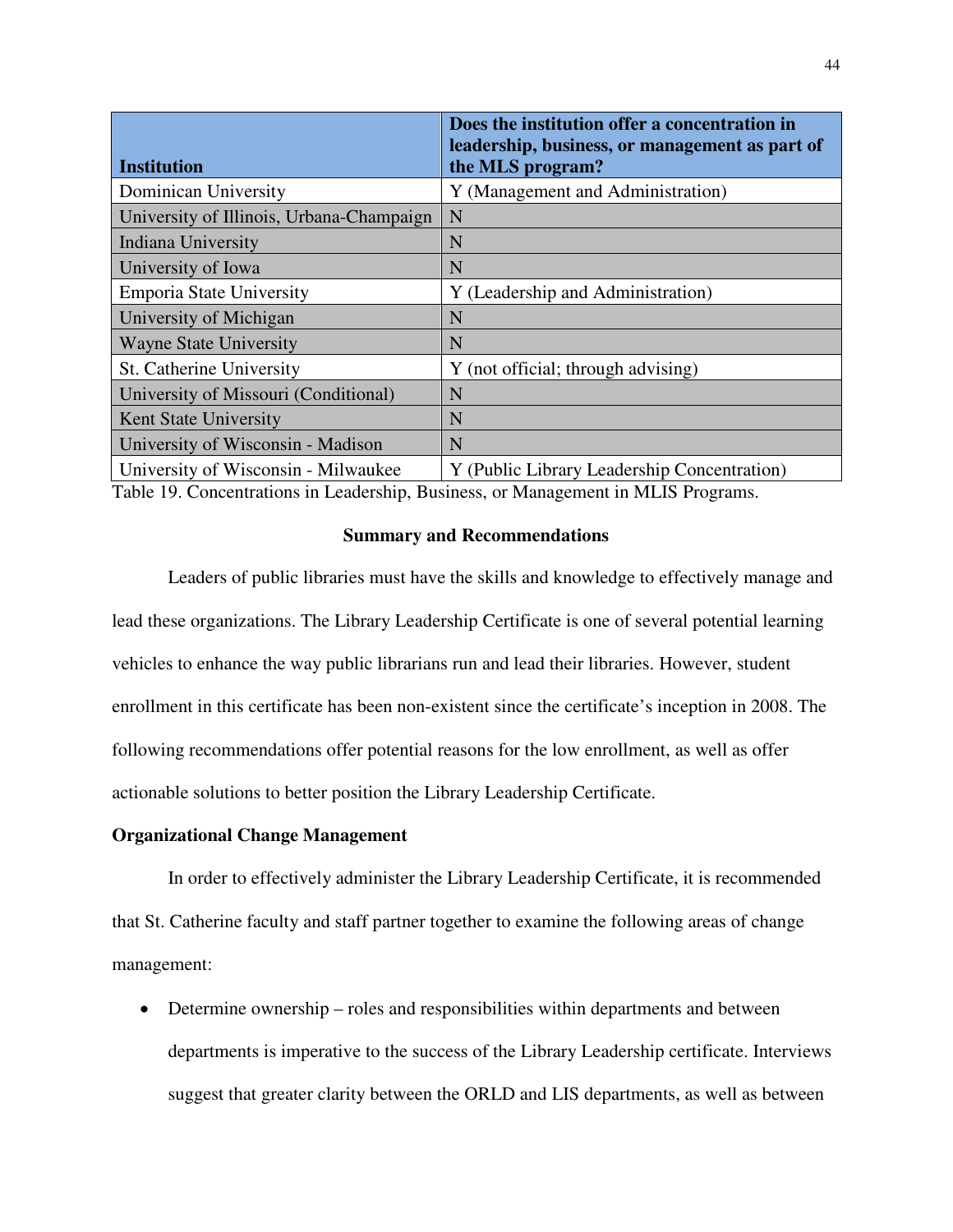the Office of Graduate Admissions and the Office of Marketing and Communications is needed.

- Solidify audience of certificate findings from the interviews indicate that there is inconsistency as to who the audience of the Library Leadership is supposed to be, and the ambiguity is reflected on the St. Catherine University website with generic language that does not resonate with the various types of librarians and information professionals. The MAOL and MLIS departments must come to consensus as to who the primary audience of the certificate should be, and reflect curriculum and marketing materials accordingly.
- Reanalyze name of certificate depending on the outcome of the aforementioned need to solidify the audience of the certificate, the ORLD and LIS may need to reexamine the name of the Library Leadership Certificate to resonate with the audience. If the scope of the Library Leadership Certificate is widened to include professionals working in the broader information services sector, the word "library" in the title may not appeal to nontraditional librarians.
- Increase LIS faculty awareness and buy-in further information should be gathered to determine LIS faculty awareness of the Library Leadership Certificate, and determine how faculty can be used to encourage current MLIS students to pursue the Library Leadership Certificate after graduation. Faculty could also be used to spread word-ofmouth recommendations at professional conferences and gatherings to encourage library professionals to consider the Library Leadership Certificate.

#### **Awareness**

Both interview findings and survey results point to the need to increase awareness of the Library Leadership Certificate. Although more survey respondents were aware of the Library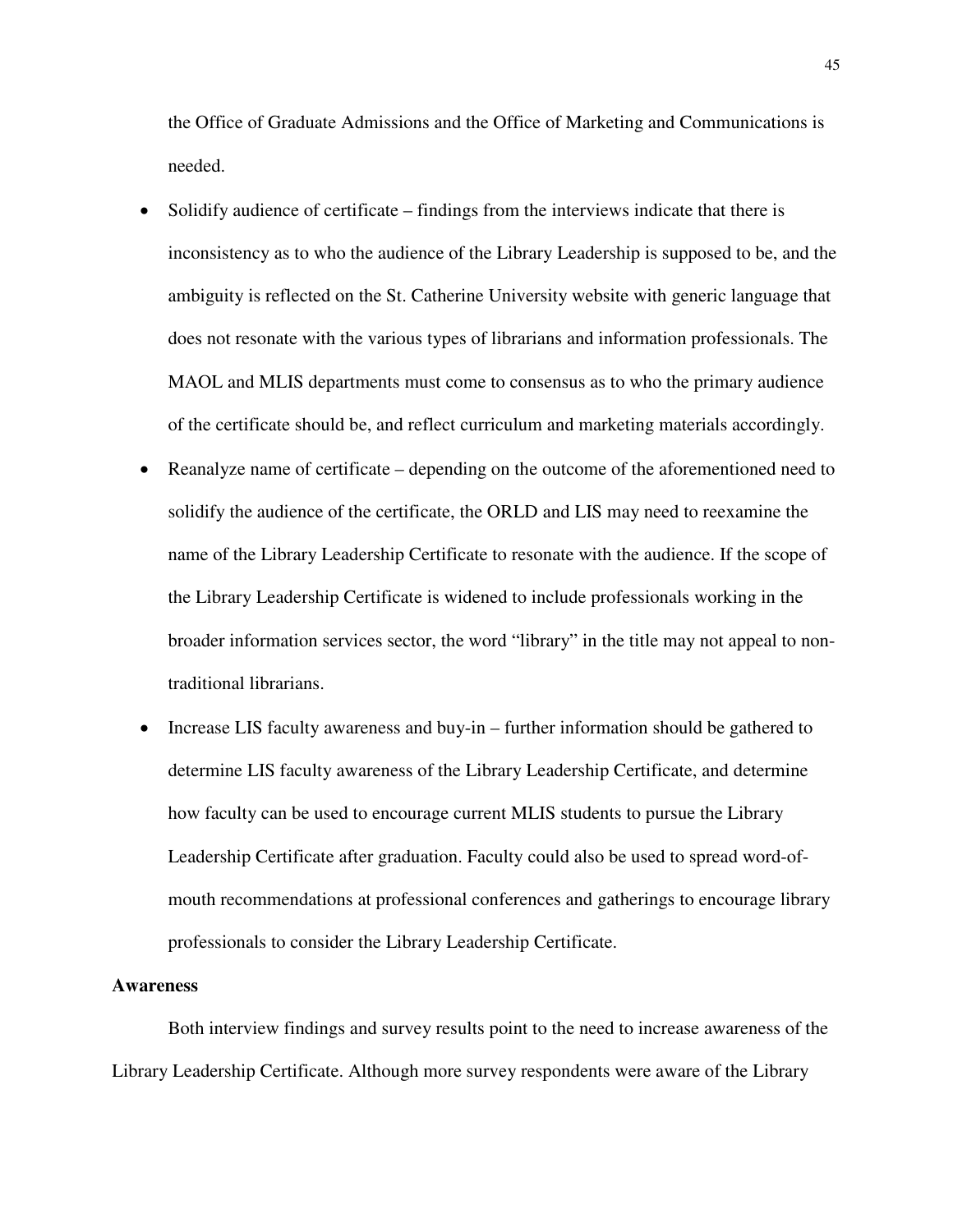Leadership Certificate in comparison to the CPLA®, the majority of the respondents were still unaware that the Library Leadership Certificate was available. Leadership support and awareness is also important to increase the overall visibility of the Library Leadership Certificate. Because the heads of two of the largest library systems in the state of Minnesota were unaware of the Library Leadership Certificate, it is clear that more must be done to increase awareness of the certificate.

- Increase awareness in local public libraries St. Catherine University faculty should devise a partnership with public libraries across the state of Minnesota to increase the presence of St. Catherine University, offering on-site course instruction, mini seminars, and to assist in the facilitation of leadership development opportunities that are already offered through the libraries.
- Increase awareness at the regional level The website analysis conducted as part of this research study indicates that St. Catherine University has the opportunity to expand awareness on this niche degree. St. Catherine University is the only institution offering a certificate that focuses solely on leadership, and more awareness should be brought to the certificate at the regional level. Advertising and other marketing campaigns could be done in partnership with regional- and national-level professional organizations like the Special Libraries Association (SLA), and divisions of the ALA, including the Library Leadership and Management Association (LLAMA).

#### **Value**

 The financial return on investment is an area of utmost concern for the Library Leadership Certificate. Because pay increases due to additional credentials are typically not possible because of unionizations within public libraries, more must be done to offset the cost of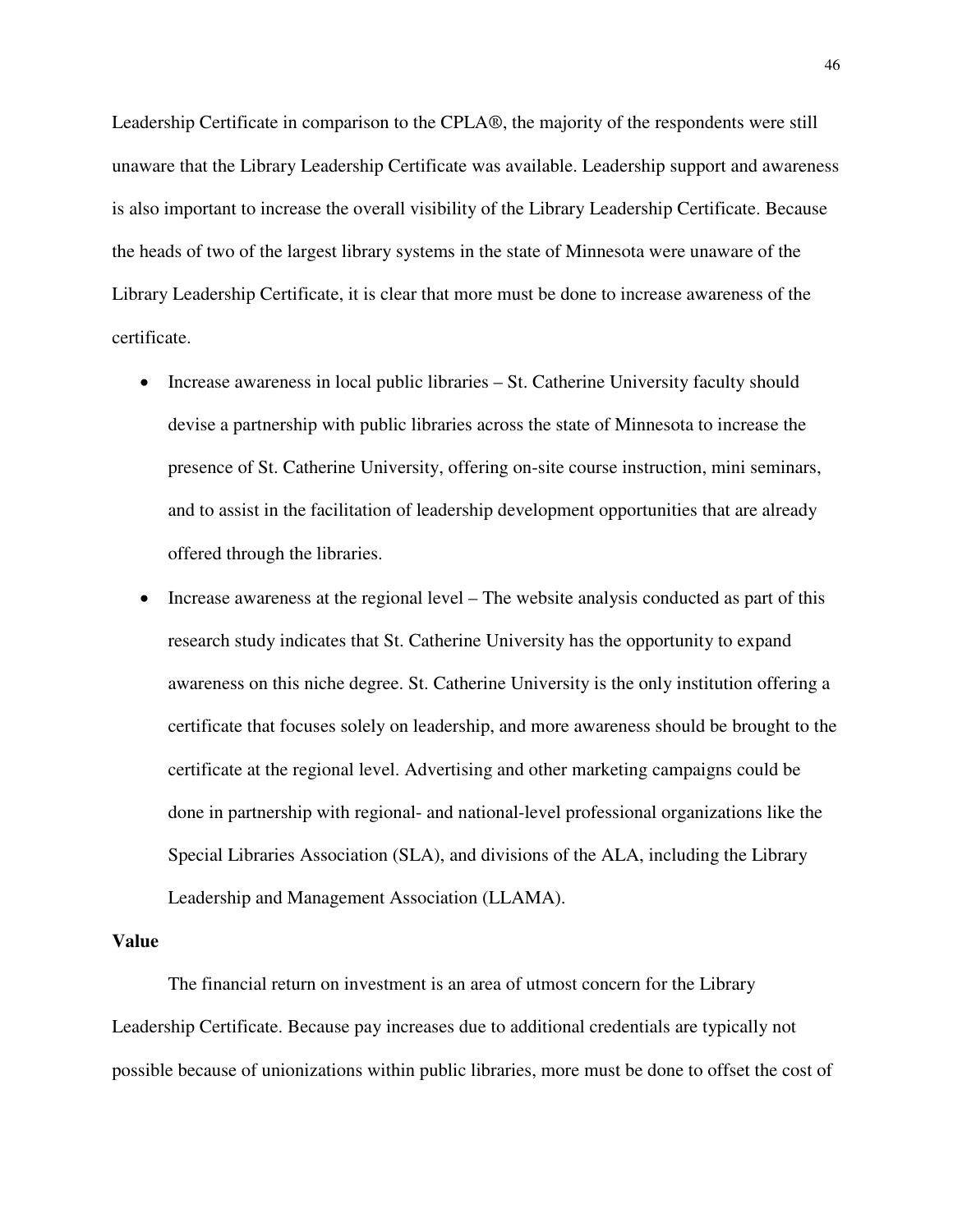tuition. This may also be a potential marketing opportunity to compare the cost of an entire second degree in comparison to a smaller certificate.

- Leverage tuition differentials offer lower cost per credit for students enrolled in the Library Leadership Certificate. Currently, cost per credit for the Library Leadership Certificate is \$798, whereas some certificates offered at St. Catherine University cost as little as \$439 per credit. More research should be done to determine what a fair cost for the Library Leadership certificate should be for prospective students.
- Emphasize time to completion next to tuition cost, time investment was listed by survey respondents as the next largest barrier to enrolling in a formal leadership education program. More marketing should be done to explain the time to completion for a smaller certificate in comparison to a full graduate degree. St. Catherine University may also want to examine accepting credit transfers from other institutions or from previous coursework completed with an MLIS program in order to offset both tuition and time concerns.

#### **Marketing**

 Although 35.9% of survey respondents would be interested in enrolling in the Library Leadership Certificate, 56.6% of respondents were not interested, and another 7.5% were not sure if they were interested. In order to increase the desire of prospective students, as well as increase the ability of St. Catherine University to measure desire of prospective students, the following recommendations are given from a marketing perspective:

• Leverage word of mouth – have current MAOL students (especially those in the Information Services and Technology Concentration) visit public libraries to assist with recruiting and speak to prospective students. St. Catherine University alumnae who are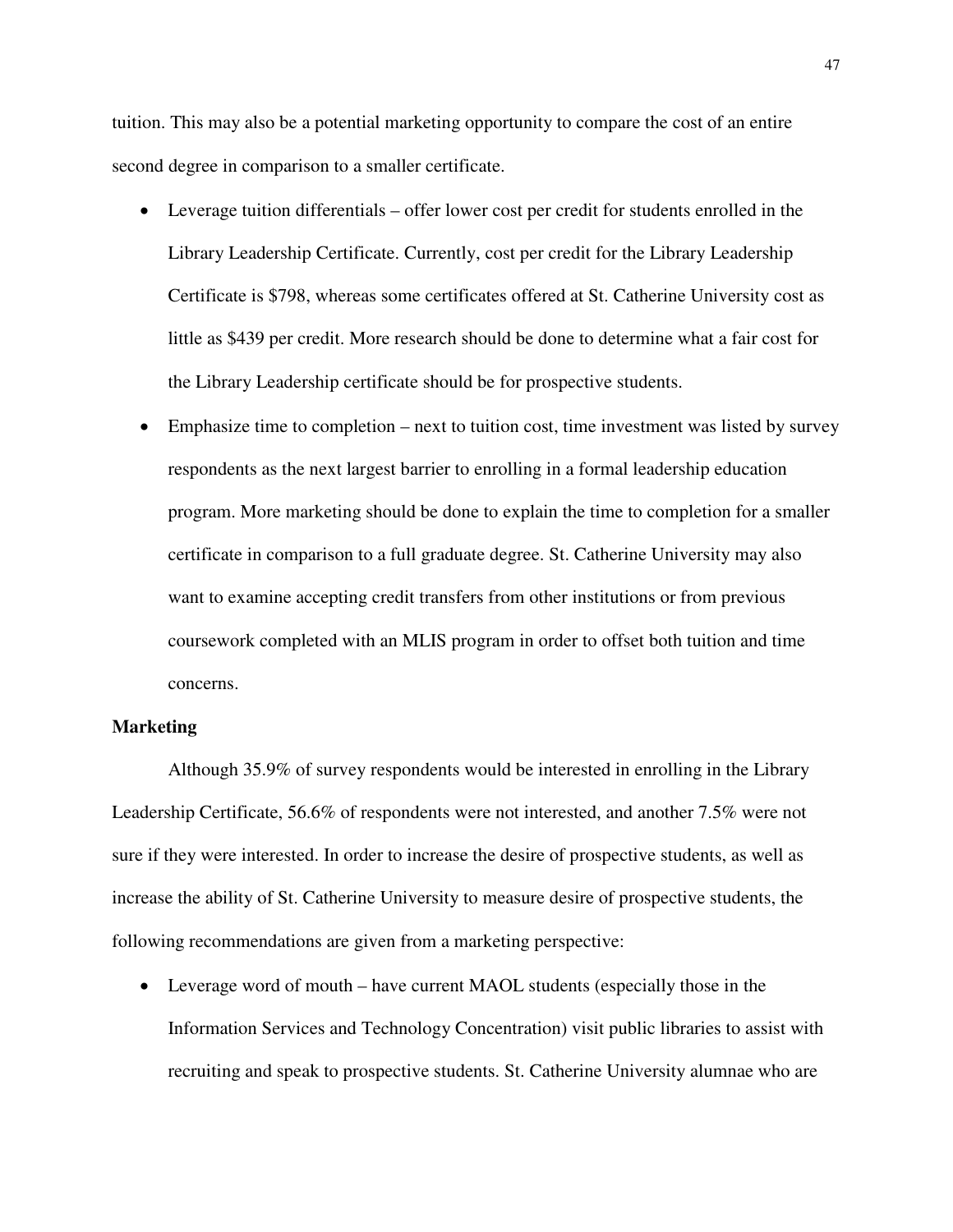working in public libraries could also be leveraged by giving them marketing collateral to share with their colleagues.

- Use web analytics in order to monitor increases and decreases to potential student demand, more should be done with web analytics to monitor search trends and traffic to the St. Catherine Library Leadership landing page. Low-cost and free tools such as Google Analytics and Google Trends can be used to monitor demand and changes in consumer expectations and behavior.
- Audit external-facing and internal-facing web content ensure that content on the St. Catherine University website is up-to-date, clear, compelling, and informative. Content residing inside Kateway should be evaluated to determine if it should actually be placed on external-facing web servers.
- Redesign the Library Leadership Certificate flyer turn the Library Leadership flyer into a full-color brochure. Edit the language to be concise and compelling, and include a tearoff section that allows a prospective student to fill in their contact information to mail in to St. Catherine University to have more information mailed back out to them.

#### **Curriculum**

The desire to have changes made to existing curriculum was identified by nearly every interview participant from St. Catherine University. The following recommendations are given based on suggestions from interview participants:

• Increase curriculum flexibility – more course options are needed to make the Library Leadership Certificate more compelling. A sample curriculum list is shown in Figure 3. In addition, distance learning options should be explored to capture rural librarians, as well as to remain competitive with other library schools.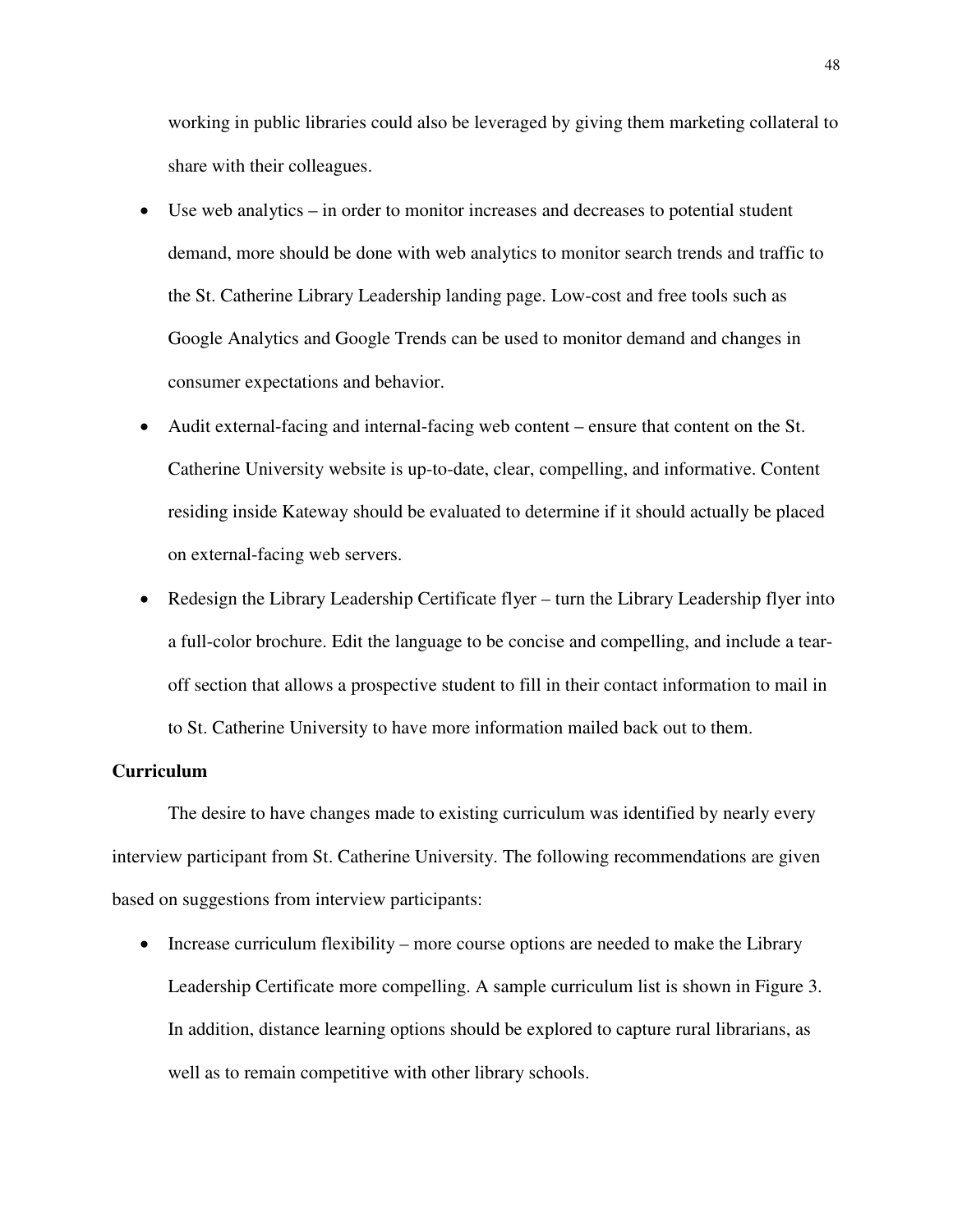| Courses                                                           | Credits     |
|-------------------------------------------------------------------|-------------|
| Required                                                          | 9 credits   |
| ORLD 6200 Ethics and Leadership                                   | з           |
| ORLD 6300 Strategic Communication                                 | з           |
| and One of the following                                          |             |
| ORLD 6350 Accounting for Not-for-Profit Organizations             | з           |
| ORLD 6400 Accounting and Finance Skills for Effective Decision Ma | з           |
| Electives                                                         | 6-9 credits |
| Choose at least one of the following from LIS                     |             |
| LIS 7160 Leadership in Theory and Practice                        | з           |
| LIS 7550 Information Policy                                       | 3           |
| LIS 7610 Public Relations                                         | 3           |
| LIS 7620 Literacy and Community Engagement                        | 3           |
| LIS 7700 Management of Libraries and Information Centers          | з           |
| and at least one of the following from ORLD                       |             |
| ORLD 6250 Organizations: Social and Political Structures          | з           |
| ORLD 6750 Leading Teams and Projects: Tools and Skills            | з           |
| ORLD 6800 Inclusive Leadership: Leading Effectively Across Differ | з           |
| ORLD 6993 Topics: Economics of Social Policy                      | з           |
| ORLD 6993 Topics: Leading Nonprofit Organizations                 | з           |
| ORLD 7100 Professional and Organizational Ethics                  | з           |
| ORLD 7500 Leading Organizational Change                           | з           |
| ORLD 8200 Strategic Management                                    | з           |



- Allow for LIS students to enroll in ORLD course while in MLIS program students enrolled within the MLIS program looking for a concentration in leadership my find coursework in ORLD beneficial to their degree. This may also increase their likelihood to enroll in the Library Leadership Certificate in the future, or recommend others to pursue the Library Leadership Certificate based on their experience with the ORLD department.
- Explore options for cross-over between Hamline Public Administration certificates coursework in the field of public administration should be researched to determine the applicability and feasibility of being incorporated into the Library Leadership Certificate. Coursework that focuses on the public sector and civic engagement may especially benefit public librarians.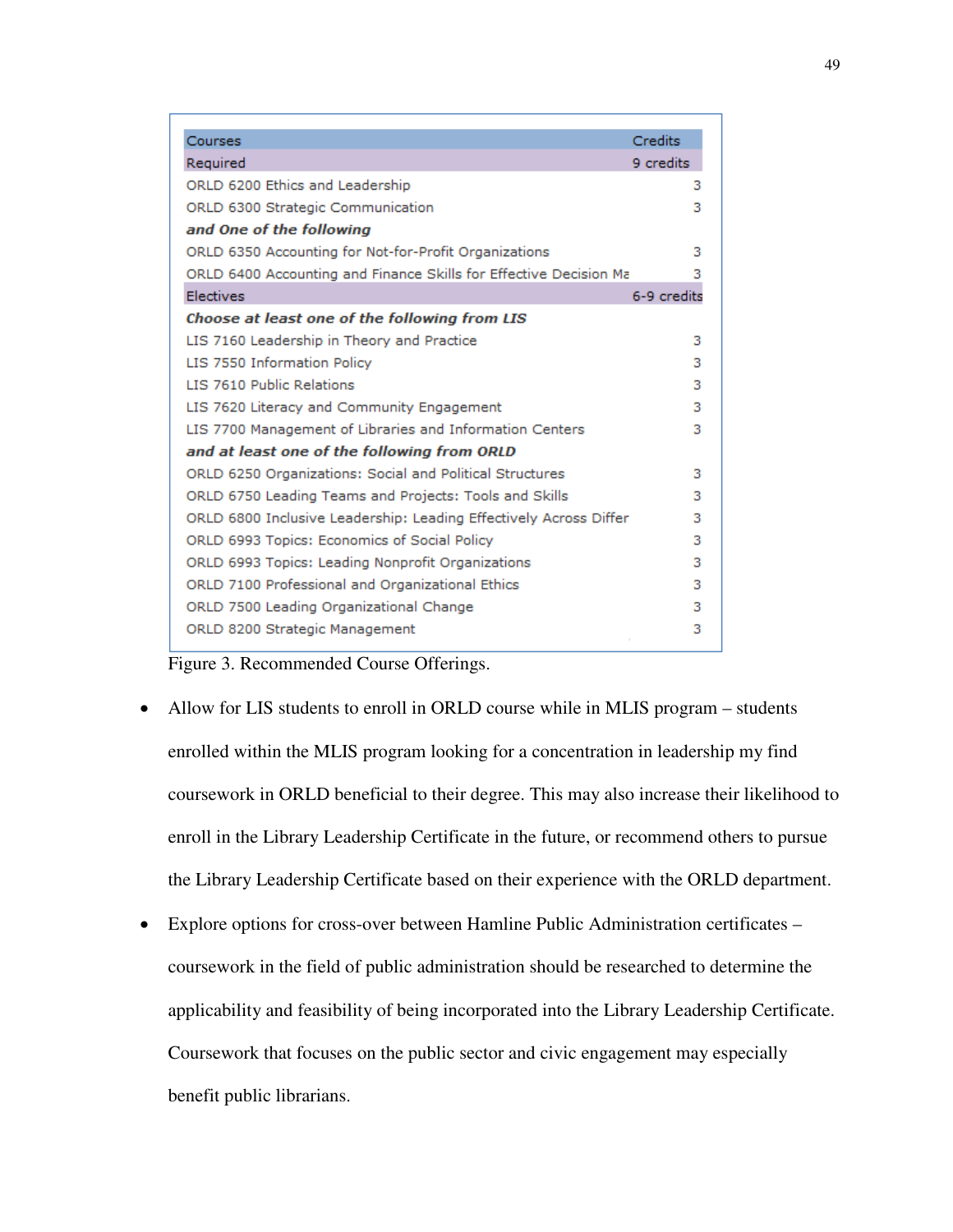#### **Availability of Alternate Programs**

- Explore partnership with CPLA  $\circledR$  the Library Leadership Certificate may gain more momentum if St. Catherine University could partner with the CPLA® program to develop coursework that would result in the CPLA® certification after successful completion of the Library Leadership Certificate. This would be an incentive for students to enroll and be able to obtain two credentials at one time.
- Develop a dual/coordinated/consecutive degree program another way to capture market share of potential students is to offer a full dual-degree program between LIS and ORLD departments. As identified in the website research, of the small percentage of institutions that offer dual-degrees between MLIS and a business department, most programs are paired with a traditional MBA, with little focus on leadership principles. Pairing the LIS and MAOL degrees together could create a very marketable program for those who value pursuing two master's degrees.

As Minnesota's only ALA-accredited institution, it is imperative that St. Catherine University explore ways to further leadership education options for library professionals. In order to increase enrollment of the Library Leadership Certificate, strategic changes must be made to account for shifts in the economy, job market, and the aging library profession. Through change management, adjustments to the curriculum and marketing, and widening the options for formal leadership education, the Library Leadership Certificate can be positioned to serve as a relevant and beneficial program for emerging and existing leaders within the library setting.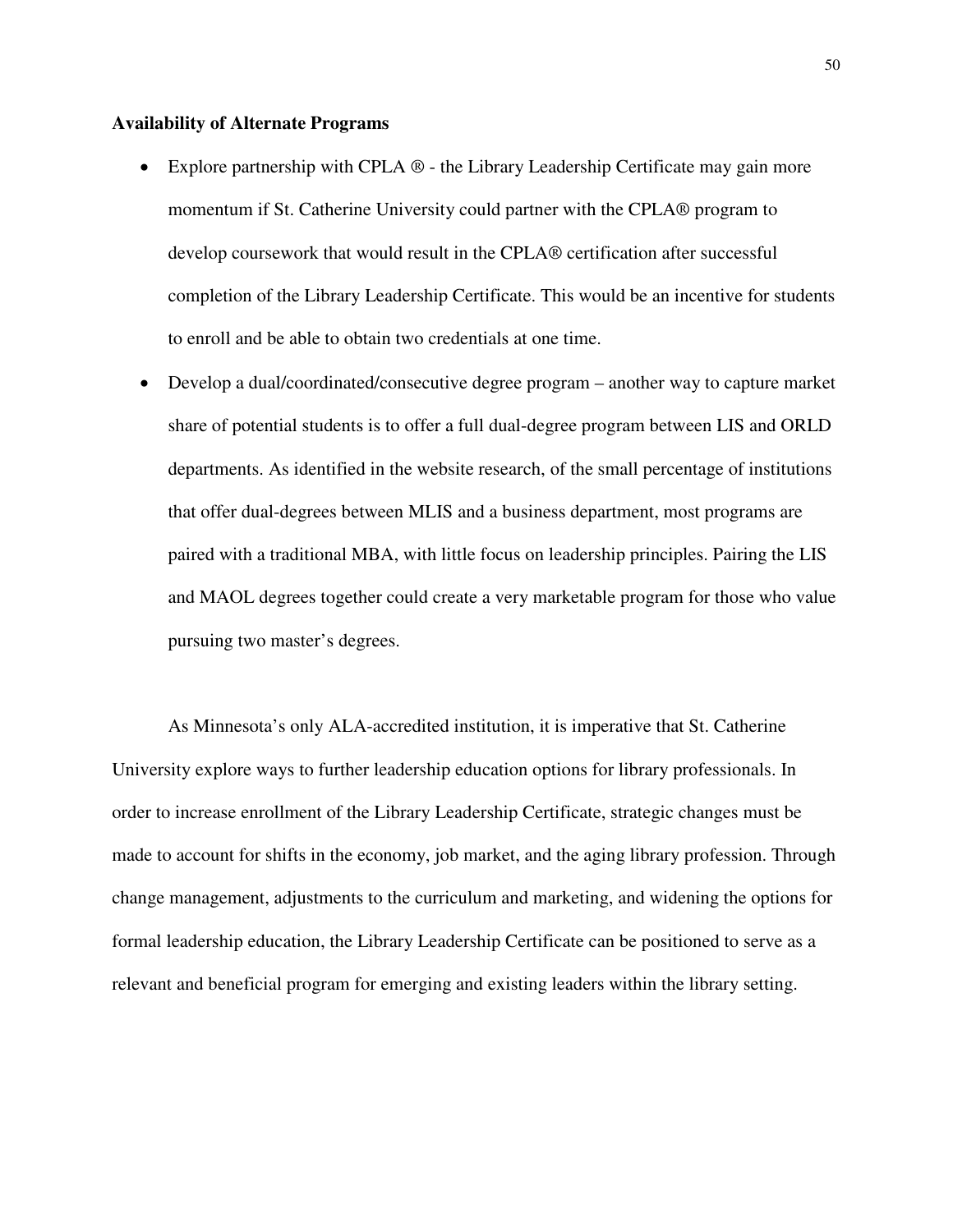#### **References**

- American Library Association. (2008). ALA Standards for Accreditation of Master's Programs in Library and Information Studies . Retrieved from http://www.ala.org/accreditedprograms/sites/ala.org.accreditedprograms/files/content/sta ndards/standards\_2008.pdf
- American Library Association. (2013a). Accreditation Frequently Asked Questions. Retrieved from http://www.ala.org/accreditedprograms/faq
- American Library Association. (2013b). Searchable DB of ALA accredited programs. Retrieved from http://www.ala.org/CFApps/lisdir/index.cfm
- American Library Association. (2013c). Types of libraries. Retrieved from http://www.ala.org/educationcareers/careers/librarycareerssite/typesoflibraries.
- Bennis, W. & Goldsmith, J. (2003). *Learning to lead: A workbook on becoming a leader* (3rd ed.). Cambridge, MA: Basic Books.
- Brungardt, C. (2011). The intersection between soft skill development and leadership education. *Journal Of Leadership Education*, *10*(1), 1-22. Retrieved from http://www.leadershipeducators.org/Resources/Documents/jole/2011\_winter/Brungardt\_2 011.pdf
- Bureau of Labor Statistics, Current Population Survey. (2012). *Employed persons by detailed occupation and age, annual averages*. Washington, DC: U.S. Government Printing Office.
- Clark, L. (2002, February 4). ALA creates separate body for professional advocacy. *American Library Association.* Retrieved from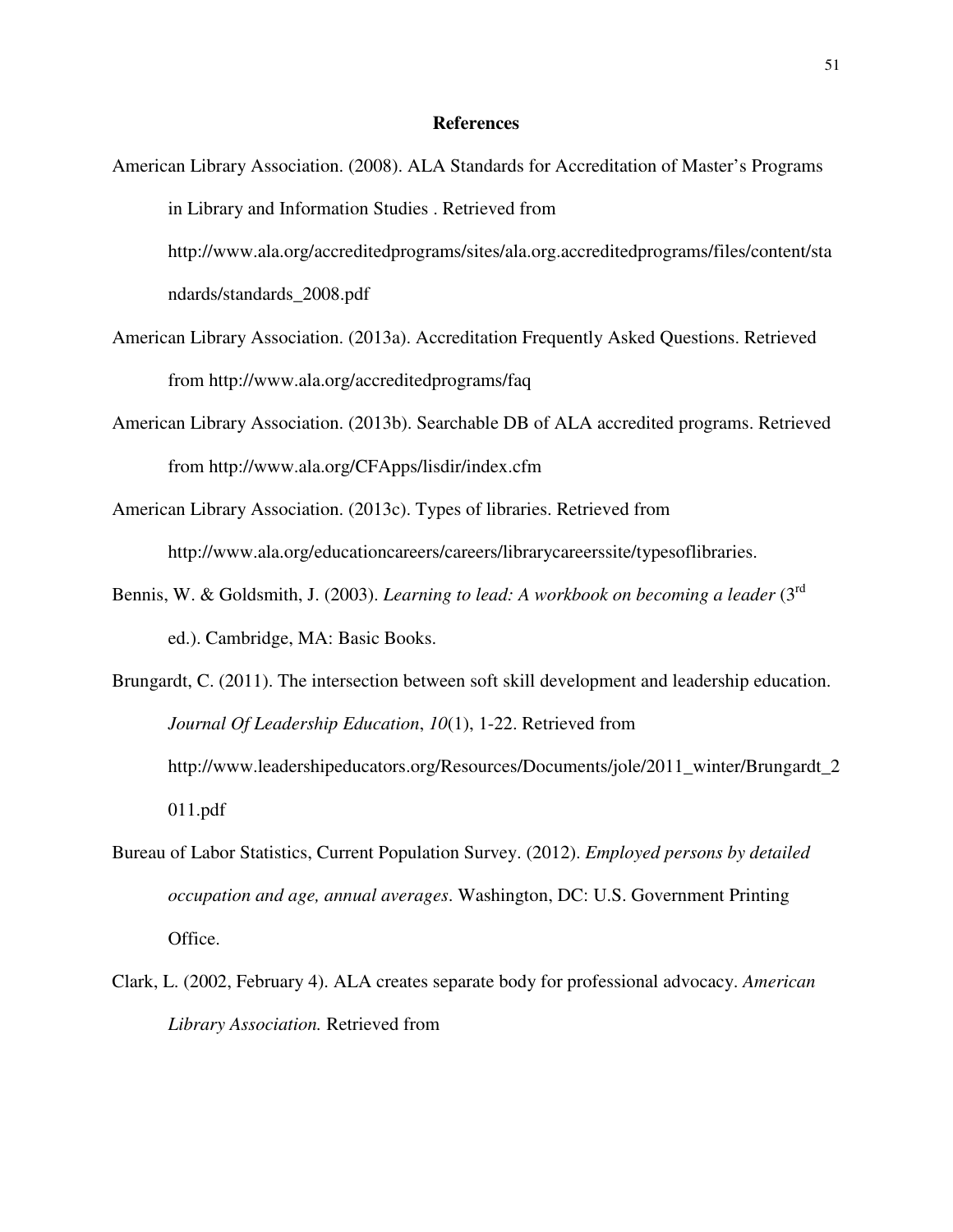http://www.ala.org/Template.cfm?Section=archive&template=/contentmanagement/conte ntdisplay.cfm&ContentID=6394.

- Curran, W. M. (2003). Succession: The next ones at bat. *College & Research Libraries, 64*(2), 134-140.
- Hering, B. B. (2010, June 9). When having an MBA is important. Career Builder. Retrieved from http://www.cnn.com/2010/LIVING/worklife/06/09/cb.when.mba.important/index.html
- Hernon, P., Powell, R. R., & Young, A. P. (2003). *The next library leadership: Attributes of academic and public library directors.* Westport, Conn: Libraries Unlimited.
- Hernon, P. and Schwartz, C. (2006). Leadership: A Unique Focus, *The Journal of Academic Librarianship,* 32(1), 1-2. Retrieved from http://www.sciencedirect.com/science/article/pii/S0099133305001394.
	-
- Hernon, P. (2010). *Shaping the future: Advancing the understanding of leadership.* Santa Barbara, Calif: Libraries Unlimited.
- Kouzes, J. M. & Posner, B. Z. (2008). *The leadership challenge* (4<sup>th</sup> ed.). San Francisco, CA: Jossey-Bass.
- Mackenzie, M. L., & Smith, J. P. (2009*).* Management education for library directors: Are graduate library programs providing future library directors with the skills and knowledge they will need? *Journal Of Education For Library & Information Science*, *50*(3), 129-142.
- Mason, F. M., & Wetherbee, L. V. (2004). Learning to lead: An analysis of current training programs for library leadership*. Library Trends*, *53*(1), 187-217.
- Maxwell, J. A. (2005). *Qualitative research and design* (2<sup>nd</sup> ed.). Thousand Oaks, CA: Sage Publications, Inc.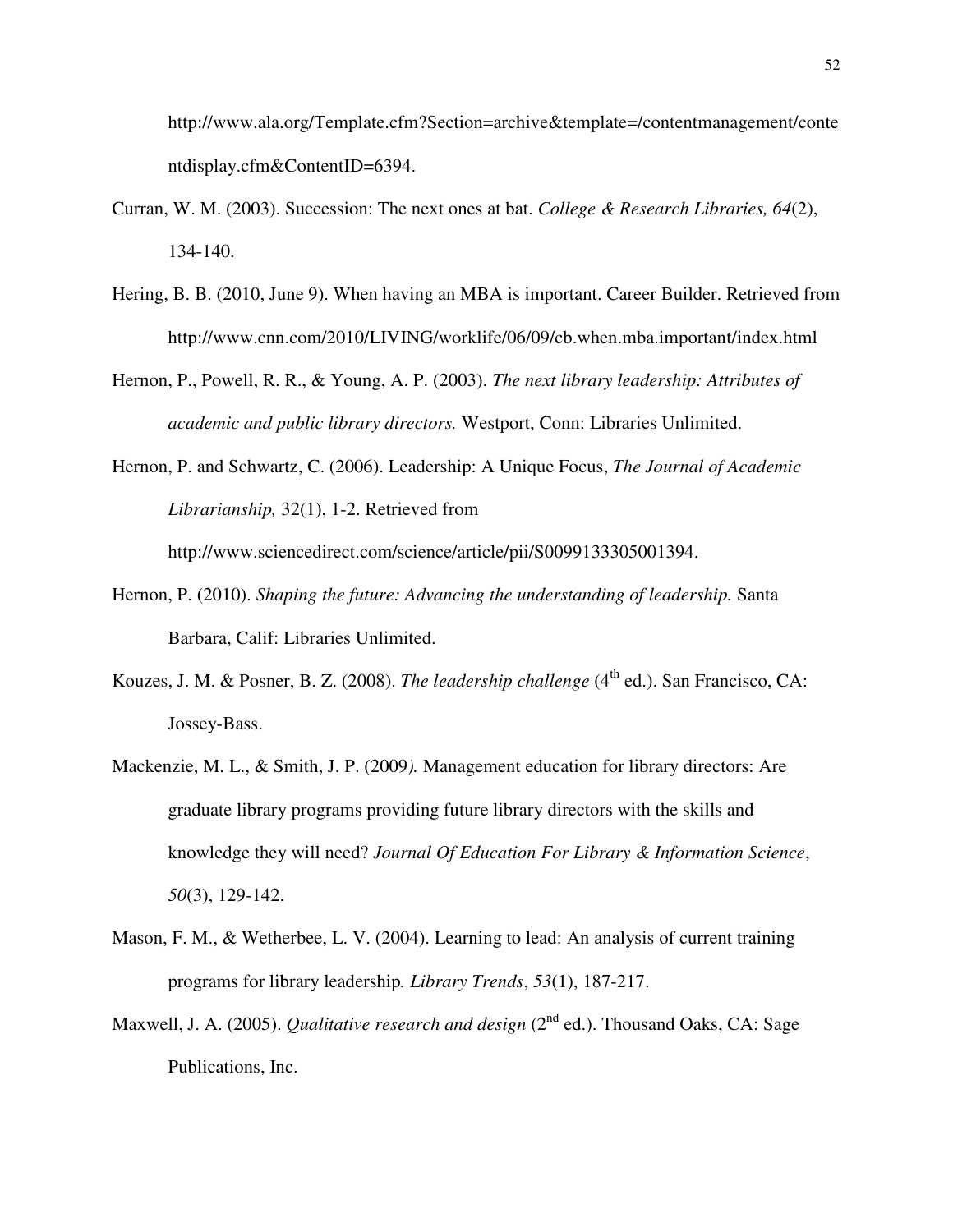- Meloncon, L. (2012). Current overview of academic certificates in technical and professional communication in the United States. *Technical Communication*, 59(3), 207-222.
- Merton, P., Froyd, J. E., Clark, M. C., & Richardson, J. (2009). A case study of relationships between organizational culture and curricular change in engineering education. *Innovative Higher Education*, 34(4), 219–233.
- Moran, R. F. (2003). ALA/APA post-master's certification: An interview with Tom Wilding. *Library Administration & Management, 17*(1), 4-5.
- Northouse, P. G. (2010). Leadership theory and practice (5th ed.). Thousand Oaks, CA: SAGE Publications, Inc.
- Saunders, M., Lewis, P., & Thornhill, A. (2009) *Research methods for business students* (5<sup>th</sup>) ed.). Harlow, England: Pearson Education Limited.
- Stueart, R. D., & Moran, B. B. (2007). *Library and information center management*. Westport, Conn: Libraries Unlimited.
- U.S. Census Bureau. (2013). *Census Bureau Regions and Divisions with State FIPS Codes.*  Retrieved from http://www.census.gov/geo/maps-data/maps/docs/reg\_div.txt
- U.S. Department of Education. (n.d.). IPEDS Glossary. http://nces.ed.gov/ipeds/glossary/
- Wilder, S. J. (1999). Chapter 1: The age profile of librarianship. *Journal of Library Administration, 28*(3), 5-14.
- Young, A., Hernon, P., & Powell, R. (2004). What will gen next need to lead? *American Libraries*, 35(5), 32-35.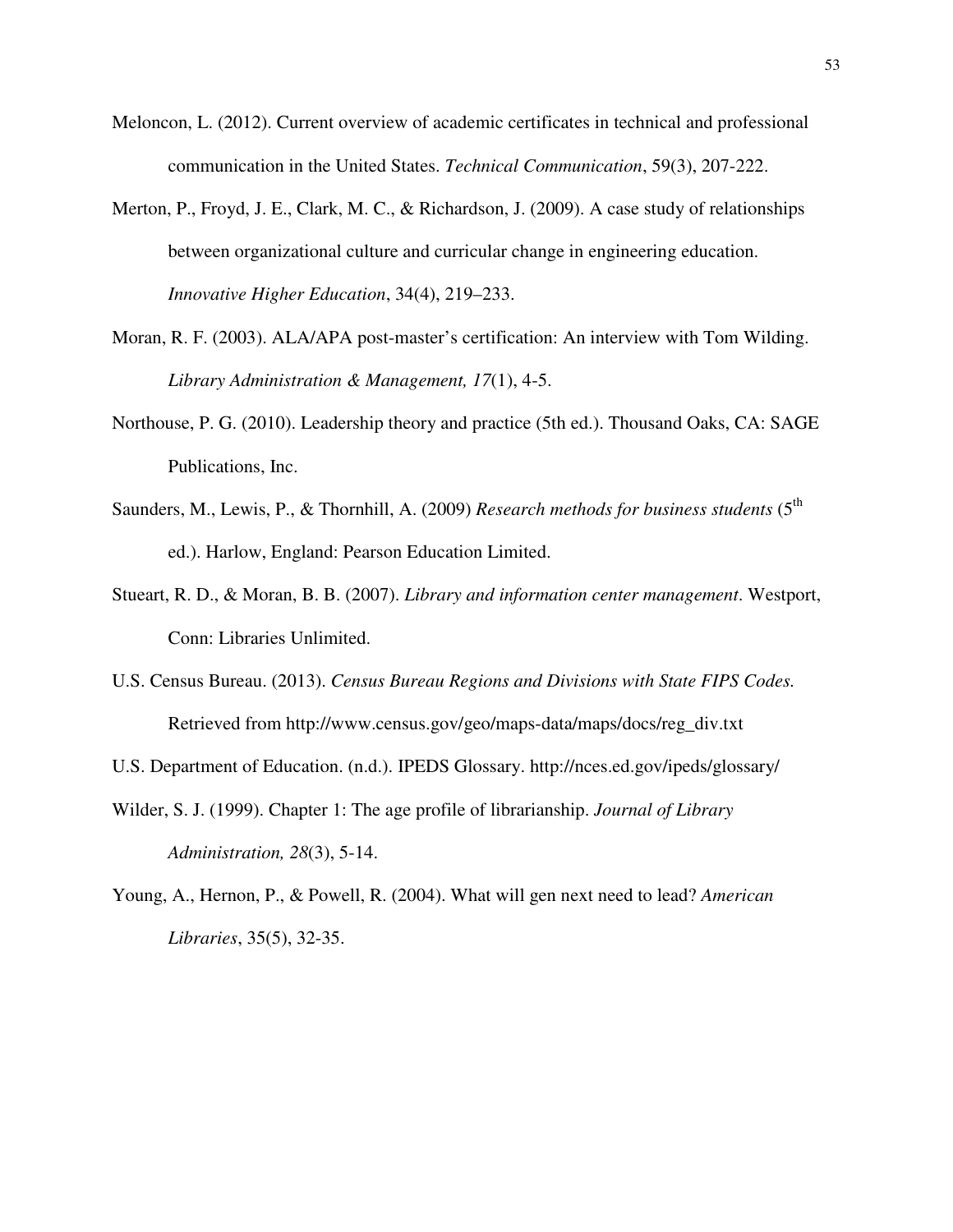## **Appendix A: Email to Recruit Research Subjects for Survey**

Dear PLD Member,

You are invited to participate in a research study investigating formal leadership education in the field of library science. The study will be used to analyze the Library Leadership Certificate currently offered at St. Catherine University in St. Paul, MN. This study is being conducted by Laura Deshler, a graduate student in the Master of Arts in Organizational Leadership program at St. Catherine University under the supervision of Dr. Deborah Grealy, the Associate Dean and Director of the Master of Library & Information Science Program.

You were selected as a possible participant in this research because you have been identified as a public librarian.

This study is part of the requirements for graduation from the Master in Organizational Leadership Program at St. Catherine University. The survey will assist the graduate student to learn research methodology and expand her knowledge of leadership skills.

If you decide to participate, you will be asked to sign a consent form and complete a survey asking basic demographic information, as well as information about your involvement, interest, and awareness in formal leadership development programs, including the Library Leadership Certificate offered at St. Catherine University. This survey will take approximately 15 minutes to complete. All individual responses will be kept confidential.

Below is a link to the online survey. You can either click on the link, or copy and paste the link into your browser to access the survey: https://www.surveymonkey.com/s/VKRTFV6

I hope you will consider this opportunity to participate in this study. If you have any questions, please contact Laura Deshler at 651-246-1709 or Dr. Deborah Grealy at 651-690-8633.

Thank you for reading this and thank you in advance for your interest.

Sincerely,

Laura Deshler Graduate Student, MAOL Candidate St. Catherine University

Deborah Grealy, Ph.D. Associate Dean and Director of the Master of Library & Information Science Program St. Catherine University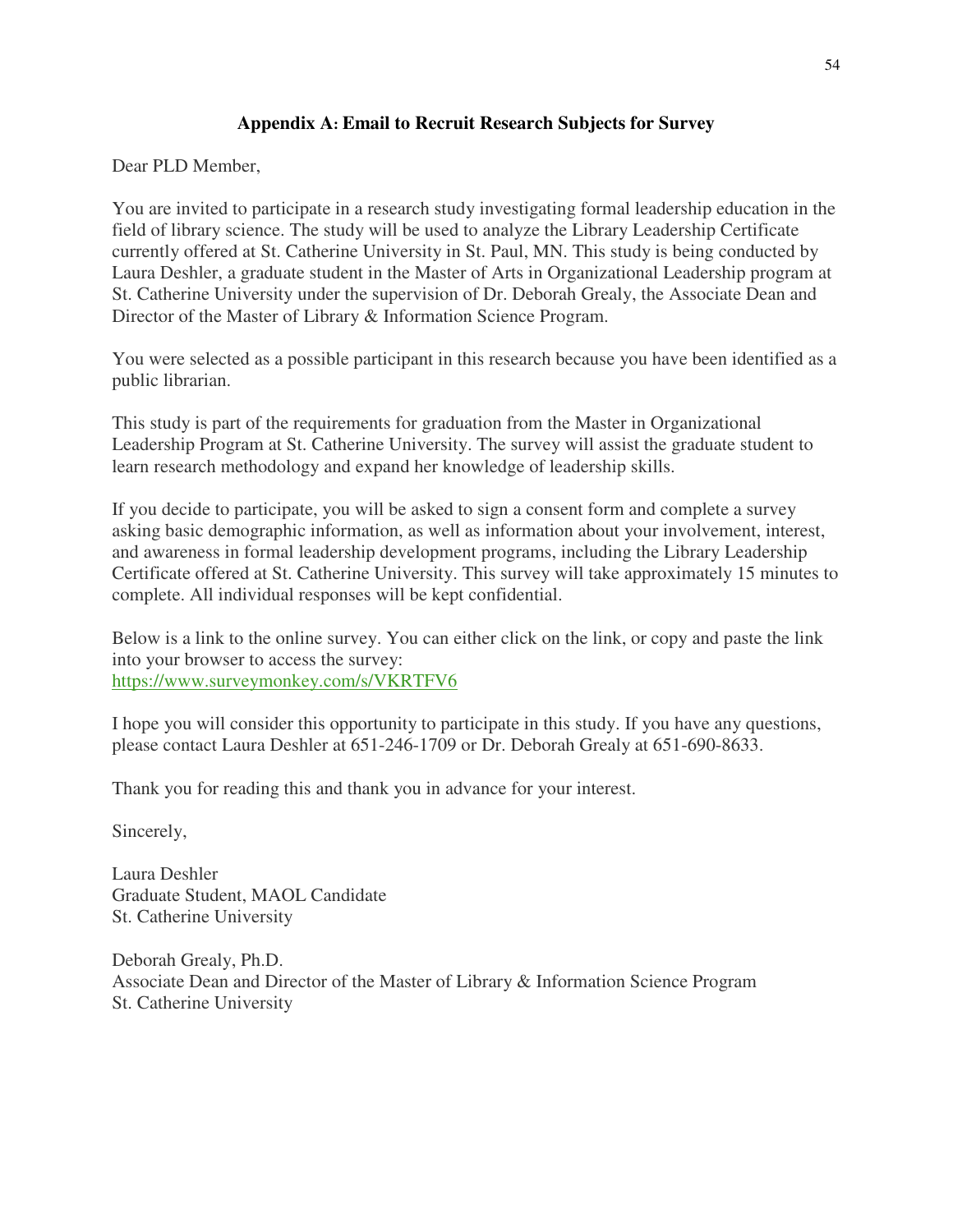## **Appendix B: Information and Consent Form (Interview)**

## **Promoting Library Leadership: How to Develop Leaders through Multidisciplinary Post-Graduate Coursework at St. Catherine University**

### **Introduction:**

You are invited to participate in a research study investigating formal leadership education in the field of library science. The study will be used to analyze the Library Leadership Certificate currently offered at St. Catherine University in St. Paul, MN. This study is being conducted by Laura Deshler, a graduate student at St. Catherine University under the supervision of Dr. Deborah Grealy, the Associate Dean and Director of the Master of Library and Information Science Program*.* You were selected as a possible participant in this research because you are either in a leadership role within a public library, or have direct knowledge about the Library Leadership Certificate offered at St. Catherine University*.* Please read this form and ask questions before you agree to be in the study.

#### **Background Information:**

The purpose of this study is gather more information about the ways in which library professionals develop and prepare for leadership roles, especially through formal education resulting in a secondary degree, certificate, or certification*.* Specifically, the study is gathering more information about the awareness of and interest in the Library Leadership Certificate at St. Catherine University.

#### **Procedures:**

If you decide to participate, you will be asked to complete an interview that will collect information about your involvement, interest, and awareness in formal leadership development programs, including the Library Leadership Certificate offered at St. Catherine University. The interview will be 1 hour in length and completed in one session.

### **Risks and Benefits of being in the study:**

There are no risks with participating in this survey. There are no direct benefits to you for participating in this research.

#### **Confidentiality:**

Any information obtained in connection with this research study that can be identified with you will be disclosed only with your permission; your results will be kept confidential. In any written reports or publications, no one will be identified or identifiable and only group data will be presented. No one in your library association (if applicable) or place of employment will be made aware of your participation or of your results.

I will keep the research results locked in my home office*,* and only I and my advisor will have access to the records while I work on this project. I will finish analyzing the data by December 15, 2013*.* I will then destroy all original reports and identifying information that can be linked back to you.

### **Voluntary nature of the study:**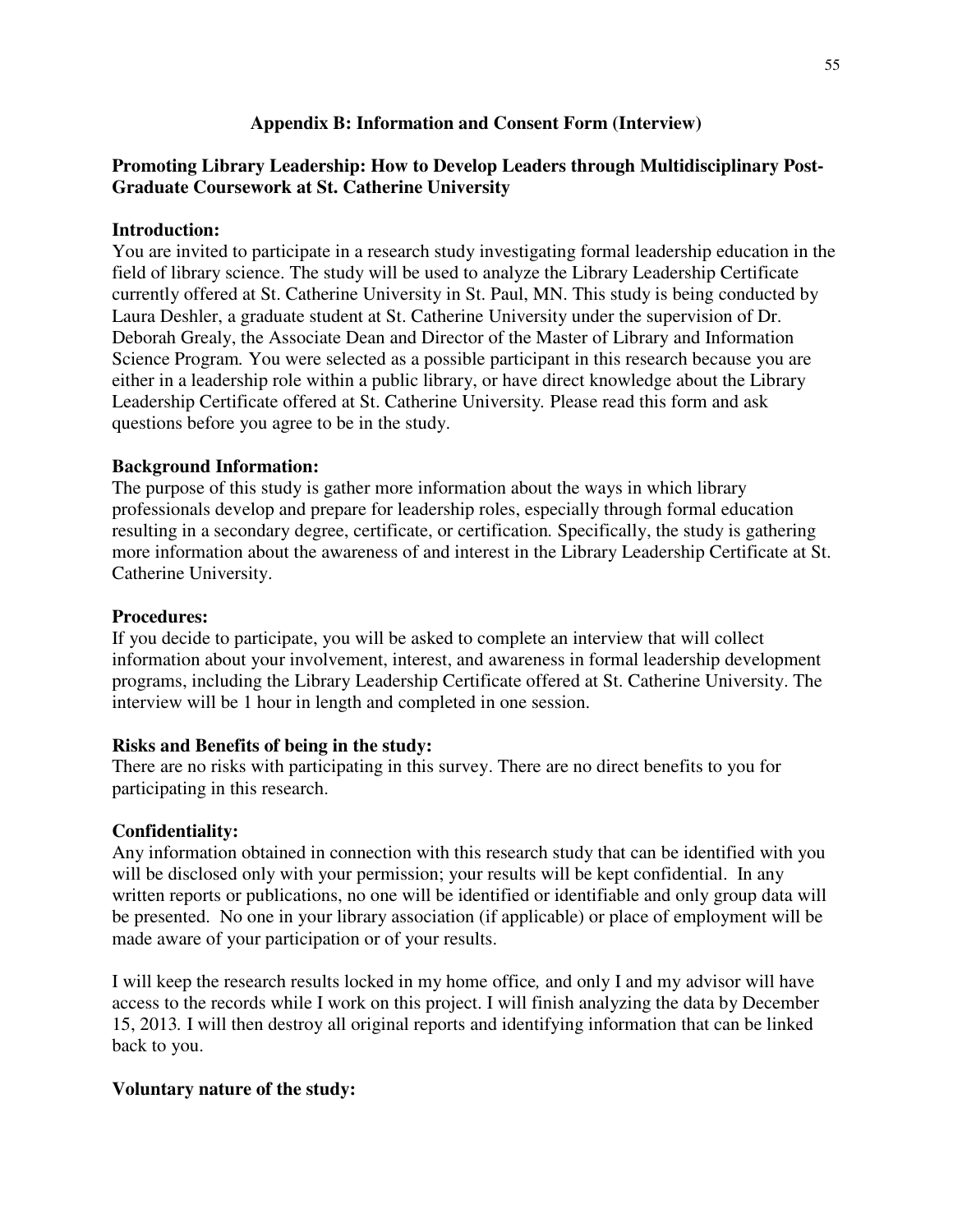Participation in this research study is voluntary. Your decision whether or not to participate will not affect your future relations with your library association or St. Catherine University in any way. If you decide to participate, you are free to stop at any time without affecting these relationships

## **Contacts and questions:**

If you have any questions, please feel free to contact me, Laura Deshler, at 651-246-1709 or at lmdeshler@stkate.edu. You may ask questions now, or if you have any additional questions later, the faculty advisor, (Dr. Grealy, 651-690-8633), will be happy to answer them. If you have other questions or concerns regarding the study and would like to talk to someone other than the researcher, you may also contact the faculty advisor.

You may keep a copy of this form for your records.

## **Statement of Consent:**

You are making a decision whether or not to participate. Your signature indicates that you have read this information and your questions have been answered. Even after signing this form, please know that you may withdraw from the study at any time.

I consent to participate in the study and agree to be audiotaped.

\_\_\_\_\_\_\_\_\_\_\_\_\_\_\_\_\_\_\_\_\_\_\_\_\_\_\_\_\_\_\_\_\_\_\_\_\_\_\_\_\_\_\_\_\_\_\_\_\_\_\_\_\_\_\_\_\_\_\_\_\_

\_\_\_\_\_\_\_\_\_\_\_\_\_\_\_\_\_\_\_\_\_\_\_\_\_\_\_\_\_\_\_\_\_\_\_\_\_\_\_\_\_\_\_\_\_\_\_\_\_\_\_\_\_\_\_\_\_\_\_\_\_ Signature of Participant Date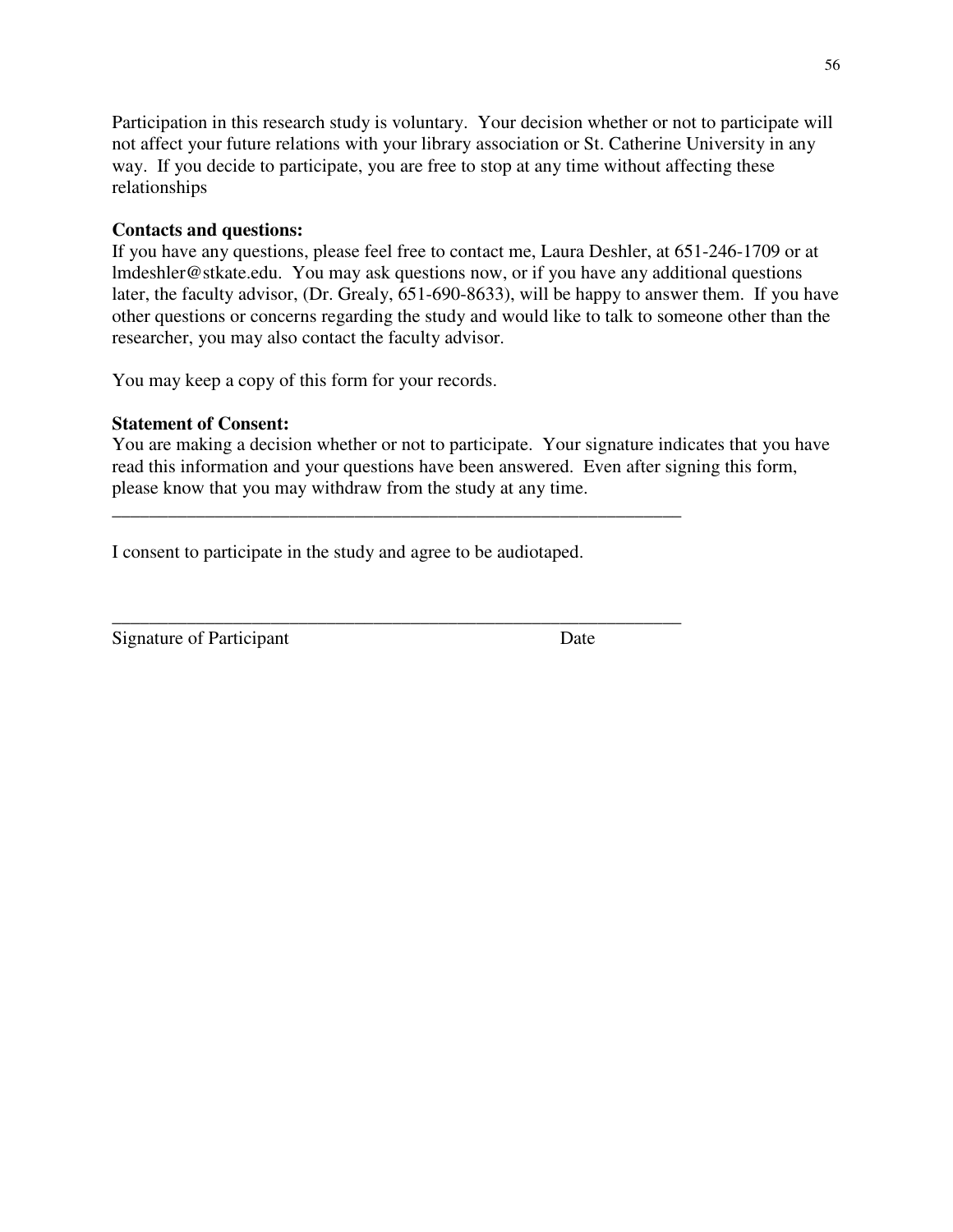# **Appendix C: Survey Responses**

## MAOL Leadership Action Project - Formal Leadership Education for Library Professionals

| Do you give your consent to participate in this survey? |                                       |                   |
|---------------------------------------------------------|---------------------------------------|-------------------|
| <b>Answer Options</b>                                   | Response<br>Percent                   | Response<br>Count |
| I consent<br>I do not consent                           | 100.0%<br>$0.0\%$                     | 54<br>0           |
|                                                         | answered question<br>skipped question | 54                |

| -                     |                     |                   |
|-----------------------|---------------------|-------------------|
| <b>Answer Options</b> | Response<br>Percent | Response<br>Count |
| Male                  | 7.4%                | 4                 |
| Female                | 92.6%               | 50                |
| Prefer not to answer  | $0.0\%$             | 0                 |
| Other                 | $0.0\%$             | 0                 |
|                       | answered question   | 54                |
|                       | skipped question    | 0                 |

Please indicate the gender by which you most closely identify:

| Please indicate your age: |                     |                   |
|---------------------------|---------------------|-------------------|
| <b>Answer Options</b>     | Response<br>Percent | Response<br>Count |
| Under 25                  | $0.0\%$             | 0                 |
| 25-34                     | 11.1%               | 6                 |
| 35-44                     | 24.1%               | 13                |
| 45-54                     | 29.6%               | 16                |
| 55-64                     | 27.8%               | 15                |
| 65 or older               | 7.4%                | 4                 |
| Prefer not to answer      | $0.0\%$             | $\mathbf 0$       |
|                           | answered question   | 54                |
|                           | skipped question    | 0                 |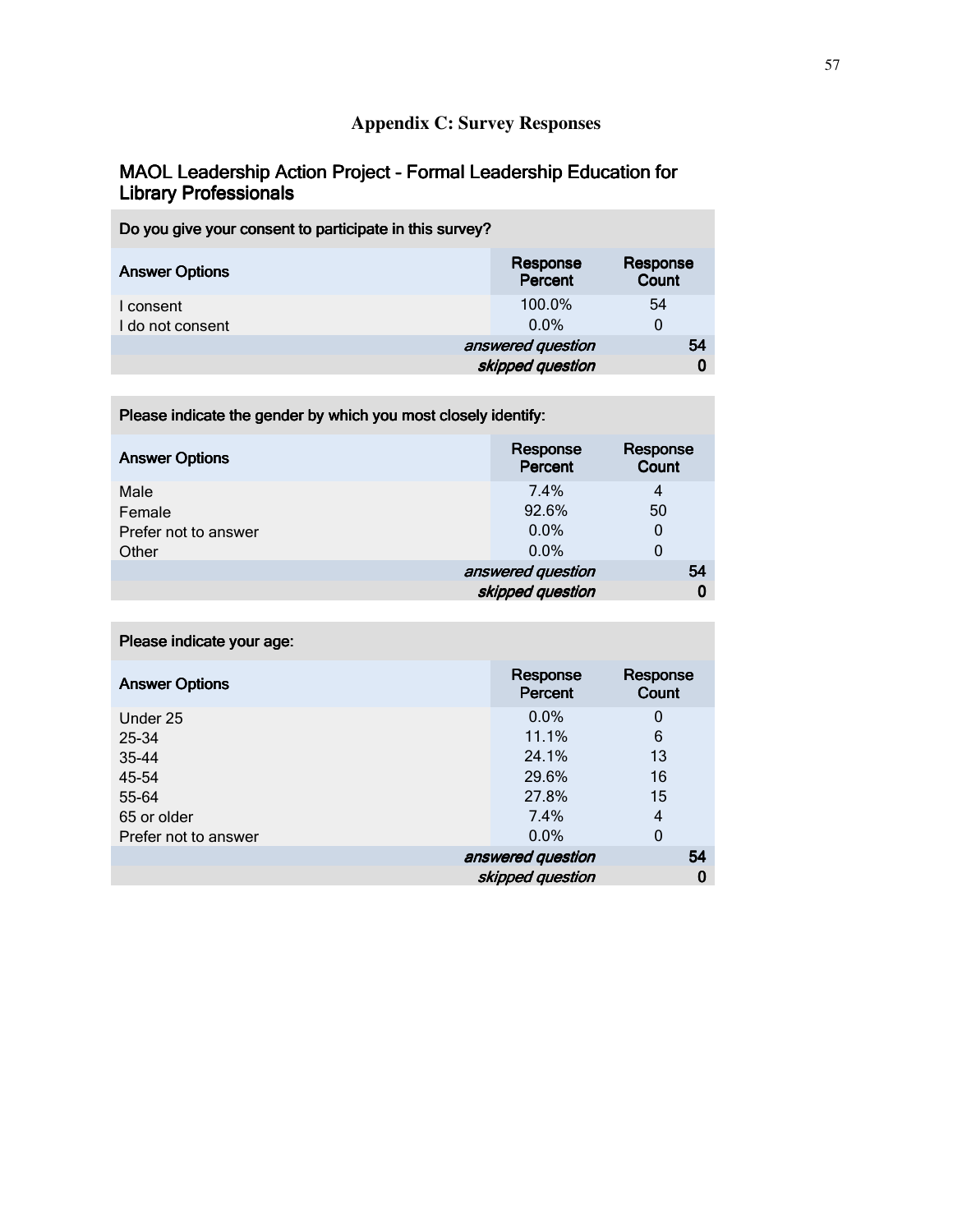|  |  | How long have you been working in a public library setting? |
|--|--|-------------------------------------------------------------|
|--|--|-------------------------------------------------------------|

| <b>Answer Options</b>      | Response<br>Percent | Response<br>Count |
|----------------------------|---------------------|-------------------|
| Less than one year         | $0.0\%$             | 0                 |
| One to five years          | 11.1%               | 6                 |
| Between five and ten years | 24.1%               | 13                |
| Over ten years             | 64.8%               | 35                |
|                            | answered question   | 54                |
|                            | skipped question    | 0                 |

## How would you categorize your current role?

| <b>Answer Options</b>           | Response<br>Percent | Response<br>Count |
|---------------------------------|---------------------|-------------------|
| Library Assistant or Technician | 1.9%                |                   |
| Librarian                       | 46.3%               | 25                |
| Library Manager                 | 14.8%               | 8                 |
| <b>Library Director</b>         | 16.7%               | 9                 |
| Other (please specify)          | 22.2%               | 12                |
|                                 | answered question   | 54                |
|                                 | skipped question    | 0                 |

Do you currently have a supervisory position with your place of employment?

| <b>Answer Options</b> | Response<br>Percent | Response<br><b>Count</b> |
|-----------------------|---------------------|--------------------------|
| No<br>Yes             | 53.7%<br>46.3%      | 29<br>25                 |
|                       | answered question   | 54                       |
|                       | skipped question    |                          |

How many years of supervisory experience have you had within a public library setting?

| <b>Answer Options</b>      | Response<br>Percent | Response<br>Count |
|----------------------------|---------------------|-------------------|
| Less than one year         | 4.0%                |                   |
| One to five years          | 12.0%               | 3                 |
| Between five and ten years | 24.0%               | 6                 |
| Over ten years             | 60.0%               | 15                |
|                            | answered question   | 25                |
|                            | skipped question    | 29                |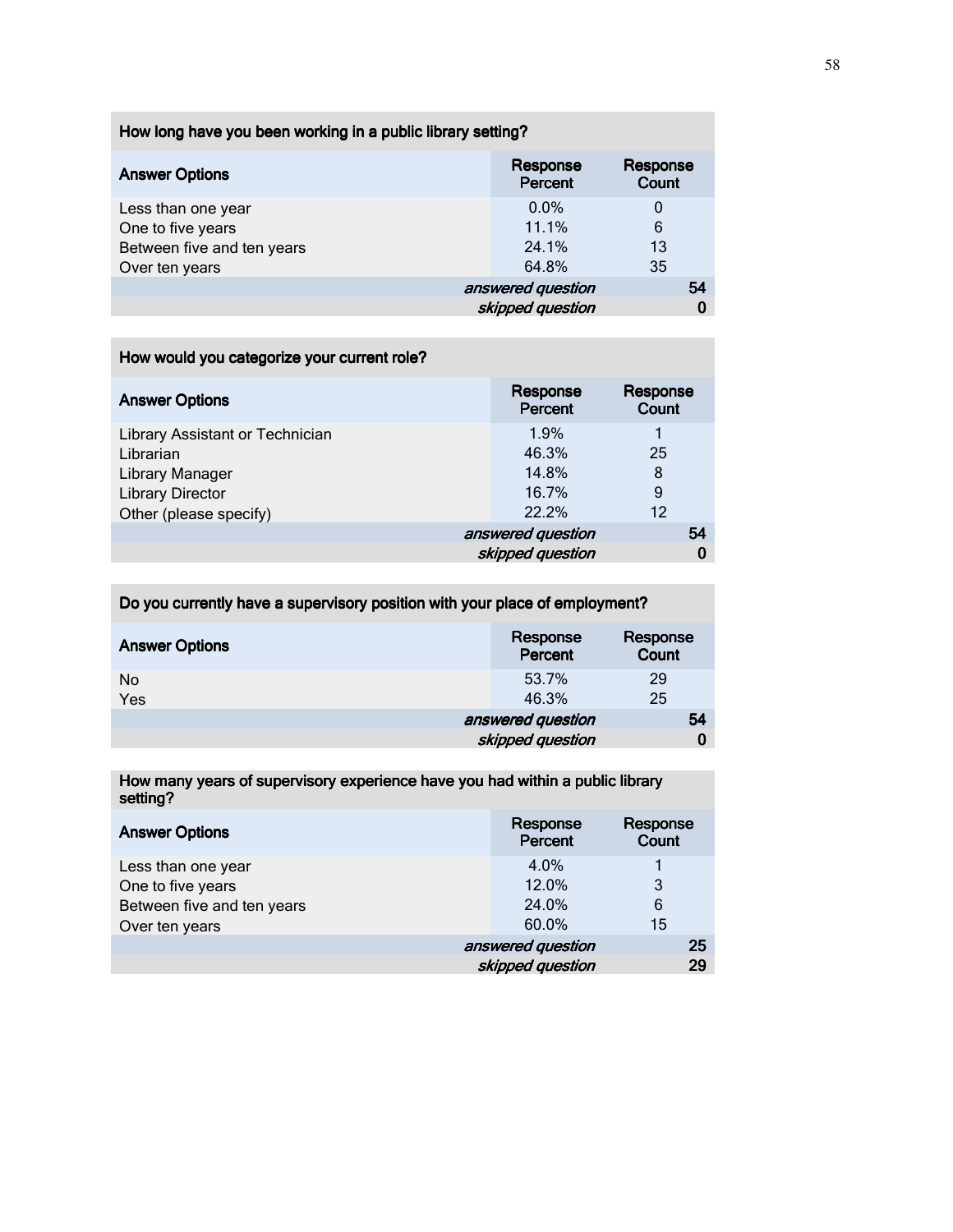| <b>Answer Options</b>                                                                                         | Response<br>Percent | Response<br>Count |
|---------------------------------------------------------------------------------------------------------------|---------------------|-------------------|
| No                                                                                                            | 83.3%               | 45                |
| Yes                                                                                                           | 16.7%               | 9                 |
| If you would like to provide information on which association and<br>your role within it, please do so below: |                     | 8                 |
|                                                                                                               | answered question   | 54                |
|                                                                                                               | skipped question    | 0                 |

Do you currently hold a leadership position within a professional library association (ALA, LLAMA, MLA, PLA, etc.)?

Do you currently hold a leadership position within other organizations (school board, city council, PTA, athletic association, etc.)?

| <b>Answer Options</b>                                                                                         | Response<br>Percent | Response<br><b>Count</b> |
|---------------------------------------------------------------------------------------------------------------|---------------------|--------------------------|
| No.                                                                                                           | 79.6%               | 43                       |
| Yes                                                                                                           | 20.4%               | 11                       |
| If you would like to provide information on which association and<br>your role within it, please do so below: |                     | 6                        |
|                                                                                                               | answered question   | 54                       |
|                                                                                                               | skipped question    | 0                        |

#### Do you have aspirations to hold a leadership or management position within a public library setting?

| <b>Answer Options</b>                                                                                                                       | Response<br>Percent | Response<br>Count |
|---------------------------------------------------------------------------------------------------------------------------------------------|---------------------|-------------------|
| Yes, and I currently hold a leadership or<br>management position within a public library<br>Yes, I have aspirations to hold a leadership or | 48.1%               | 26                |
| management position within a public library setting,<br>but currently do not hold this type of position                                     | 14.8%               | 8                 |
| No, I do not have these aspirations, but I currently<br>hold this type of position                                                          | $0.0\%$             | 0                 |
| No, I do not have these aspirations and do not<br>intend on pursuing this option in my career                                               | 18.5%               | 10                |
| I am unsure at this time in my career                                                                                                       | 18.5%               | 10                |
|                                                                                                                                             | answered question   | 54                |
|                                                                                                                                             | skipped question    | 0                 |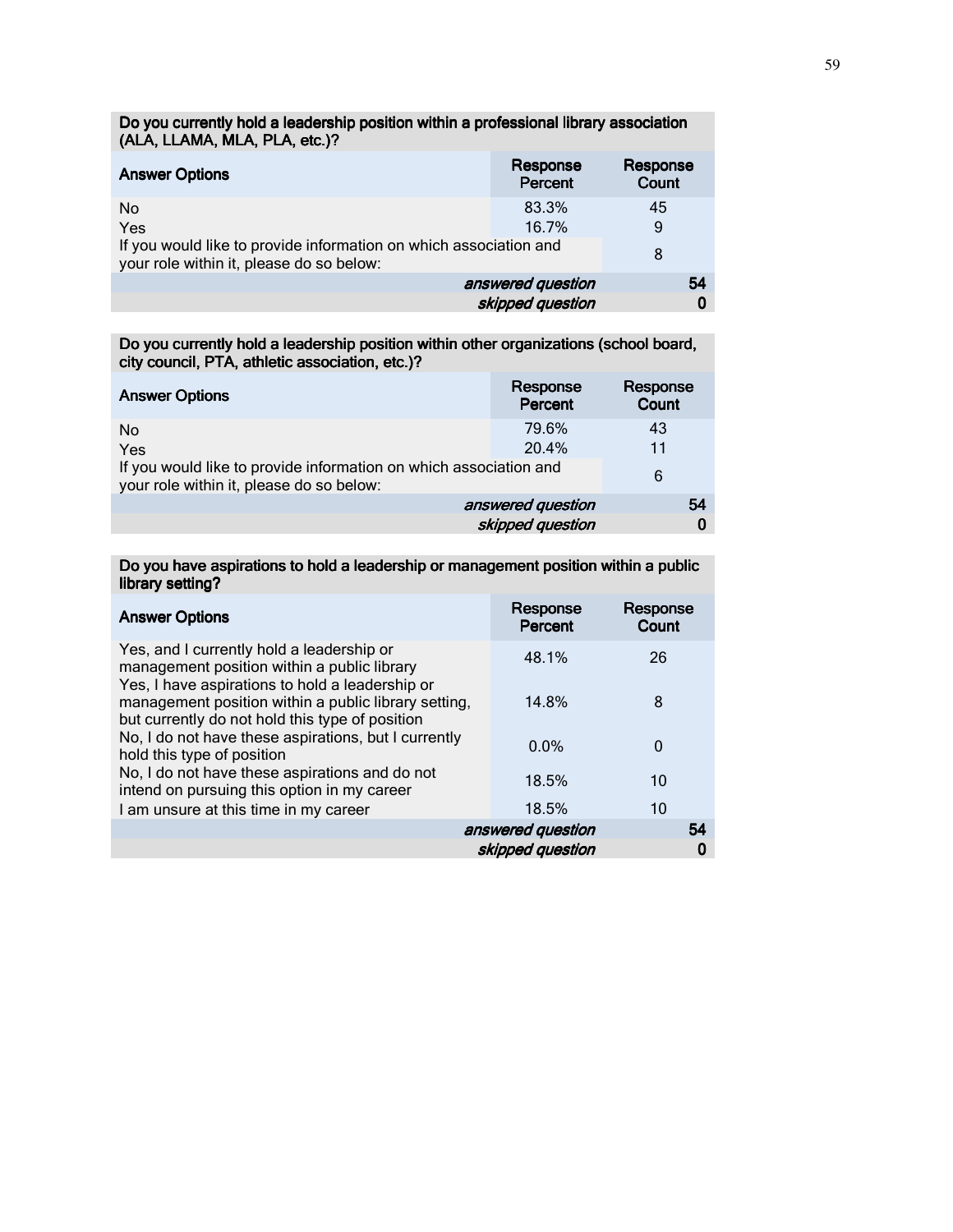# Do you have an ALA-accredited MLS/MLIS degree?

| <b>Answer Options</b>                                                                                | Response<br>Percent | Response<br>Count |
|------------------------------------------------------------------------------------------------------|---------------------|-------------------|
| Yes, I have completed an ALA-Accredited<br>MLS/MLIS degree                                           | 88.9%               | 48                |
| No, but I have taken some coursework in an ALA-<br>Accredited MLS/MLIS program                       | 1.9%                |                   |
| No, but I have another type of graduate degree<br>No, but I have another type of graduate degree and | 3.7%                | $\mathcal{P}$     |
| have also taken some coursework in an ALA-<br>Accredited MLS/MLIS program                            | $0.0\%$             | 0                 |
| No, I do not have an ALA-Accredited MLS/MLIS<br>degree, nor another graduate degree                  | 5.6%                | 3                 |
|                                                                                                      | answered question   | 54                |
|                                                                                                      | skipped question    |                   |

# From what institution did you obtain your MLS/MLIS degree?

| Institution                                   | Response<br>Percent                   | Response<br>Count |
|-----------------------------------------------|---------------------------------------|-------------------|
| <b>Dominican University</b>                   | 4.2%                                  | 2                 |
| <b>Emporia State University</b>               | 4.2%                                  | $\overline{2}$    |
| Kent State University                         | 4.2%                                  | $\overline{2}$    |
| Northern Illinois University                  | $0.0\%$                               | $\mathbf 0$       |
| Simmons College                               | 4.2%                                  | $\overline{2}$    |
| Southern Connecticut State University         | 2.1%                                  | $\mathbf{1}$      |
| St. Catherine University                      | 0.0%                                  | $\mathbf{0}$      |
| St. Catherine University*                     | 20.8%                                 | 10                |
| University of Alberta                         | 2.1%                                  | 1                 |
| University of Illinois - Urbana-<br>Champaign | 2.1%                                  | 1                 |
| University of Iowa                            | 4.2%                                  | $\overline{2}$    |
| University of Maryland                        | 2.1%                                  | 1                 |
| University of Minnesota                       | 8.3%                                  | 4                 |
| University of North Carolina                  | 2.1%                                  | 1                 |
| University of Pittsburgh                      | 2.1%                                  | 1                 |
| University of Washington                      | 4.2%                                  | $\overline{2}$    |
| University of Wisconsin - Madison             | 10.4%                                 | 5                 |
| University of Wisconsin - Milwaukee           | 10.4%                                 | 5                 |
| <b>Wayne State University</b>                 | 2.1%                                  | 1                 |
| <b>Western Michigan University</b>            | 2.1%                                  | 1                 |
|                                               | answered question<br>skipped question | 48<br>6           |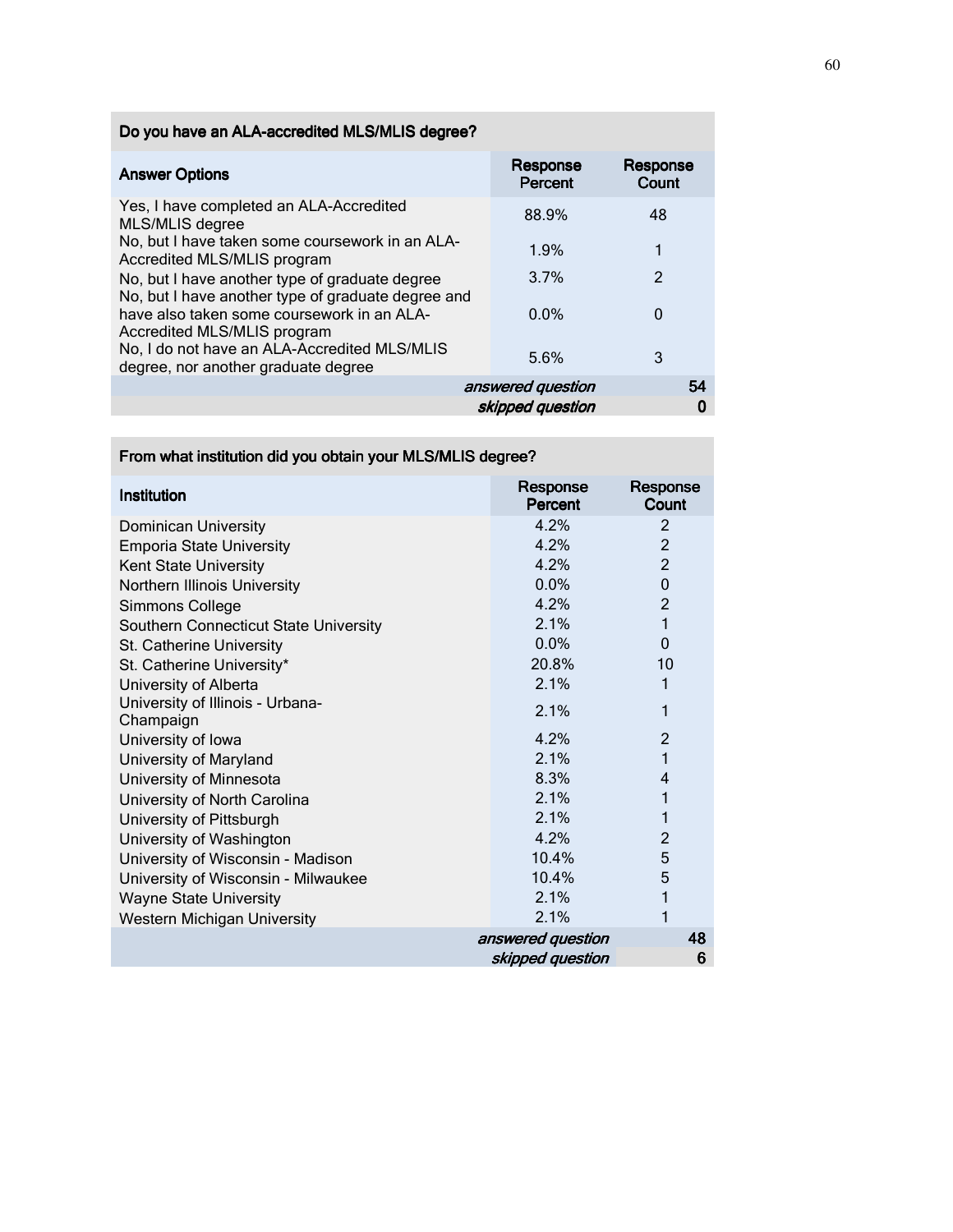Did you take courses within your MLS/MLIS program of study involving leadership or management of people or teams?

| <b>Answer Options</b> | Response<br>Percent | Response<br>Count |
|-----------------------|---------------------|-------------------|
| No.                   | 35.4%               | 17                |
| Yes                   | 64.6%               | 31                |
|                       | answered question   | 48                |
|                       | skipped question    |                   |

| Please indicate why you did not enroll in these courses (select all that apply)                                                                           |                                       |                   |  |
|-----------------------------------------------------------------------------------------------------------------------------------------------------------|---------------------------------------|-------------------|--|
| <b>Answer Options</b>                                                                                                                                     | Response<br>Percent                   | Response<br>Count |  |
| Because these courses were not offered<br>Because these courses did not interest me<br>Because I did not have time in my program to take<br>these courses | 70.6%<br>5.9%<br>17.6%                | 12<br>3           |  |
| Other (please specify)                                                                                                                                    | 11.8%                                 | 2                 |  |
|                                                                                                                                                           | answered question<br>skipped question | 17<br>37          |  |

| Were these courses required as part of your program? |                     |                          |
|------------------------------------------------------|---------------------|--------------------------|
| <b>Answer Options</b>                                | Response<br>Percent | Response<br><b>Count</b> |
| No                                                   | 25.8%               | 8                        |
| Yes                                                  | 74.2%               | 23                       |
|                                                      | answered question   | 31                       |
|                                                      | skipped question    | 23                       |

How do you prefer to develop and/or improve your leadership skills? (check all that apply)

| <b>Answer Options</b>                                               | Response<br>Percent | Response<br>Count |
|---------------------------------------------------------------------|---------------------|-------------------|
| Through practice in my workplace by leading others                  | 70.4%               | 38                |
| Reading books, blogs, or other materials on<br>leadership           | 66.7%               | 36                |
| Attending seminars                                                  | 64.8%               | 35                |
| Informal networks                                                   | 55.6%               | 30                |
| Professional associations                                           | 55.6%               | 30                |
| Leadership institutes                                               | 37.0%               | 20                |
| Through mentoring others                                            | 33.3%               | 18                |
| Formal education programs that result in a certificate<br>or degree | 20.4%               | 11                |
| I am currently not interested in developing these<br>skills         | 9.3%                | $5\overline{a}$   |
|                                                                     | answered question   | 54                |
|                                                                     | skipped question    | 0                 |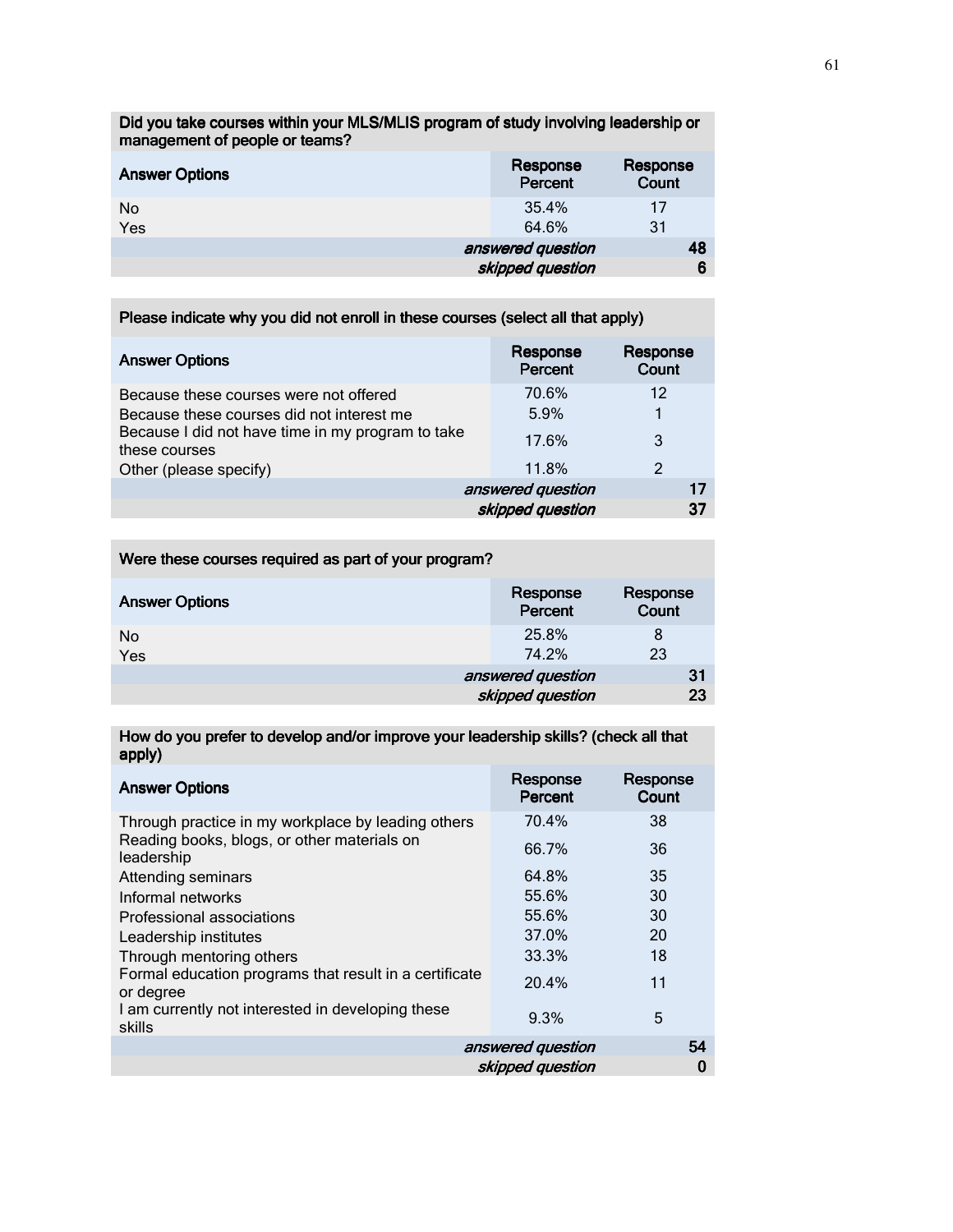| <b>Answer Options</b>                                               | Response<br>Percent | Response<br>Count |
|---------------------------------------------------------------------|---------------------|-------------------|
| Through practice in my workplace by leading others                  | 31.5%               | 17                |
| Attending seminars                                                  | 11.1%               | 6                 |
| Reading books, blogs, or other materials on<br>leadership           | 11.1%               | 6                 |
| Formal education programs that result in a certificate<br>or degree | 7.4%                | 4                 |
| Leadership institutes                                               | 7.4%                | 4                 |
| Informal networks                                                   | 7.4%                | 4                 |
| Professional associations                                           | 7.4%                | 4                 |
| Through mentoring others                                            | 7.4%                | 4                 |
|                                                                     | answered question   | 54                |
|                                                                     | skipped question    | 0                 |

Of the answer(s) you selected above, which of these methods is the MOST effective way for YOU to develop your skills?

#### Have you heard of the Certified Public Library Administrator® Program offered through the ALA? through the

| <b>Answer Options</b> | Response<br>Percent                   | Response<br>Count |
|-----------------------|---------------------------------------|-------------------|
| No.<br>Yes            | 61.1%<br>38.9%                        | 33<br>21          |
|                       | answered question<br>skipped question | 54                |

| Have you completed the Certified Public Library Administrator® Program                                                                                   |                                       |                   |  |
|----------------------------------------------------------------------------------------------------------------------------------------------------------|---------------------------------------|-------------------|--|
| <b>Answer Options</b>                                                                                                                                    | Response<br>Percent                   | Response<br>Count |  |
| Yes, I completed the CPLA® program<br>No, but I completed some of the program<br>No, I have not completed any coursework as part of<br>the CPLA® program | $0.0\%$<br>$0.0\%$<br>100.0%          | 0<br>0<br>21      |  |
|                                                                                                                                                          | answered question<br>skipped question | 21<br>33          |  |

| Do you have an interest in participating in the CPLA® program? |                     |                   |  |
|----------------------------------------------------------------|---------------------|-------------------|--|
| <b>Answer Options</b>                                          | Response<br>Percent | Response<br>Count |  |
| No                                                             | 47.6%               | 10                |  |
| Yes                                                            | 14.3%               | 3                 |  |
| Unsure                                                         | 38.1%               | 8                 |  |
|                                                                | answered question   | 21                |  |
|                                                                | skipped question    | 33                |  |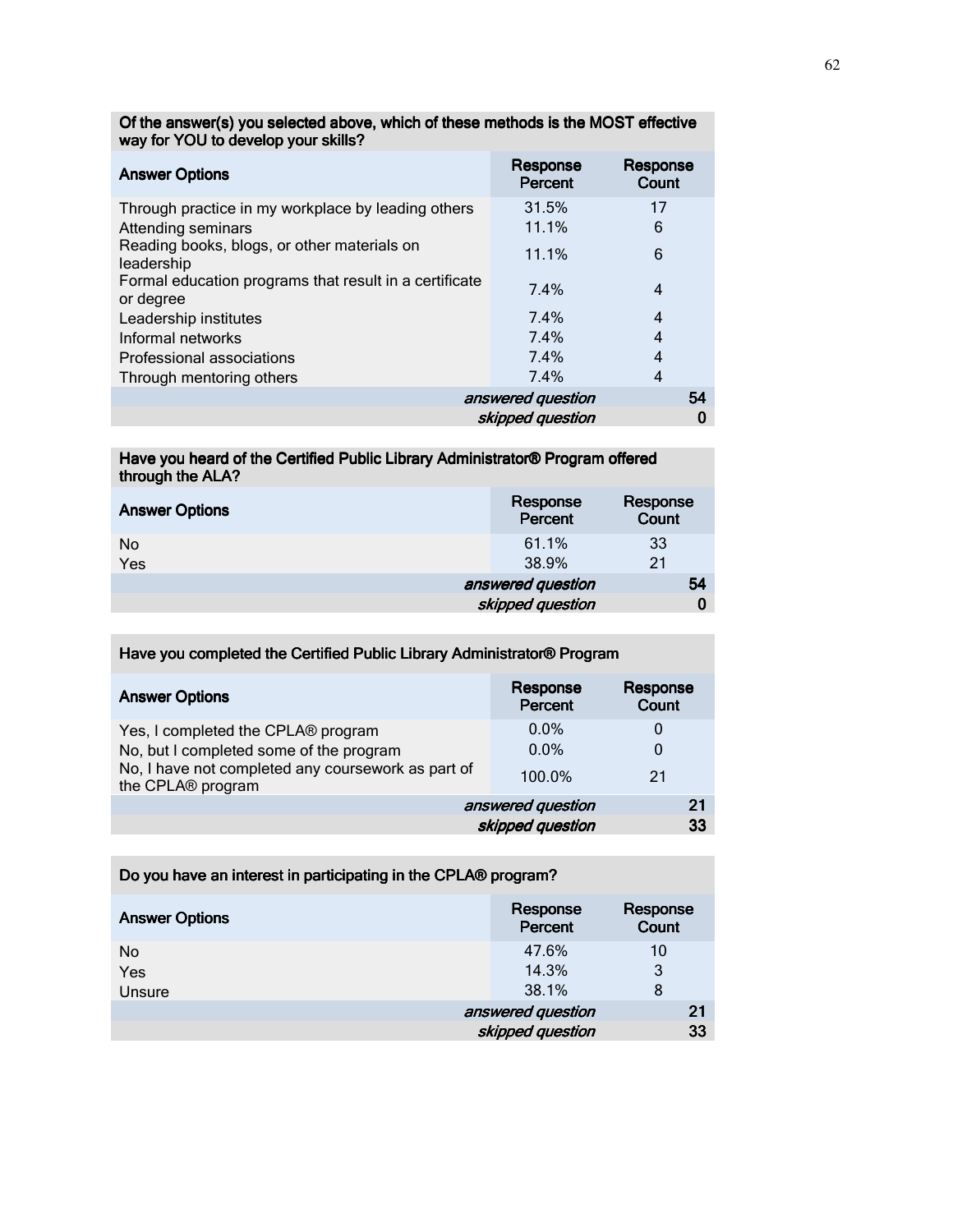| <b>Answer Options</b>                                                                                      | Completely<br><b>Disagree</b> | Somewhat<br><b>Disagree</b> | Somewhat<br>Agree | Completely<br>Agree | <b>Unsure</b>  | Rating<br>Average | Response<br>Count |
|------------------------------------------------------------------------------------------------------------|-------------------------------|-----------------------------|-------------------|---------------------|----------------|-------------------|-------------------|
| The CPLA®<br>increases my<br>likelihood for a<br>pay increase<br>The CPLA®                                 | 8                             | $\overline{4}$              | 3                 | $\mathbf{1}$        | $\overline{4}$ | 1.81              | 20                |
| increases my<br>likelihood for a<br>promotion<br>The CPLA®                                                 | $\overline{7}$                | 3                           | $6\phantom{1}$    | $\pmb{0}$           | $\overline{4}$ | 1.94              | 20                |
| increases my<br>likelihood to hold<br>higher leadership<br>positions within a<br>public library<br>setting | $\overline{4}$                | 3                           | 9                 | $\pmb{0}$           | $\overline{4}$ | 2.31              | 20                |
| The CPLA® is an<br>affordable<br>program                                                                   | $\overline{2}$                | 3                           | $\mathbf{1}$      | $\boldsymbol{0}$    | 14             | 1.83              | 20                |
| I find value in<br>possessing a<br><b>CPLA®</b>                                                            | $\mathbf{1}$                  | 5                           | $\overline{7}$    | $\mathbf 0$         | $6\phantom{1}$ | 2.46              | 19                |
| My manager finds<br>value in having<br>his or her<br>employees<br>completing the<br><b>CPLA®</b>           | $\overline{4}$                | 5                           | 3                 | $\mathbf 0$         | $\overline{7}$ | 1.92              | 19                |
| I find value in<br>hiring other<br>people who have<br>completed the<br>CPLA® program<br>The CPLA® is a     | $\overline{2}$                | $\overline{2}$              | 5                 | $\overline{2}$      | 8              | 2.64              | 19                |
| well-known<br>certification<br>among public<br>library<br>professionals                                    | 3                             | 8                           | $\overline{4}$    | $\pmb{0}$           | $\overline{4}$ | 2.07              | 19                |
|                                                                                                            |                               |                             |                   |                     |                | answered question | 20                |
|                                                                                                            |                               |                             |                   |                     |                | skipped question  | 34                |

Please rank the following statements about the CPLA®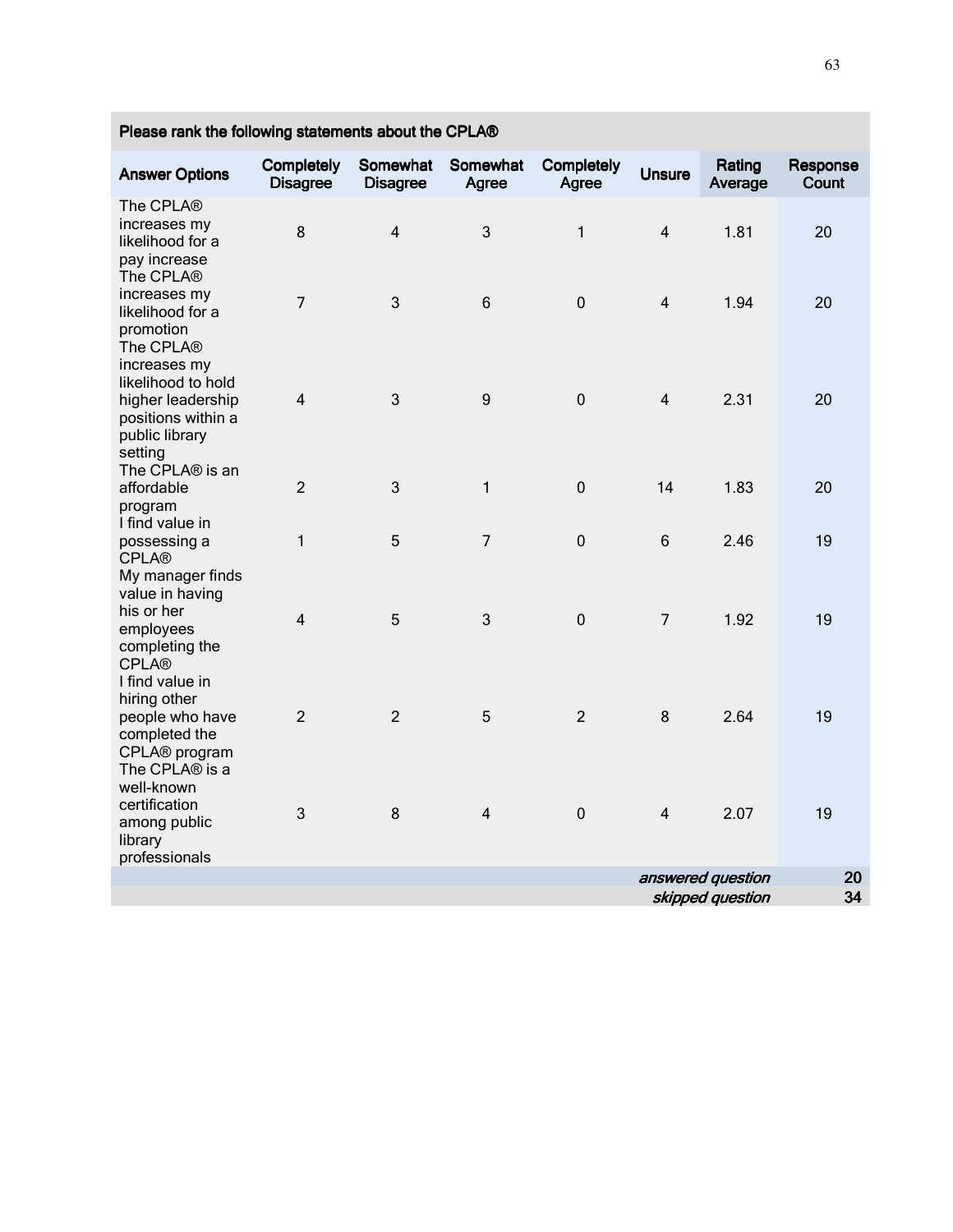| Sigma Certification, etc.)                                                                                          |                     |                   |
|---------------------------------------------------------------------------------------------------------------------|---------------------|-------------------|
| <b>Answer Options</b>                                                                                               | Response<br>Percent | Response<br>Count |
| No.                                                                                                                 | 84.9%               | 45                |
| Yes                                                                                                                 | 15.1%               | 8                 |
| If you would like to provide additional information on the<br>certification(s) you possess, please list them below: |                     | 9                 |
|                                                                                                                     | answered question   | 53                |
|                                                                                                                     | skipped question    |                   |

Do you have any other professional certifications (i.e. Certified Project Manager, Six

Have you taken courses intended to lead to a graduate or post-graduate certificate in leadership or management? (a certificate is defined as an award that requires completion of an organized program of study above and beyond a baccalaureate or graduate degree, but does not result in another graduate or post-graduate degree)

| <b>Answer Options</b> | Response<br>Percent | Response<br>Count |
|-----------------------|---------------------|-------------------|
| No<br>Yes             | 86.8%<br>13.2%      | 46                |
|                       | answered question   | 53                |
|                       | skipped question    |                   |

| <b>Answer Options</b>                                                       | Response<br>Percent | Response<br>Count |
|-----------------------------------------------------------------------------|---------------------|-------------------|
| I am at the beginning of my program                                         | $0.0\%$             | 0                 |
| I am about in the middle of my program                                      | 14.3%               |                   |
| I am nearly finished with the program                                       | $0.0\%$             | 0                 |
| I have completed all of my coursework and currently<br>obtain a certificate | 42.9%               | 3                 |
| I took some courses, but do not intend to finish                            | 42.9%               | 3                 |
|                                                                             | answered question   |                   |
|                                                                             | skipped question    |                   |

How would you categorize your progress in completing the certificate?

Was the certificate program focused on leadership and management specifically for library professionals?

| <b>Answer Options</b> | Response<br>Percent | Response<br>Count |
|-----------------------|---------------------|-------------------|
| No<br>Yes             | 42.9%<br>57.1%      | 3<br>4            |
|                       | answered question   |                   |
|                       | skipped question    | 47                |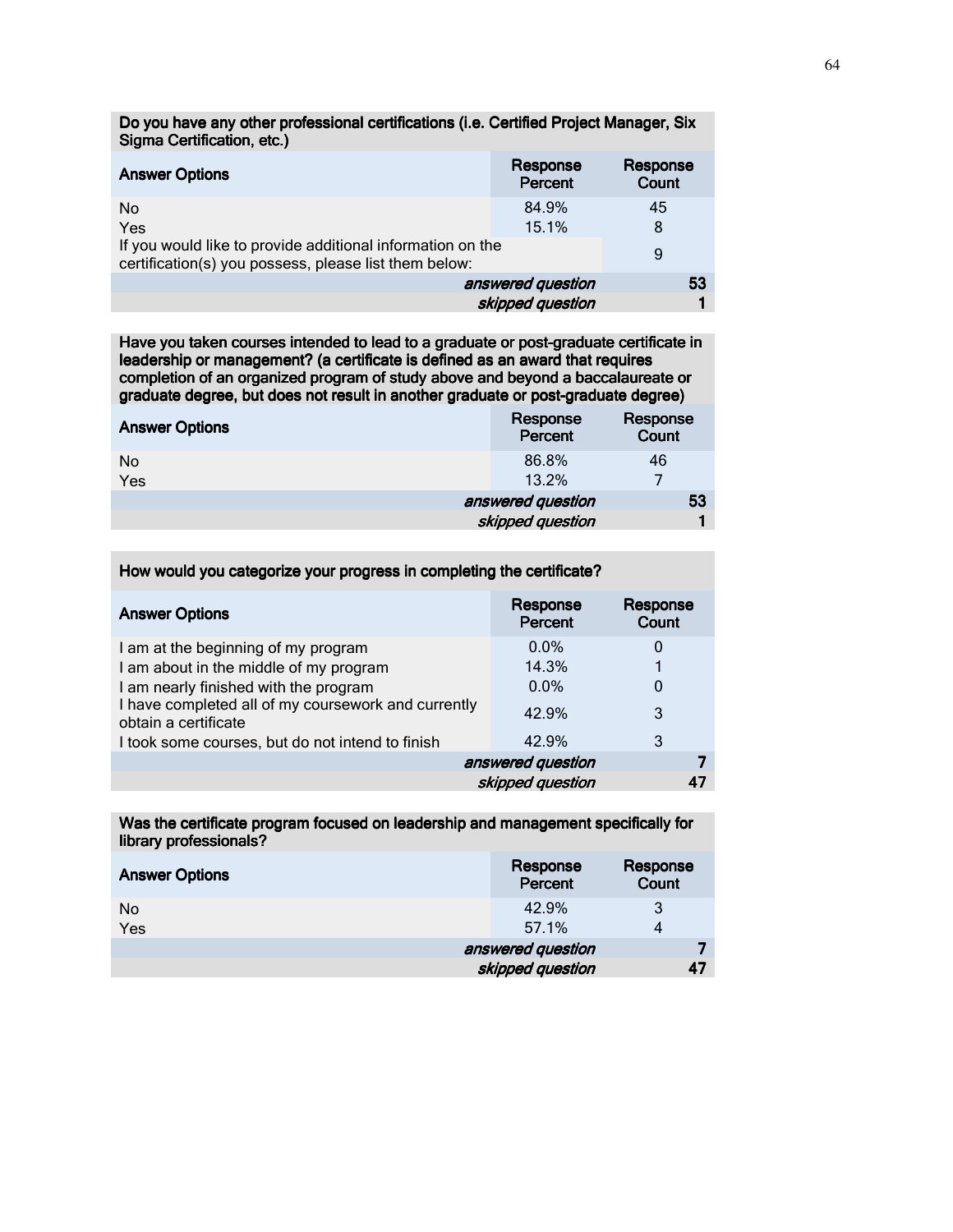Are you aware that St. Catherine University in St. Paul, MN has a Library Leadership Certificate available?

| <b>Answer Options</b>                 | Response<br>Percent | Response<br>Count |
|---------------------------------------|---------------------|-------------------|
| <b>No</b>                             | 54.7%               | 29                |
| Yes, I've heard a little bit about it | 43.4%               | 23                |
| Yes, I'm very familiar with it        | 1.9%                |                   |
|                                       | answered question   | 53                |
|                                       | skipped question    |                   |

Are you aware of any other colleges or universities that offer leadership or management certificates specifically for library professionals?

| <b>Answer Options</b>                        | Response<br>Percent | Response<br><b>Count</b> |
|----------------------------------------------|---------------------|--------------------------|
| No                                           | 81.1%               | 43                       |
| Yes                                          | 18.9%               | 10                       |
| If yes, please list the institution(s) below |                     | 5                        |
|                                              | answered question   | 53                       |
|                                              | skipped question    |                          |

Please indicate the level of interest you have in completing the Library Leadership Certificate at St. Catherine University:

| <b>Answer Options</b> | Response<br>Percent | Response<br>Count |
|-----------------------|---------------------|-------------------|
| Not at all interested | 56.6%               | 30                |
| Somewhat interested   | 34.0%               | 18                |
| Interested            | 0.0%                | 0                 |
| Very Interested       | 1.9%                |                   |
| Not sure              | 7.5%                | 4                 |
|                       | answered question   | 53                |
|                       | skipped question    |                   |

Please indicate the level of interest you have in completing a leadership or management certificate specifically for library professionals at another college or university:

| <b>Answer Options</b> | Response<br>Percent | Response<br>Count |
|-----------------------|---------------------|-------------------|
| Not at all interested | 58.5%               | 31                |
| Somewhat interested   | 26.4%               | 14                |
| Interested            | 1.9%                |                   |
| Very Interested       | 3.8%                | 2                 |
| Not sure              | 9.4%                | 5                 |
|                       | answered question   | 53                |
|                       | skipped question    |                   |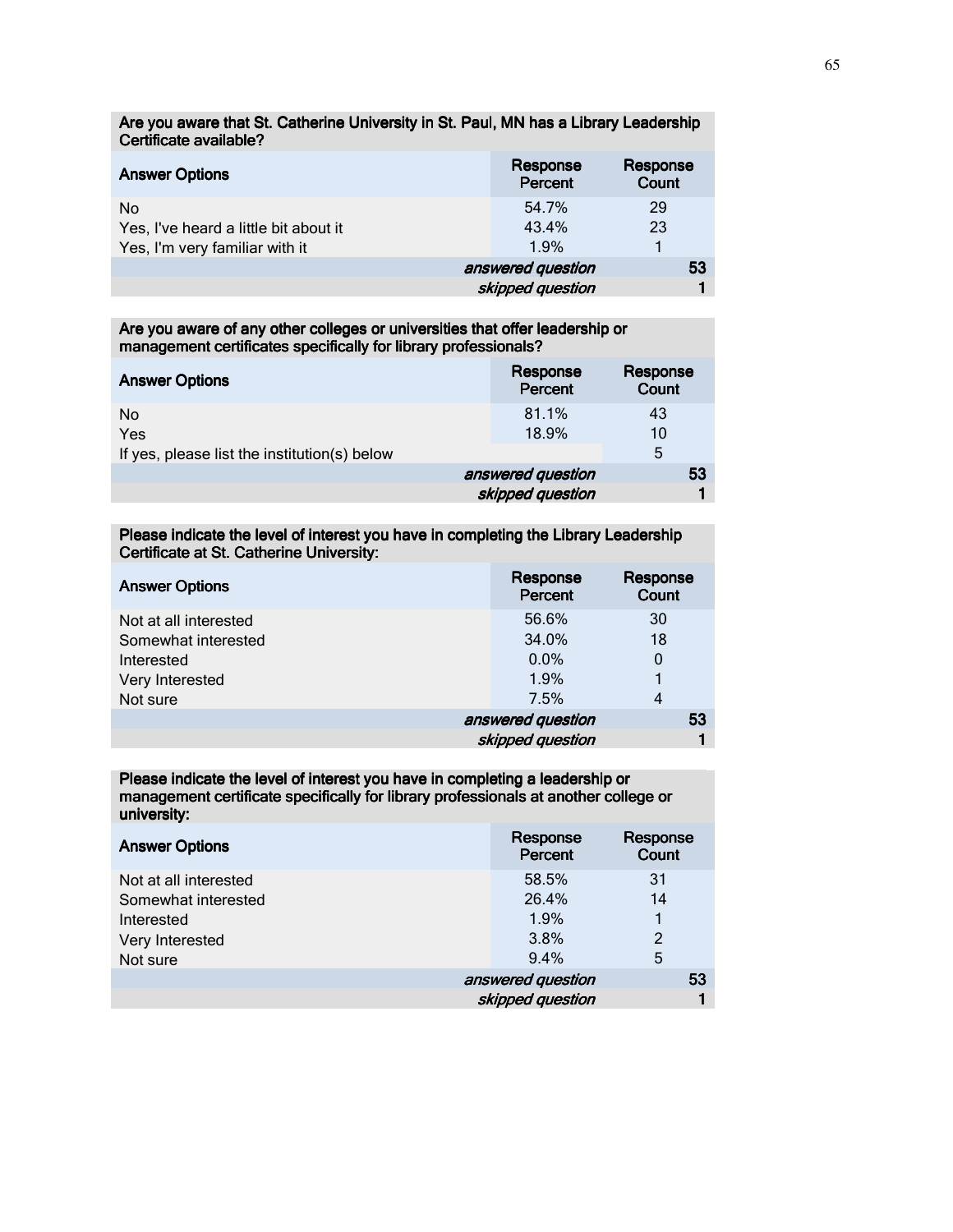| Please list any concerns that may stop you from enrolling in a program that offers this type of<br>certificate (i.e. concerns with tuition amount, time, work/life balance, etc.): |                   |  |  |  |  |
|------------------------------------------------------------------------------------------------------------------------------------------------------------------------------------|-------------------|--|--|--|--|
| <b>Answer Options</b>                                                                                                                                                              | Response<br>Count |  |  |  |  |
| Tuition                                                                                                                                                                            | 27                |  |  |  |  |
| Time                                                                                                                                                                               | 24                |  |  |  |  |
| Value (career advancement or pay; ROI)                                                                                                                                             | 19                |  |  |  |  |
| Work/Life Balance                                                                                                                                                                  | 11                |  |  |  |  |
| Lack of interest                                                                                                                                                                   | 10                |  |  |  |  |
| Age                                                                                                                                                                                |                   |  |  |  |  |
| Location                                                                                                                                                                           | 5                 |  |  |  |  |
| Relevancy                                                                                                                                                                          | 4                 |  |  |  |  |
| <b>Other Degree Interest</b>                                                                                                                                                       |                   |  |  |  |  |
| Fear                                                                                                                                                                               |                   |  |  |  |  |
| Already have degree                                                                                                                                                                |                   |  |  |  |  |
| answered question                                                                                                                                                                  | 53                |  |  |  |  |
| skipped question                                                                                                                                                                   |                   |  |  |  |  |

Please rank the following factors in order of most importance (1) to least importance (8) when

considering whether or not to enroll in a certificate program

| <b>Answer Options</b>                                 | 1             | $\overline{2}$ | 3                       | 4              | 5  | - 6             | $\overline{7}$          | 8              | Rating<br>Average                     | Response<br>Count |
|-------------------------------------------------------|---------------|----------------|-------------------------|----------------|----|-----------------|-------------------------|----------------|---------------------------------------|-------------------|
| Location of classes in proximity to<br>your residence | 8             | 6              | $\overline{\mathbf{4}}$ | 9              | 6  | 15              | 3                       | $\mathbf{0}$   | 4.10                                  | 51                |
| Class size                                            |               | 1              | 4                       | 7              | 2  | 5               | 14                      | 17             | 6.22                                  | 51                |
| Tuition                                               | 16            | 11             | $\overline{7}$          | 4              | 5  | 4               | $\overline{2}$          | $\mathcal{P}$  | 3.02                                  | 51                |
| Ability to take classes online                        | 3             | $\overline{7}$ | 8                       | 10             | 8  | $\overline{7}$  | $\overline{\mathbf{4}}$ | $\overline{4}$ | 4.37                                  | 51                |
| Availability of classes on the<br>weekends            | $\mathcal{P}$ | 1              | 4                       | 5              | 10 | 12 <sup>2</sup> | 10                      | 7              | 5.57                                  | 51                |
| Content of coursework                                 | 11            | 14             | 8                       | 6              | 8  | $\Omega$        | $\mathcal{P}$           | $\overline{2}$ | 3.08                                  | 51                |
| Prestige of institution                               | $\mathcal{P}$ | $\overline{4}$ | $\overline{\mathbf{4}}$ | 3              | 3  | $\overline{7}$  | $12 \overline{ }$       | 16             | 5.94                                  | 51                |
| Time to complete the entire<br>program                | 8             | 7              | 12                      | $\overline{7}$ | 9  | 1               | $\overline{\mathbf{4}}$ | 3              | 3.71                                  | 51                |
|                                                       |               |                |                         |                |    |                 |                         |                | answered question<br>skipped question | 51<br>3           |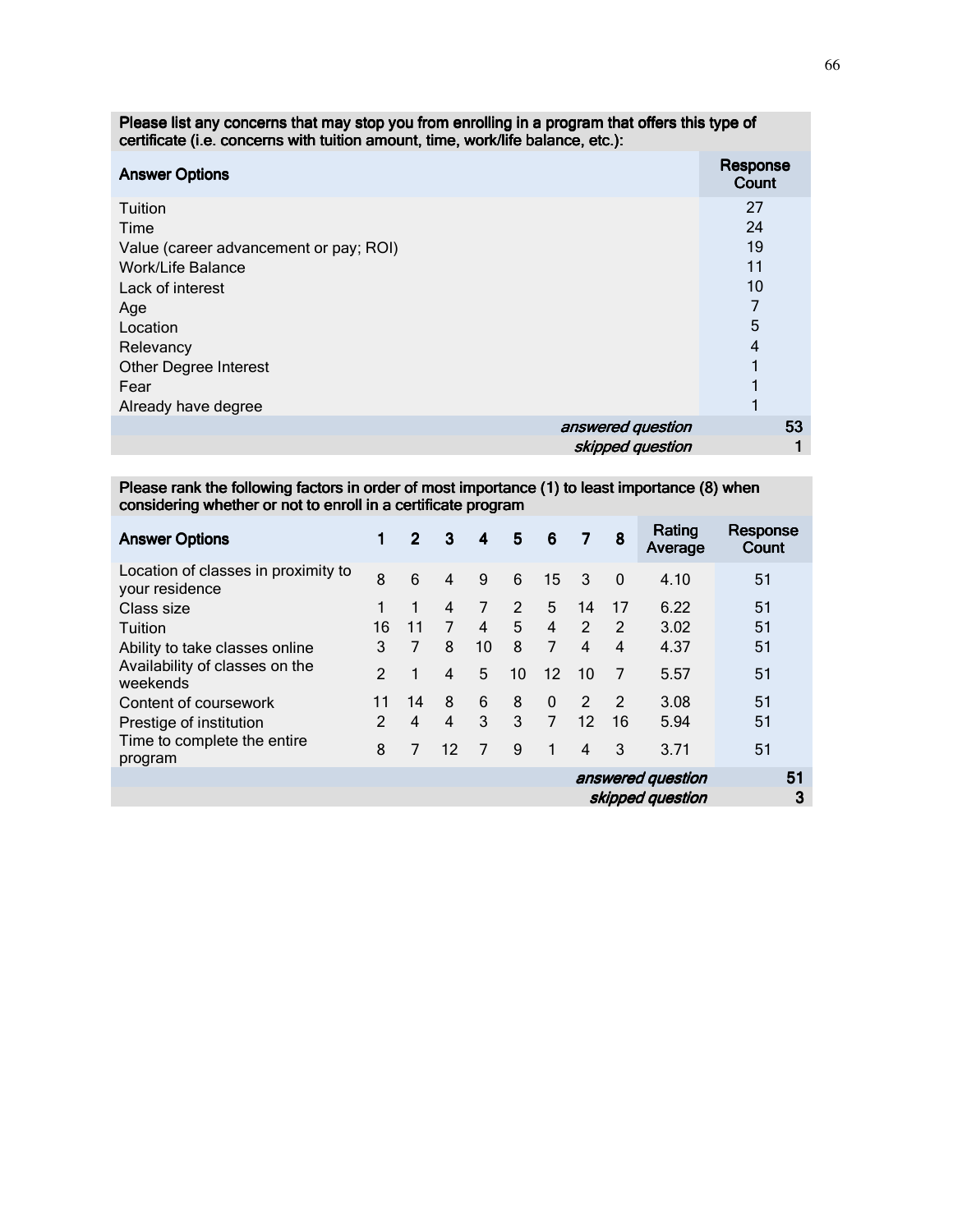| Answer<br><b>Options</b>                                         | Completely<br><b>Disagree</b> | Somewhat<br><b>Disagree</b> | Somewhat<br>Agree | Completely<br>Agree | <b>Unsure</b>    | Rating<br>Average | Response<br>Count |
|------------------------------------------------------------------|-------------------------------|-----------------------------|-------------------|---------------------|------------------|-------------------|-------------------|
| Having a<br>certificate<br>increases my                          |                               |                             |                   |                     |                  |                   |                   |
| likelihood for<br>a pay<br>increase                              | 17                            | 13                          | 10                | $\overline{2}$      | 8                | 1.93              | 50                |
| Having a<br>certificate<br>increases my<br>likelihood for        | 13                            | 8                           | 21                | $\mathbf{1}$        | $\,6$            | 2.23              | 49                |
| a promotion<br>Having a<br>certificate                           |                               |                             |                   |                     |                  |                   |                   |
| increases my<br>likelihood to<br>hold higher<br>leadership       | 10                            | $6\phantom{1}6$             | 26                | $\overline{4}$      | $\overline{4}$   | 2.52              | 50                |
| positions<br>within a<br>public library<br>setting               |                               |                             |                   |                     |                  |                   |                   |
| Completing a<br>certificate is<br>an affordable<br>option for me | 8                             | 18                          | 10                | 5                   | $\boldsymbol{9}$ | 2.29              | 50                |
| I find value in<br>possessing a<br>certificate                   | 8                             | 16                          | 17                | 3                   | $\,6$            | 2.34              | 50                |
| My manager<br>finds value in<br>having his or<br>her             | 11                            | 11                          | 8                 | $\overline{2}$      | 17               | 2.03              | 49                |
| employees<br>having a<br>certificate<br>I find value in          |                               |                             |                   |                     |                  |                   |                   |
| hiring other<br>people who<br>have                               | $\overline{7}$                | $\overline{7}$              | 15                | 6                   | 15               | 2.57              | 50                |
| completed<br>certificates<br>Having a<br>certificate is          |                               |                             |                   |                     |                  |                   |                   |
| common<br>among public<br>library<br>professionals               | 18                            | 19                          | $\mathbf{1}$      | $\pmb{0}$           | 12               | 1.55              | 50                |
| I would be<br>more likely to<br>enroll in a                      | 8                             | $\overline{7}$              | 16                | 3                   | 16               | 2.41              | 50                |
| certificate<br>program if it                                     |                               |                             |                   |                     |                  |                   |                   |

Please rank the following statements about graduate and post-graduate certificates: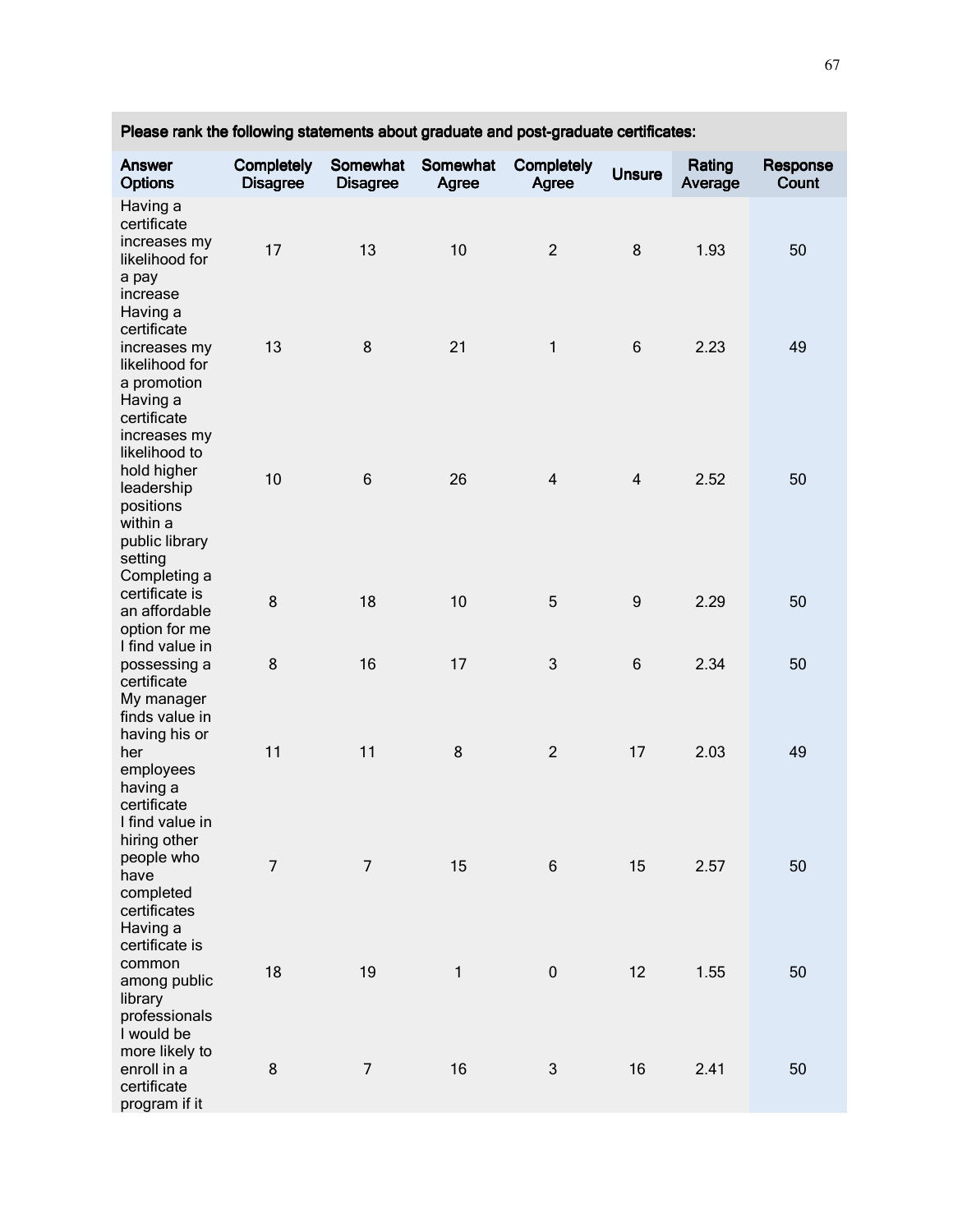## answered question 50 skipped question 4

Have you completed a second master's degree in leadership, business management, or business administration?

| <b>Answer Options</b>                                                                                                                         | Response<br>Percent     | Response<br>Count |  |  |
|-----------------------------------------------------------------------------------------------------------------------------------------------|-------------------------|-------------------|--|--|
| <b>No</b>                                                                                                                                     | 94.0%                   | 47                |  |  |
| No, but I am currently enrolled in a program that will<br>result in a second master's degree in this field                                    | $0.0\%$                 | $\Omega$          |  |  |
| Yes, I completed a second master's degree in this<br>field before my MLS/MLIS                                                                 | $0.0\%$                 | 0                 |  |  |
| Yes, I completed a second master's degree in this<br>field after my MLS/MLIS                                                                  | 6.0%                    | 3                 |  |  |
| Yes, I completed a second master's degree in this<br>field as part of a joint program in conjunction with my<br>MLS/MLIS (i.e. a dual-degree) | $0.0\%$                 | 0                 |  |  |
|                                                                                                                                               | answered question<br>50 |                   |  |  |
| skipped question                                                                                                                              |                         |                   |  |  |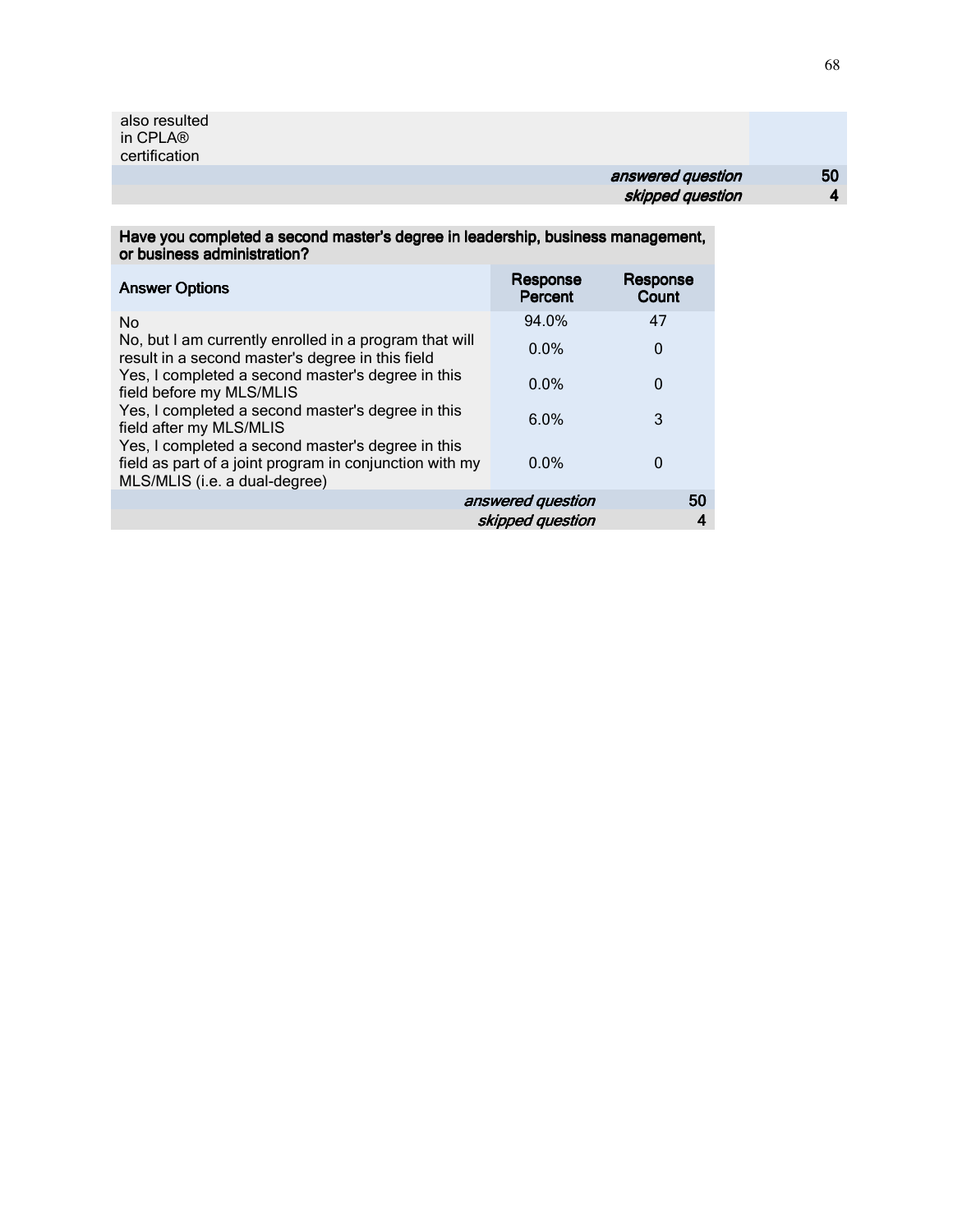Please rank the following statements about master's degrees in leadership, business management, or business administration:

| <b>Answer Options</b>                                                                                                                                   | Completely<br><b>Disagree</b> | Somewhat<br><b>Disagree</b> | Somewhat<br>Agree | Completely<br>Agree | <b>Unsure</b>    | Rating<br>Average                     | Response<br>Count |
|---------------------------------------------------------------------------------------------------------------------------------------------------------|-------------------------------|-----------------------------|-------------------|---------------------|------------------|---------------------------------------|-------------------|
| A second master's<br>degree in this field<br>increases my<br>likelihood for a pay<br>increase                                                           | 15                            | 16                          | 8                 | $\overline{2}$      | $\boldsymbol{9}$ | 1.93                                  | 50                |
| A second master's<br>degree in this field<br>increases my<br>likelihood for a<br>promotion                                                              | 12                            | 12                          | 16                | $\overline{2}$      | 8                | 2.19                                  | 50                |
| A second master's<br>degree in this field<br>increases my<br>likelihood to hold<br>higher leadership<br>positions within a<br>public library<br>setting | 6                             | 12                          | 20                | 5                   | $\overline{7}$   | 2.56                                  | 50                |
| A second master's<br>degree in this field<br>is an affordable<br>option for me                                                                          | 20                            | 11                          | 10                | $\overline{2}$      | $\overline{7}$   | 1.86                                  | 50                |
| I find value in<br>possessing a<br>second master's<br>degree in this field<br>My manager finds                                                          | $\boldsymbol{9}$              | 18                          | 13                | 6                   | $\overline{4}$   | 2.35                                  | 50                |
| value in having his<br>or her employees<br>completing a<br>second master's<br>degree in this field                                                      | 10                            | 11                          | 8                 | $\overline{4}$      | 16               | 2.18                                  | 49                |
| I find value in<br>hiring other people<br>who have<br>completed a<br>second master's<br>degree                                                          | $\overline{7}$                | 11                          | 12                | $\overline{4}$      | 16               | 2.38                                  | 50                |
| Having a second<br>master's degree is<br>common among<br>public library<br>professionals                                                                | 15                            | 20                          | 3                 | $\overline{2}$      | 10               | 1.80                                  | 50                |
|                                                                                                                                                         |                               |                             |                   |                     |                  | answered question<br>skipped question | 50<br>4           |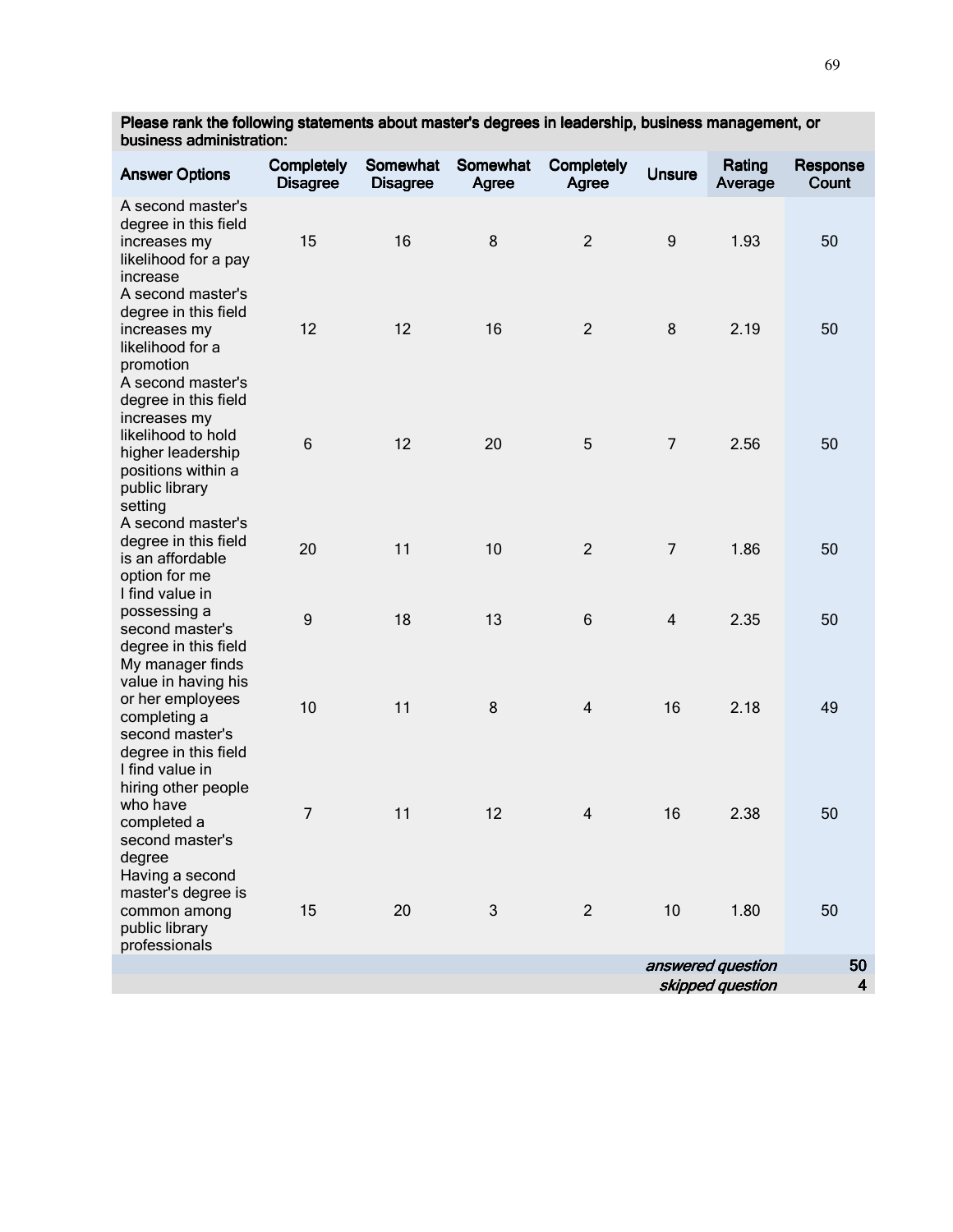| <b>Answer Options</b>                                                                                                                      | Response<br>Percent | Response<br>Count |
|--------------------------------------------------------------------------------------------------------------------------------------------|---------------------|-------------------|
| I would not enroll in any program                                                                                                          | 44.0%               | 22                |
| Obtain only a graduate or post-graduate certificate                                                                                        | 16.0%               | 8                 |
| Obtain only the CPLA® certification                                                                                                        | 4.0%                | $\overline{2}$    |
| Obtain only a secondary master's degree                                                                                                    | 16.0%               | 8                 |
| Obtain both a graduate/post-graduate certificate and<br>CPLA® certification                                                                | 10.0%               | 5                 |
| Obtain both a graduate/post-graduate certificate and<br>a secondary master's degree                                                        | 2.0%                | 1                 |
| Obtain both a secondary master's degree and a<br><b>CPLA<sup>®</sup></b> certification                                                     | 4.0%                | 2                 |
| Obtain all three formal education credentials (a<br>graduate/post-graduate certificate and a CPLA®<br>certification and a second master's) | 4.0%                | $\mathfrak{p}$    |
|                                                                                                                                            | answered question   | 50                |
|                                                                                                                                            | skipped question    | 4                 |

If you were to obtain formal leadership and/or management education, what programs would you choose to enroll in over the entire course of your career?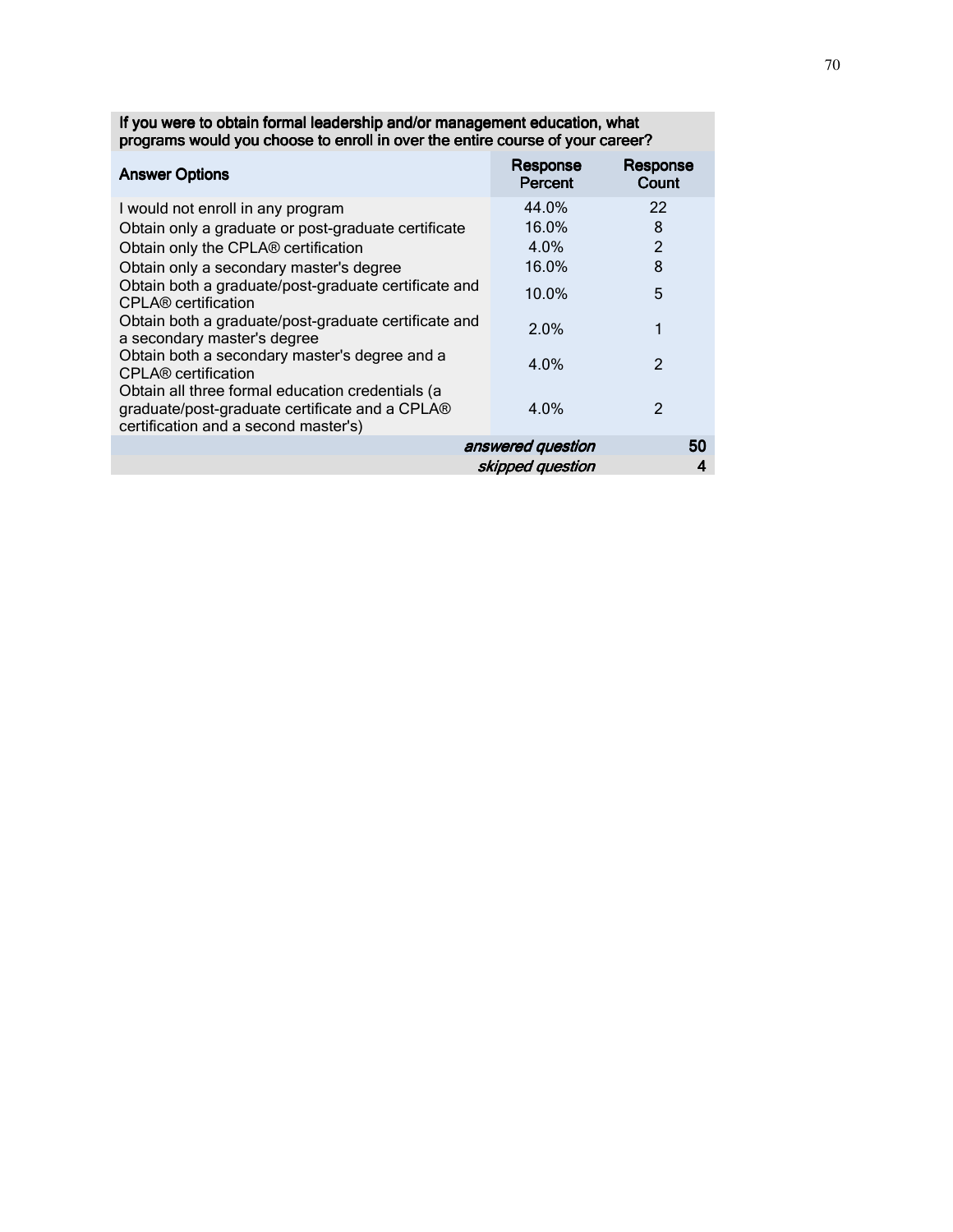## **Appendix D**

## **Interview Inventory**

## **Questions:**

For former St. Kate's faculty

- 1. Tell me about your history with St. Catherine University
- 2. How did the idea for a graduate certificate come about?
- 3. What research was done (and by whom) to implement the program?
- 4. How were the required courses picked for the certificate?
- 5. Was it the intent of the certificate to replace the certification by the ALA-APA (the CPLA program)?
- 6. What is the goal of the baccalaureate certificate (for those without an MLS/MLIS)?
- 7. What marketing was done to inform potential students of this program?
- 8. If you could give advice to either the MAOL office or MLIS office concerning this degree, what would you say?

For current St. Kate's faculty

- 1. How did you first hear about the Library Leadership Certificate?
- 2. Tell me about the current partnership you have between the MLIS and MAOL programs concerning this certificate?
- 3. How is this program marketed (either to potential students unaffiliated with St. Kate's, current MLIS students, or MLIS alumnae/i)?
- 4. How many inquiries do you get a year on this program by potential students? Or who can I check with to get these numbers?
- 5. What challenges have you had to sustain this program?
- 6. What are your opinions on the curriculum of the program do you feel like the right courses, right instructors, and right focus has been achieved?
- 7. How do you see this program evolving in the future?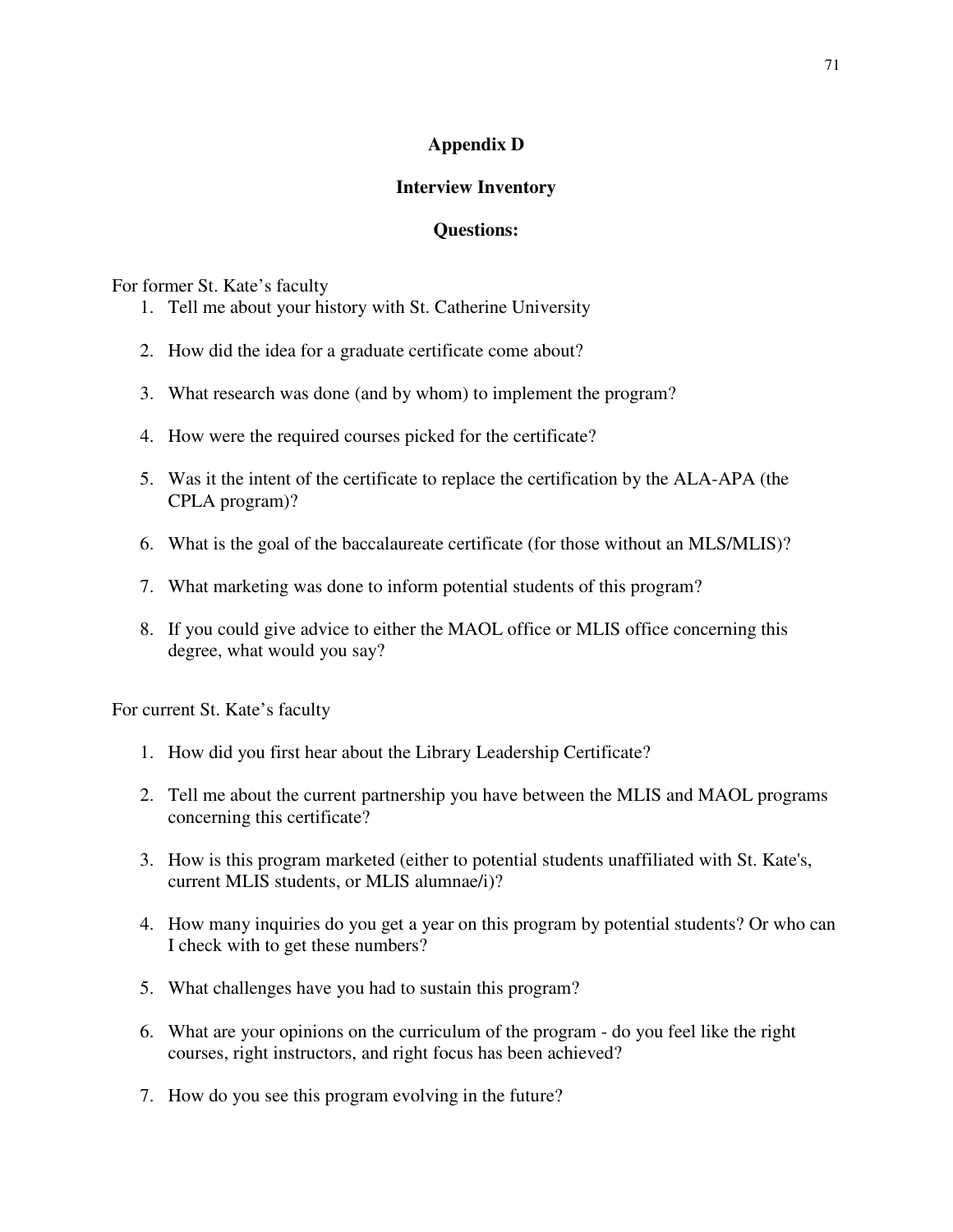- 8. What changes if any would you like to see with the program itself?
- 9. What changes if any would you like to see with the marketing of the program?
- 10. In your opinion, what needs to be done to increase enrollment in the Library Leadership Certificate?

For current St. Kate's staff

- 1. How does your office market or recruit for the library leadership certificate?
- 2. How many inquiries have you received from prospective students on the library leadership certificate?
- 3. Can you give me any examples of types of questions you receive on the certificate from prospective students?
- 4. Do you work with marketing/communications at all (as it relates to the library leadership certificate)
- 5. Approximately how many recruiting events are attended by graduate admissions staff to recruit for the library leadership certificate?
- 6. Is any research done on the library leadership certificate (i.e. who to market to, what events to attend)?
- 7. Can you tell me a bit more about how budgeting impacts the recruitment of the library leadership certificate?
- 8. If you could give advice to either the MAOL office or MLIS office concerning this degree, what would you say?
- 9. What changes if any would you like to see with the marketing or recruitment of the program?

For Library Leaders

- 1. Tell me a bit about your role as a library director
	- Career history, education, training you have attended
- 2. What leadership development takes place within the library among your employees?
	- Mentorships, leadership conferences, institutes
- 3. How do you determine which librarians are interested or best suited for leadership roles?
	- Is there a leadership development initiative or program?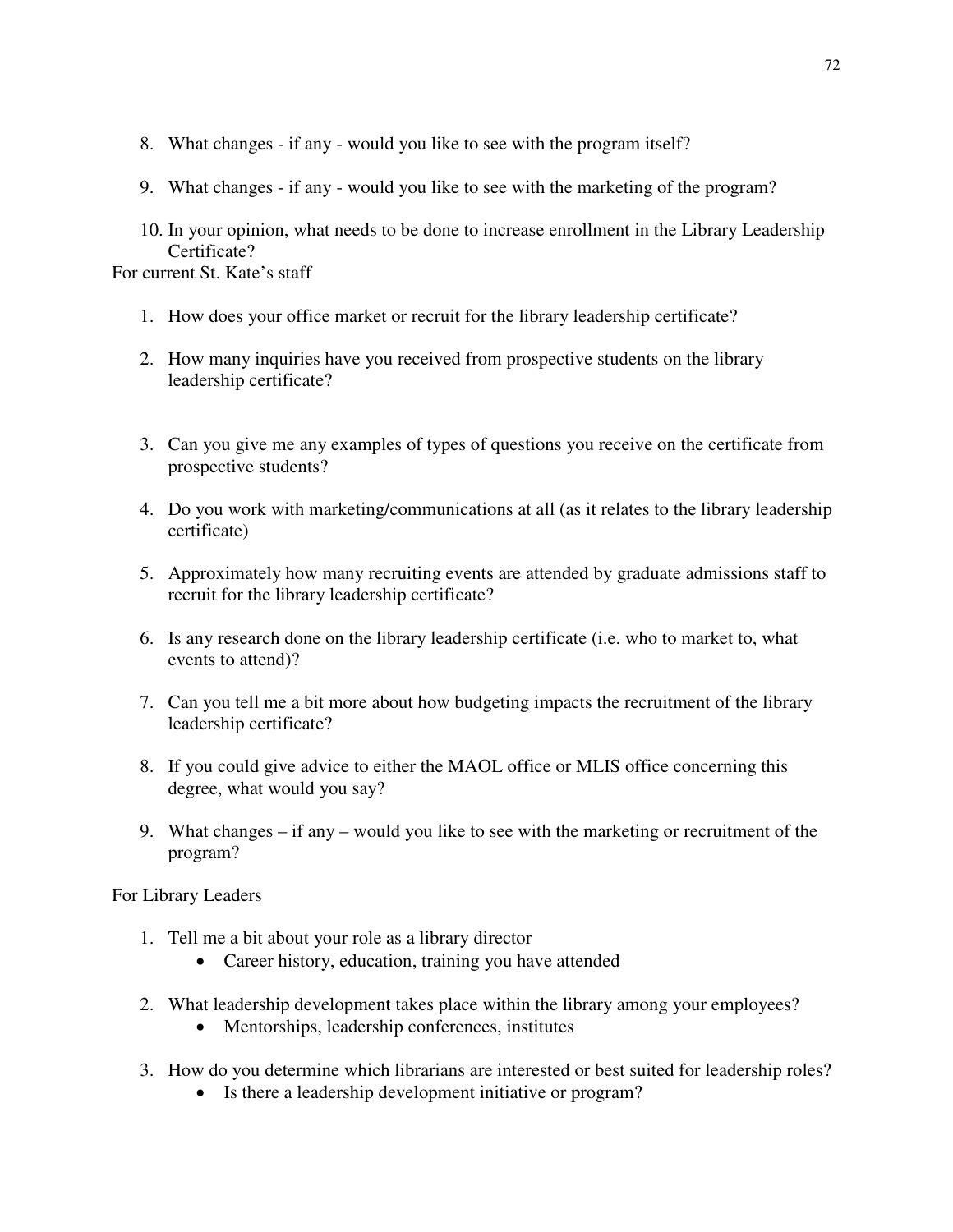- 4. What do you view to be the biggest challenges with developing leadership in a library setting?
- 5. Tell me more about the process by which you determine who to hire or promote into a leadership or supervisory position within the library system
	- What experience do you look for when hiring leaders within your libraries?
- 6. What formal leadership education do you typically look for in a candidate for a management position?
- 7. When you evaluate whether or not to hire someone in to a supervisory or leadership position, how much does formal education of the candidate impact your decision making process?
	- What types of formal or non-formal education do you value in your employees?
- 8. What opinions do you have on the CPLA program is this something that you typically look for or encourage your employees to participate in?
- 9. What about graduate certificates in leadership are these valued when hiring or promoting employees?
- 10. Have you or have your employees mentioned to you anything about the Library Leadership Certificate offered at St. Catherine University?
- 11. What competencies would you expect an employee to demonstrate coming out of a graduate certificate program in leadership?
- 12. Do you feel that the CPLA and other graduate certificate programs conflict with one another?
- 13. Do you feel that leadership and library administration competencies can be built entirely on-the-job?
- 14. Is formal education above and beyond the MLS/MLIS degree valued or rewarded within the library system?
- 15. If you were to give advice to a public librarian about developing his or her leadership skills, what would you say to them?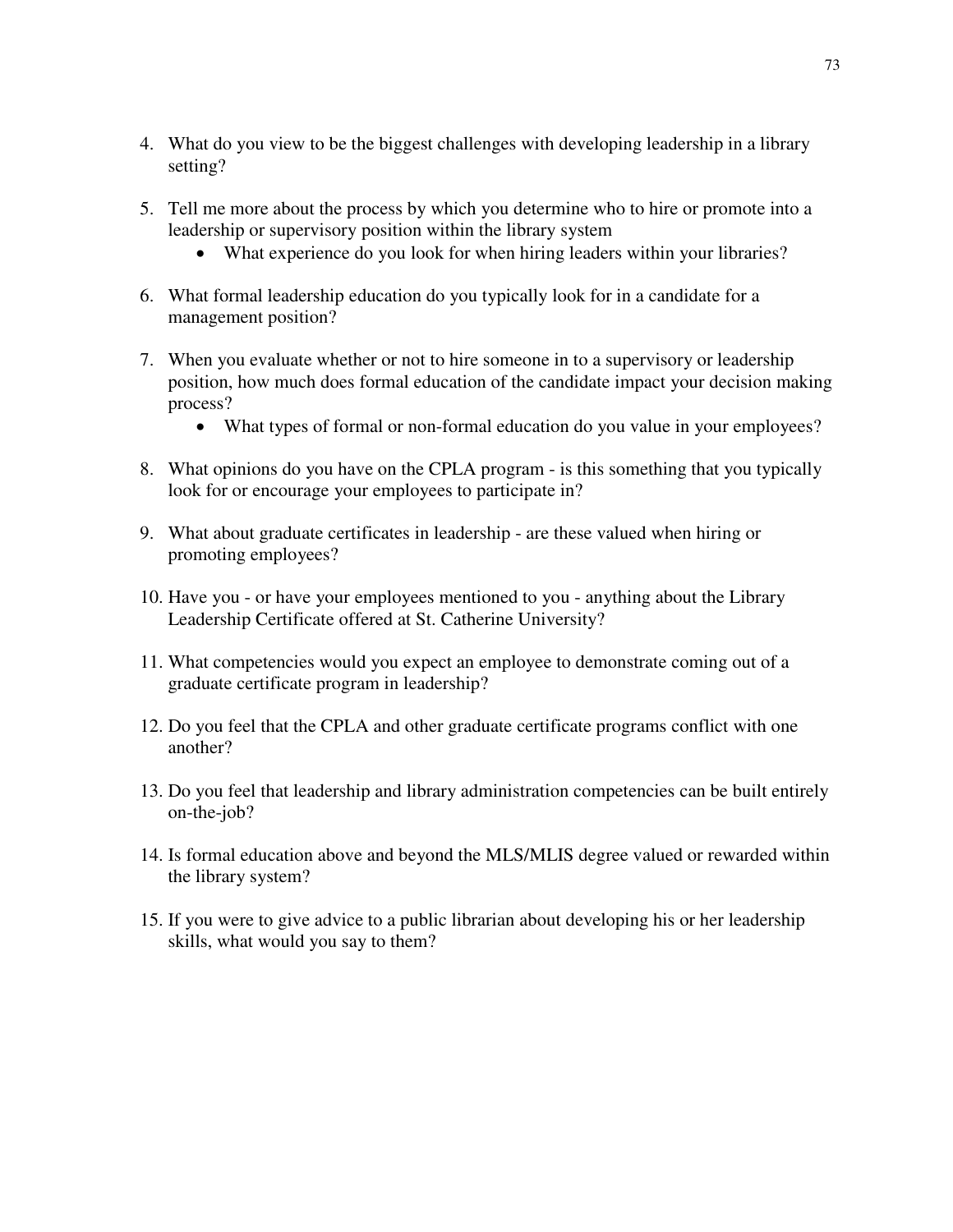|                              |                           |                                           |              | Total<br><b>MLIS</b> | Is this<br>institution |
|------------------------------|---------------------------|-------------------------------------------|--------------|----------------------|------------------------|
| Institution                  | <b>URL</b> to Institution | URL to Library Science Program            | <b>State</b> | Enrollment           | an iSchool?            |
| Dominican                    |                           |                                           |              |                      |                        |
| University                   | http://public.dom.edu/    | http://gslis.dom.edu/                     | Illinois     | 452                  | $\mathbf N$            |
| University of                |                           |                                           |              |                      |                        |
| Illinois, Urbana-            |                           |                                           |              |                      |                        |
| Champaign                    | http://illinois.edu/      | http://www.lis.illinois.edu/              | Illinois     | 618                  | Y                      |
| Indiana                      |                           |                                           |              |                      |                        |
| University                   | http://www.indiana.edu/   | http://ils.indiana.edu/                   | Indiana      | 490                  | Y                      |
| University of                |                           |                                           |              |                      |                        |
| Iowa                         | http://www.uiowa.edu/     | http://slis.grad.uiowa.edu/               | Iowa         | 59                   | $\mathbf N$            |
| Emporia State                | http://www.emporia.edu    |                                           |              |                      |                        |
| University                   |                           | http://slim.emporia.edu/                  | Kansas       | 335                  | $\mathbf N$            |
| University of                |                           |                                           |              |                      |                        |
| Michigan                     | http://www.umich.edu/     | https://www.si.umich.edu/                 | Michigan     | 381                  | Y                      |
| <b>Wayne State</b>           |                           |                                           |              |                      |                        |
| University                   | http://wayne.edu/         | http://slis.wayne.edu/                    | Michigan     | 532                  | $\mathbf N$            |
| St. Catherine                |                           |                                           |              |                      |                        |
| University                   | http://www.stkate.edu/    | http://www.stkate.edu/academic/mlis/      | Minnesota    | 197                  | N                      |
| University of                |                           |                                           |              |                      |                        |
| Missouri                     |                           |                                           |              |                      |                        |
| (Conditional)                | http://missouri.edu/      | http://education.missouri.edu/SISLT/      | Missouri     | 265                  | $\mathbf N$            |
| <b>Kent State</b>            |                           | http://www.kent.edu/catalog/2013/ci/GR/LI |              |                      |                        |
| University                   | http://www.kent.edu/      | S                                         | Ohio         | 599                  | $\mathbf N$            |
| University of                |                           |                                           |              |                      |                        |
| Wisconsin -                  |                           |                                           |              |                      |                        |
| Madison                      | http://www.wisc.edu/      | http://www.slis.wisc.edu/                 | Wisconsin    | 217                  | $\mathbf Y$            |
| University of<br>Wisconsin - |                           |                                           |              |                      |                        |
| Milwaukee                    |                           |                                           | Wisconsin    | 586                  | Y                      |
|                              | http://www4.uwm.edu/      | http://www4.uwm.edu/sois/                 |              |                      |                        |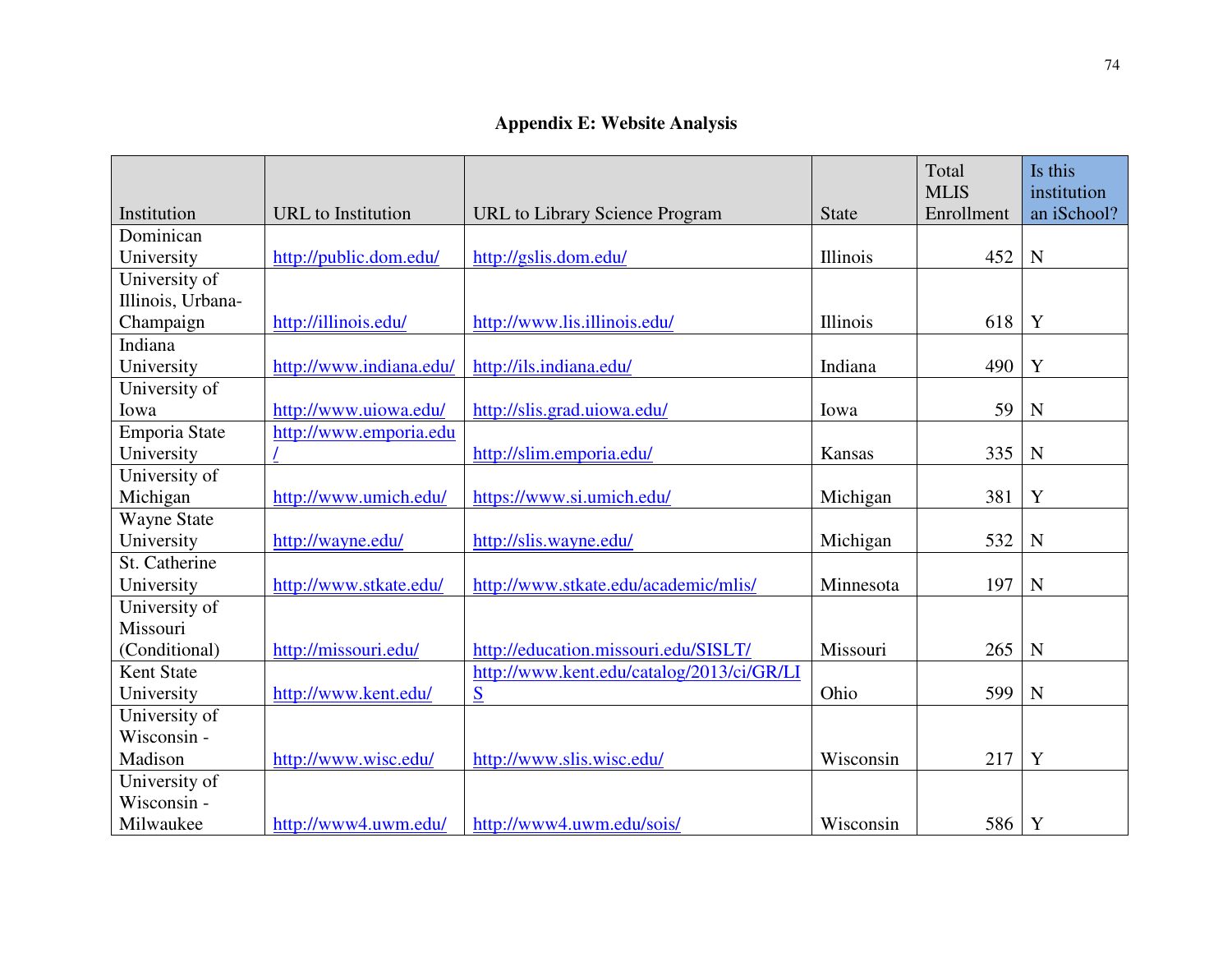|                    |                                      |          |          | Is the education   |                                   |
|--------------------|--------------------------------------|----------|----------|--------------------|-----------------------------------|
|                    | Does the institution offer any post- |          |          | focused on public  |                                   |
|                    | graduate certificates in leadership, | How      | How      | librarians, other  |                                   |
|                    | business, or management as part of   | many     | many     | librarians, or all | Are all courses face-to-face, all |
| Institution        | the LIS program?                     | courses? | credits? | librarians?        | online, all hybrid, or a mix?     |
| Dominican          |                                      |          |          |                    |                                   |
| University         | Y (Certificate of Special Study)     | 5        | 15       | All librarians     | face to face                      |
| University of      |                                      |          |          |                    |                                   |
| Illinois, Urbana-  |                                      |          |          |                    | Both fully available online and   |
| Champaign          | Y (Certificate of advanced study)    | 10       | 40       | All librarians     | in person                         |
|                    | Y (Specialist in Library and         |          |          |                    |                                   |
| Indiana University | <b>Information Science)</b>          | 10       | 30       | All librarians     | Both                              |
| University of Iowa | ${\bf N}$                            | N/A      | N/A      | N/A                | N/A                               |
| Emporia State      |                                      |          |          |                    |                                   |
| University         | $\mathbf N$                          | N/A      | N/A      | N/A                | N/A                               |
| University of      |                                      |          |          |                    |                                   |
| Michigan           | N                                    | N/A      | N/A      | N/A                | N/A                               |
| Wayne State        | Y (Specialist Certificate in Library |          |          |                    |                                   |
| University         | and Information Science)             | 10       | 30       | All librarians     | <b>Both</b>                       |
|                    | Y (Library Leadership Certificate,   |          |          |                    |                                   |
| St. Catherine      | as well as a certificate of Special  |          | $15$ or  |                    |                                   |
| University         | Study)                               | 5 or 6   | 18       | All librarians     | face to face                      |
| University of      |                                      |          |          |                    |                                   |
| Missouri           |                                      |          |          |                    |                                   |
| (Conditional)      | N                                    | N/A      | N/A      | N/A                | N/A                               |
| Kent State         | Y (Advanced Study in Library and     |          |          |                    |                                   |
| University         | <b>Information Science</b> )         | 6        | 18       | All librarians     | <b>Both</b>                       |
| University of      |                                      |          |          |                    |                                   |
| Wisconsin -        |                                      |          |          |                    |                                   |
| Madison            | $\mathbf N$                          | N/A      | N/A      | N/A                | N/A                               |
| University of      |                                      |          |          |                    |                                   |
| Wisconsin -        |                                      |          |          |                    |                                   |
| Milwaukee          | $\mathbf N$                          | N/A      | N/A      | N/A                | N/A                               |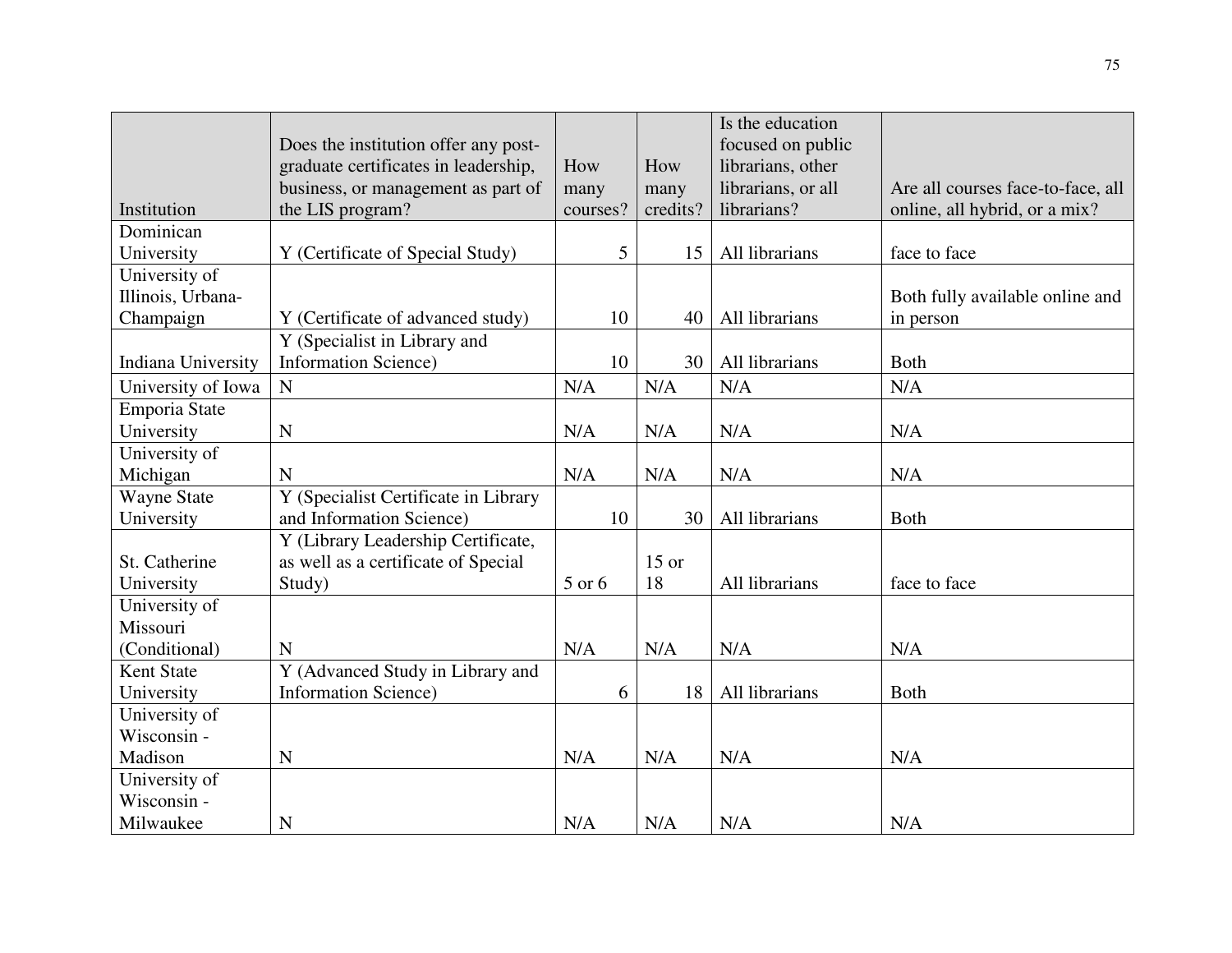|                                 | Does the institution offer any |          |                | Is the education focused | Are all courses     |
|---------------------------------|--------------------------------|----------|----------------|--------------------------|---------------------|
|                                 | dual or coordinated degrees    | How      | How            | on public librarians,    | face-to-face, all   |
|                                 | between the LIS program and    | many     | many           | other librarians, or all | online, all hybrid, |
| Institution                     | business departments?          | courses? | credits?       | librarians?              | or a mix?           |
|                                 |                                |          | <b>Between</b> |                          |                     |
| Dominican University            | Y - Dual MBA                   | 18 to 25 | 54 and 75      | All                      | Mix                 |
| University of Illinois,         |                                |          |                |                          |                     |
| Urbana-Champaign                | $\mathbf N$                    | N/A      | N/A            | N/A                      | N/A                 |
| Indiana University              | $\mathbf N$                    | N/A      | N/A            | N/A                      | N/A                 |
| University of Iowa              | N                              | N/A      | N/A            | N/A                      | N/A                 |
| <b>Emporia State University</b> | N                              | N/A      | N/A            | N/A                      | N/A                 |
| University of Michigan          | Y - Dual MBA                   | 27       | 81             | All                      | face to face        |
| <b>Wayne State University</b>   | N                              | N/A      | N/A            | N/A                      | N/A                 |
| St. Catherine University        | N                              | N/A      | N/A            | N/A                      | N/A                 |
| University of Missouri          | Y (Student-designed            |          |                |                          |                     |
| (Conditional)                   | programs)                      | 16       | 48             | All                      | Mix                 |
| Kent State University           | Y - Dual MBA                   | 23       | 69             | All                      | Mix                 |
| University of Wisconsin -       |                                |          |                |                          |                     |
| Madison                         | $\mathbf N$                    | N/A      | N/A            | N/A                      | N/A                 |
| University of Wisconsin -       |                                |          |                |                          |                     |
| Milwaukee                       | N                              | N/A      | N/A            | N/A                      | N/A                 |